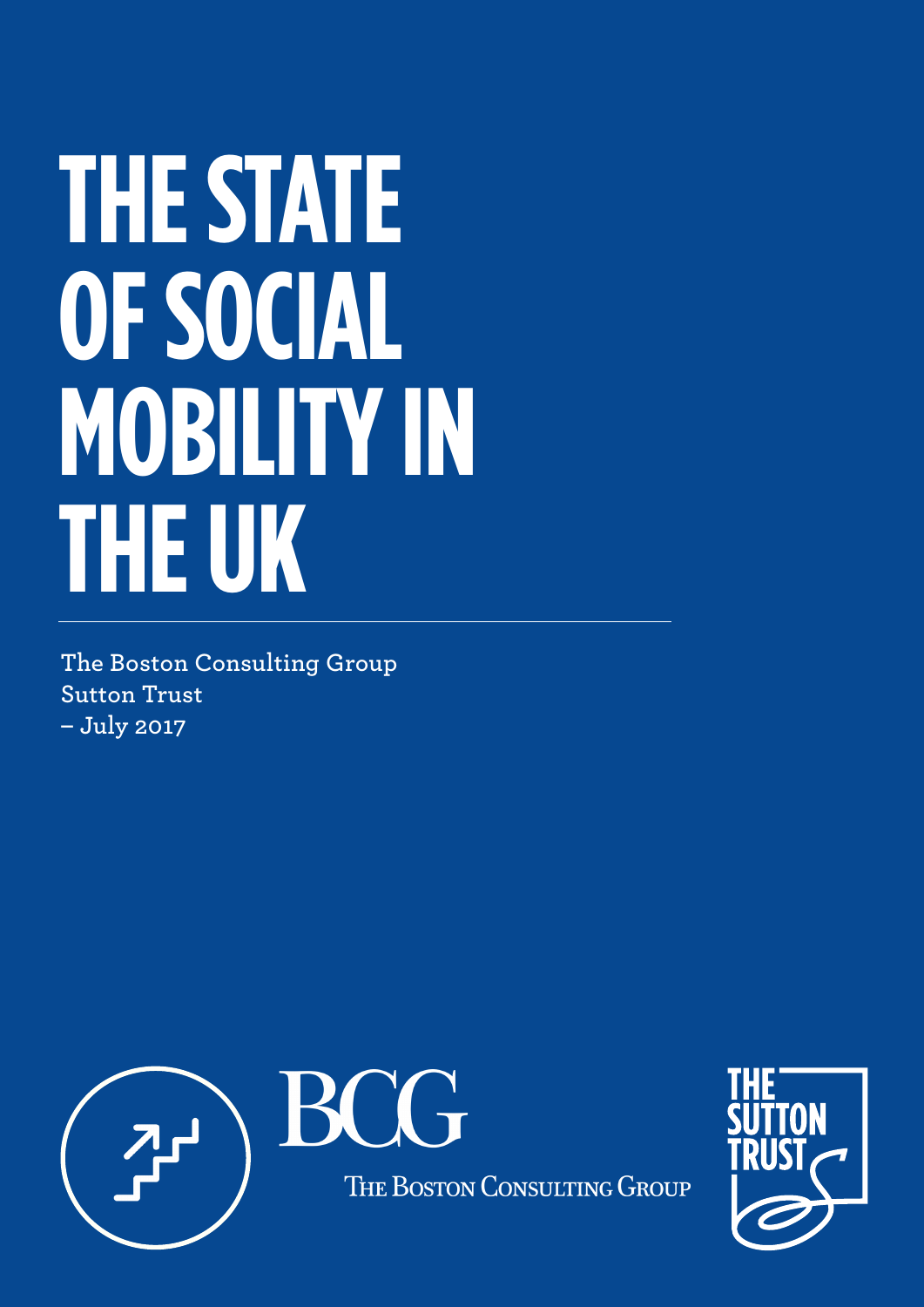# **Contents**

l

| 3. What drives social mobility and how have these drivers evolved in the UK?11 |  |
|--------------------------------------------------------------------------------|--|
|                                                                                |  |
|                                                                                |  |
|                                                                                |  |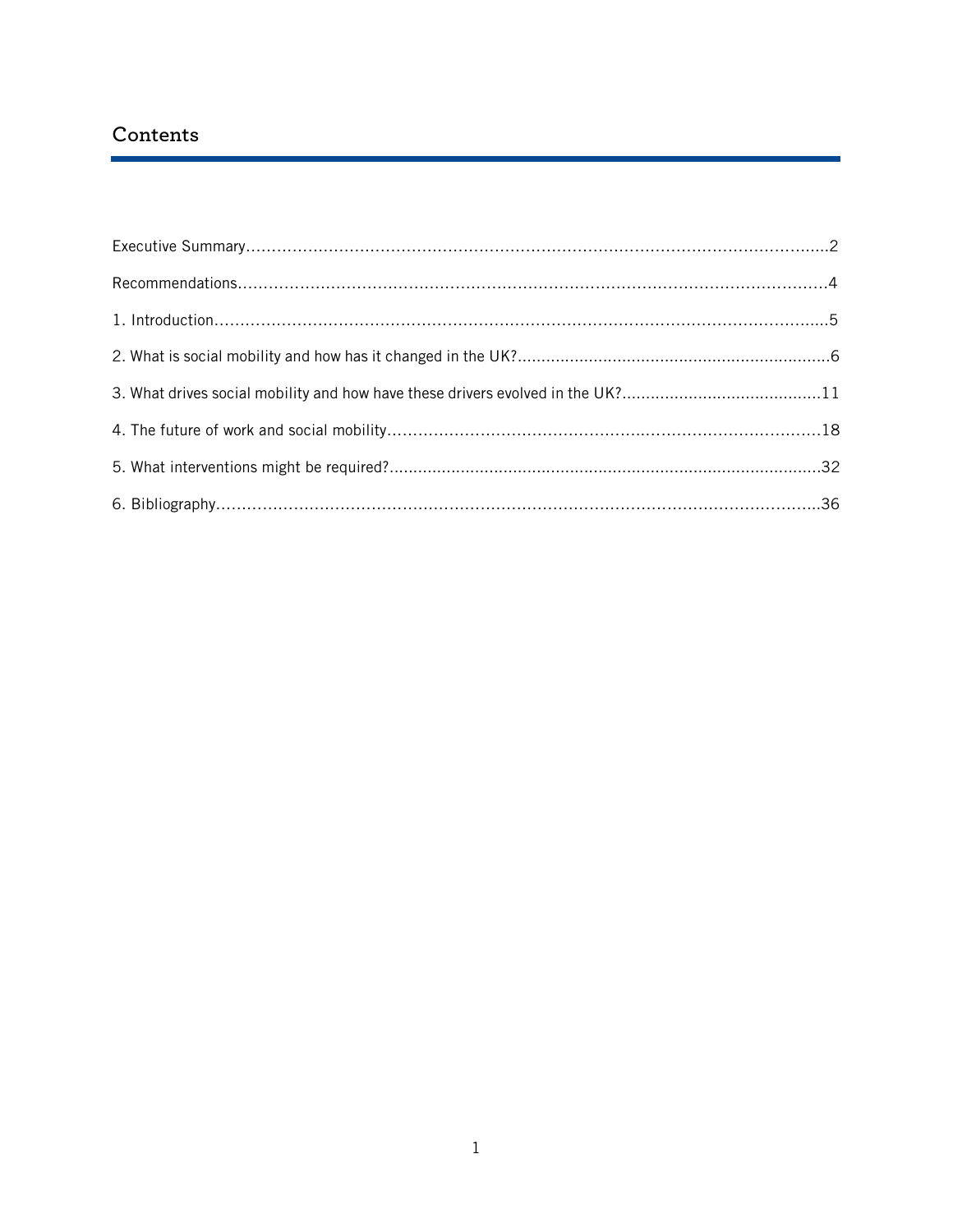# **Executive Summary**

ł

- Social mobility in the UK increased from a low base from the [1](#page-2-0)940s through to the 1970s.<sup>1</sup> In this period both absolute social class and income mobility increased. Since the 1980s, social mobility appears to have stalled or deteriorated in terms of social class and income measures respectively.<sup>[2](#page-2-1)</sup> The UK (along with the US) is one of the lowest performing countries for income mobility across the OECD. The UK ranks better in educational mobility, but this does not appear to translate into earnings. $3,4$  $3,4$
- We see three key drivers of social mobility: economic opportunities, capability development, and fair access to opportunities (both job and education opportunities). There has been some progress on these drivers in recent years, particularly in education, where educational gaps by socioeconomic background have narrowed since the 1980s.
- However, significant obstacles to social mobility remain:
	- o Real wage growth has stagnated and income inequality has grown. Millennials are likely to be the first generation in modern times to earn less than their parents.<sup>[5](#page-2-4)</sup>
	- o Large educational gaps remain and entrenched privilege continues in higher education. Students from lower socioeconomic backgrounds are still far less likely to attend university $<sup>6</sup>$  $<sup>6</sup>$  $<sup>6</sup>$  and students from the poorest households are 55 times less likely than</sup> independent school students to attend Oxford or Cambridge.<sup>[7](#page-2-6)</sup>
	- o Access to education and job opportunities is an ongoing issue with continued evidence of opportunity 'hoarding' through networks, information asymmetries, and social bias. Even when less well-off students attend the same university and study the same subject as their wealthier peers they earn over 10% less per year.<sup>[8](#page-2-7)</sup>
- Without concerted effort, social mobility could deteriorate further due to trends shaping the future of work
	- o These trends include the rise of disruptive technologies, new ways of working, demographic changes and globalisation
	- o The future of work is likely to involve large structural changes to the labour market and potentially a net loss of jobs, mostly in routine occupations. An estimated 15 million UK jobs could be at risk of automation, with 63% of all jobs impacted to a medium or large extent.<sup>[9](#page-2-8)</sup>
	- o Additionally we may see less stable full-time employment, greater demand for technical skills, and an increased value of "soft" or "essential life" skills (such as confidence, motivation and communication). This will advantage those from higher socioeconomic backgrounds, who typically have greater opportunities to develop these skills.  $^{10}$  $^{10}$  $^{10}$
- These changes will likely have significant impacts on social mobility- both positive and negative:

 $\ddot{\phantom{a}}$ 

<span id="page-2-1"></span><span id="page-2-0"></span><sup>1</sup> Goldthorpe, Social class mobility in modern Britain: changing structure, constant process, 2016.

<sup>2</sup> Bukodi et al., The mobility problem in Britain: new findings from the analysis of birth cohort data, 2015.

<sup>&</sup>lt;sup>3</sup> OECD, *Going for Growth; A Family Affair- Intergenerational Social Mobility across OECD countries, 2010* 

<span id="page-2-3"></span><span id="page-2-2"></span> $4$  OECD, In it together, 2015.

<span id="page-2-4"></span><sup>&</sup>lt;sup>5</sup> Resolution Foundation, Stagnation generation, 2016.

<span id="page-2-5"></span><sup>&</sup>lt;sup>6</sup> Crawford et al., *Higher Education, Career Opportunities and Intergenerational Inequality*, 2016

<span id="page-2-6"></span><sup>&</sup>lt;sup>7</sup> The Sutton Trust, *Responding to the new landscape for university access*, 2010.

<span id="page-2-7"></span><sup>&</sup>lt;sup>8</sup> Britten et al., *UK graduate earnings by gender, institution attended, subject and socio-economic background, 2016.* 

<span id="page-2-8"></span><sup>&</sup>lt;sup>9</sup> Andrew G Haldane, Speech: Labour's share, 2015.

<span id="page-2-9"></span><sup>&</sup>lt;sup>10</sup> De Vries and Rentfrow (Sutton Trust), A winning personality: The effects of background on personality and earnings, 2016.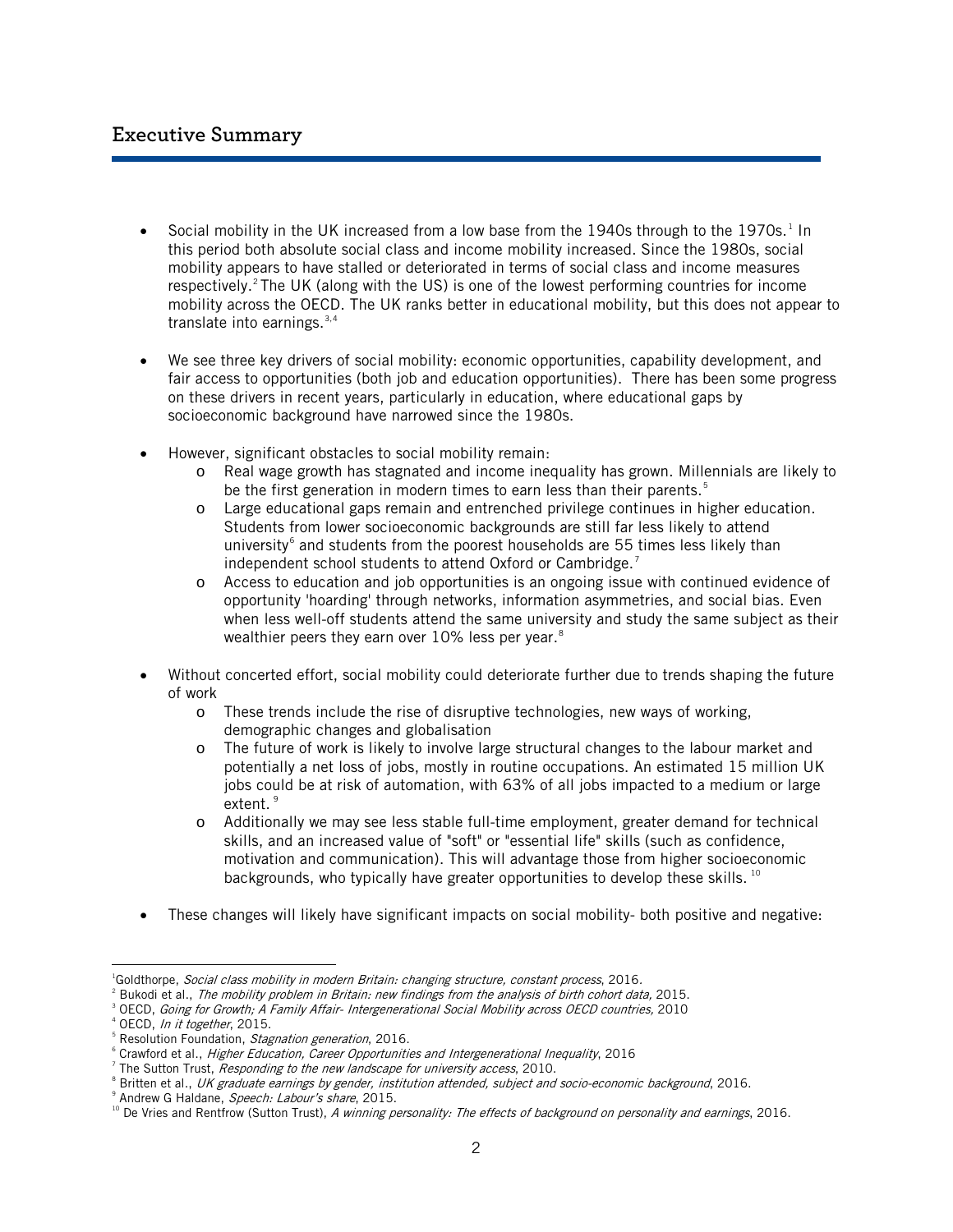- o Challenges: Job losses from technology development are likely to disproportionately impact routine jobs, with most of the impact falling on those from low and medium socioeconomic backgrounds. The increased value placed on essential life skills and 'soft' skills as a differentiator in securing employment could put those from lower socioeconomic backgrounds at a disadvantage. Further, the need to continuously re-skill and up-skill oneself will raise the cost and time required for education and individual development.
- o Opportunities: There has been a large increase in demand for STEM jobs. Studies show that there is a greater proportion of students from lower socioeconomic backgrounds in STEM subjects than in other subjects such as law and medicine.<sup>[11](#page-3-0)</sup> This could be positive for social mobility as the demand for STEM skills grows. In addition, technology could also create more opportunities for individuals to re-skill themselves through the use of free/low cost online learning platforms (such as MOOCs).

<span id="page-3-0"></span> $\overline{a}$  $11$  Codiroli, Inequalities in students' choice of STEM subjects, 2015.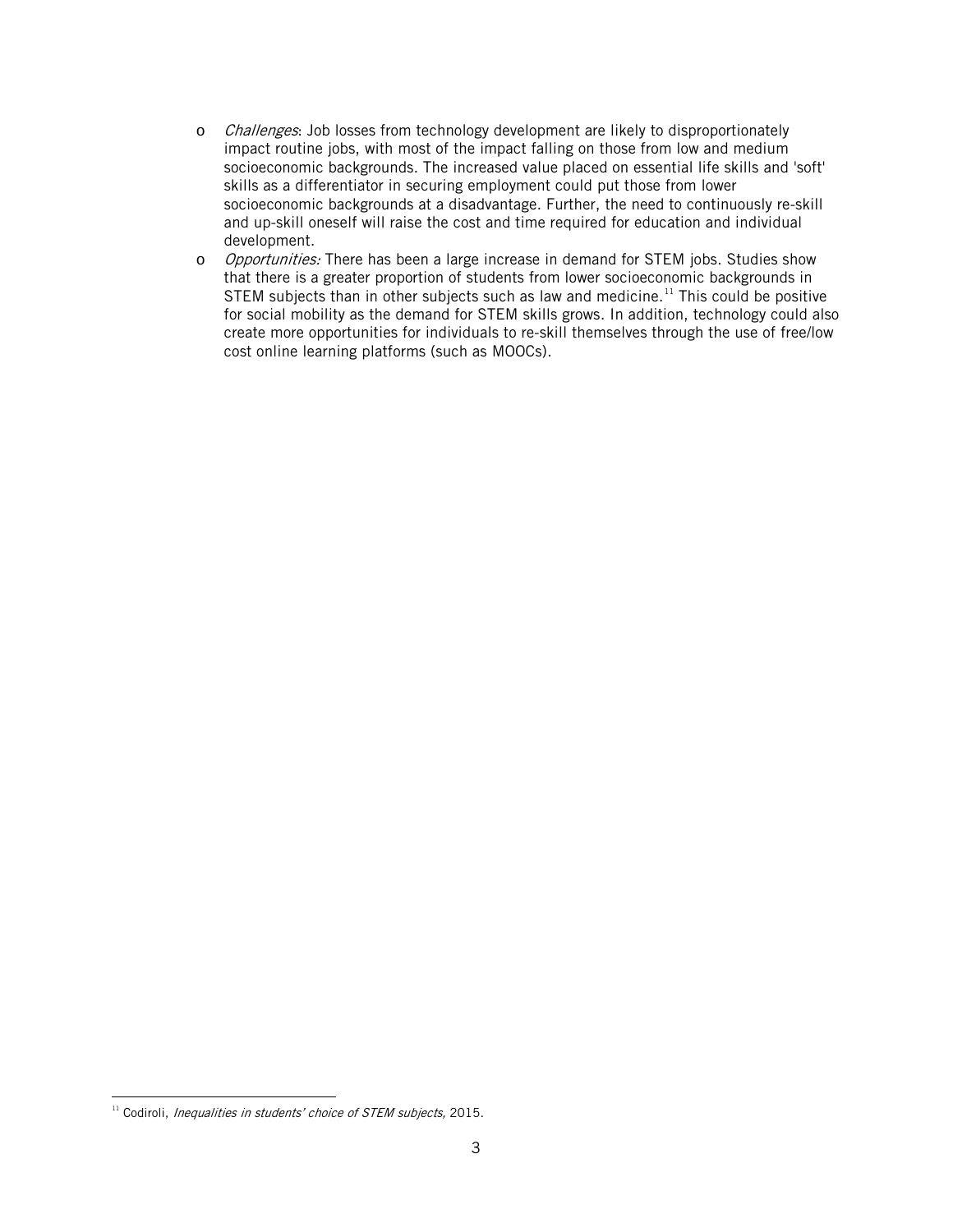# **Recommendations**

ł

To ensure social mobility improves in the face of future challenges, a range of interventions are needed across job opportunities, development of individual capabilities and access to education and work:

## Increase job opportunities

- Ensure continued economic growth through supporting innovation and entrepreneurship to drive high value job creation. In addition, seize opportunities that will come with technological change. Build a competitive advantage in the "industries of the future" and where the UK could be a global leader such as in FinTech. This will require training the UK workforce to excel in these skills (further discussion below).
- In addition, government policy should support greater geographic distribution of opportunity. Incentives can encourage companies to establish outside London and the South

## Develop individual capabilities

- Interventions that tackle inequalities while children are young have potential for the most lasting impact. Early interventions are key given that most of the gap in educational attainment is created by age five. Recommendations include a national definition of school readiness and an innovation fund to support those with effective local parenting initiatives (such as The Sutton Trust's Parental Engagement Fund). $12$
- Teaching quality must be improved, particularly in disadvantaged schools. Teachers in the UK currently experience lower wages, longer working hours and have a less prestigious career than their peers in other developed countries. This needs to be reversed to attract and retain the most talented graduates into teaching.
- The 'summer gap', where more advantaged pupils continue to develop and less advantaged pupils fall behind, must be closed. This could be addressed through longer school days, with time dedicated to supervised homework, as well as compulsory digital programmes to support learning through the summer.
- State schools must do more to develop "soft" or "essential life skills" in less advantaged pupils, through a richer programme of extra-curricular activities.
- Promotion of the apprenticeship model and vocational tracks, including the new 'T-levels' will be needed to ensure the supply of skills meets the demand in the labour market. Apprenticeships should combine workplace training with off-site study, and lead to a professional accreditation. There should be a focus on higher and advanced apprenticeships, along with automatic progression.
- More should be done to increase the study of STEM subjects (particularly among women) to ensure young people are equipped for the changing world of work. Initiatives such as teaching coding in schools are welcomed.

## Ensure fairer and more equal access to education and the job market

- Given the significant wage premiums graduates command, the gaps in elite university acceptance by socioeconomic background are a clear barrier to mobility. Some progress has been made, with universities publishing access targets and being monitored on progress against them. A common set of metrics which all universities are required to report to the Director of Fair Access would allow further scrutiny and comparison of access efforts.
- While it is a positive development that the Government and leading businesses are collaborating to create a set of common measures to track social mobility in the workplace, a further step would be to roll out internship and apprenticeship schemes aimed at increasing participation of disadvantaged students. $^{13}$  $^{13}$  $^{13}$

 $\overline{a}$ <sup>12</sup> Social Mobility and Child Poverty Commission, State of the Nation 2015: Social Mobility and Child Poverty in Great Britain, 2015.

<span id="page-4-1"></span><span id="page-4-0"></span><sup>&</sup>lt;sup>13</sup> Gov.uk: New measures announced to improve social mobility in the workplace, 24 March 2016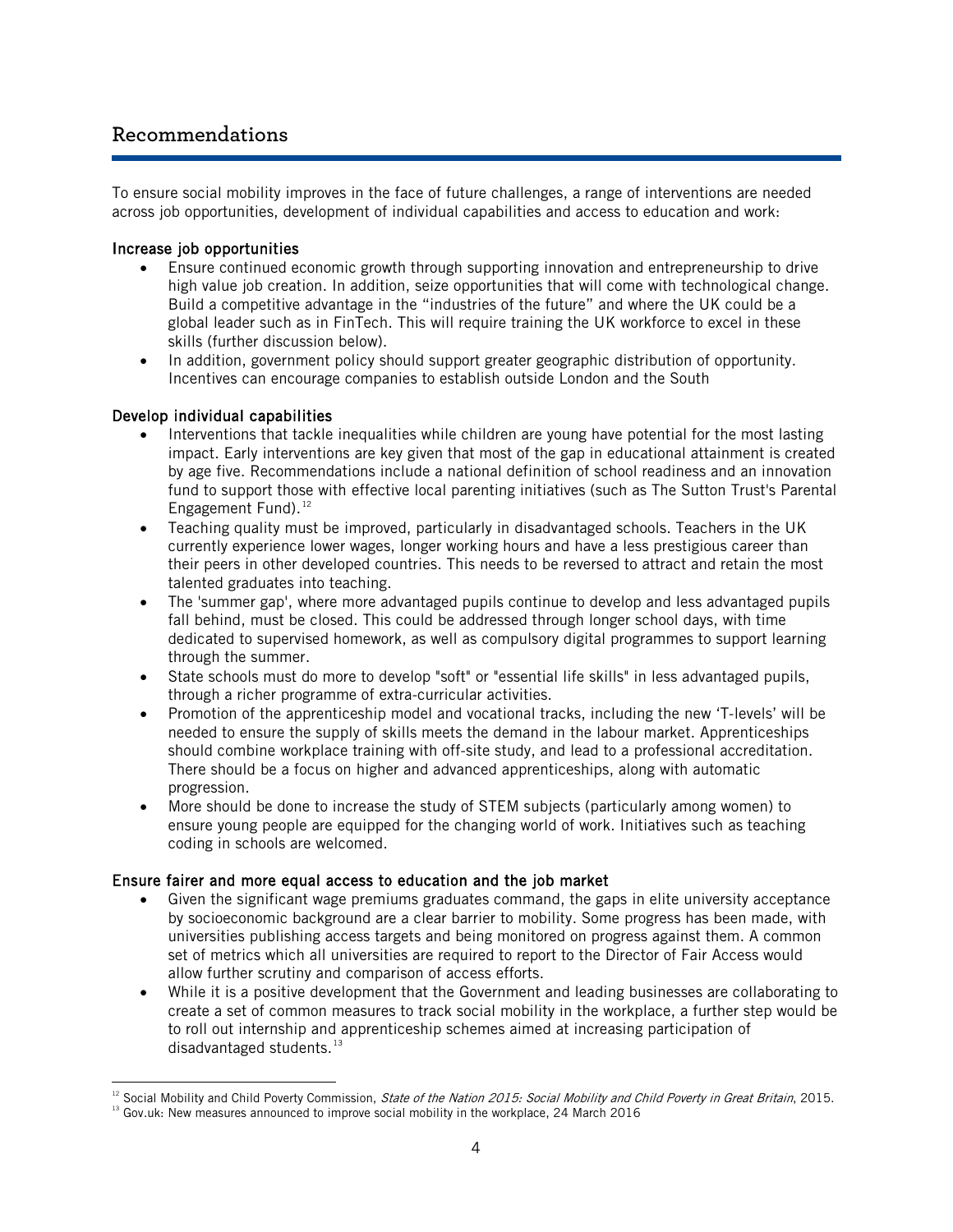## **1. Introduction**

Social mobility is critical for a fair society where people from any background are able to succeed in life. Social mobility is important in terms of creating a fairer society, fostering social cohesion and maximising society's productivity. A fairer society rewards merit and hard work, rather than having success determined by inherited advantage. Socially mobile societies are also arguably more productive because they enable the widest talent pool to be developed and utilised, ensuring talents are applied where they can have the greatest impact. This could have knock on benefits for boosting economic growth. Mobile societies are also more cohesive as they allow opportunities to be fairly accessed by all; minimising conflict and maximising feelings of trust in society.<sup>14</sup> There is also evidence that strong social mobility improves levels of wellbeing in society.<sup>[14](#page-5-0)</sup>

In recent decades, there has been considerable attention paid to social mobility, particularly in the UK and other developed countries. Political leaders have recognised the importance of building socially mobile societies that work for all their citizens. The greater availability of data has also enabled researchers to bring new perspectives and an improved understanding of the topic. One of the seminal studies was the 2005 paper by Blanden, Gregg and Machin that shed light on the low and declining state of social mobility in the UK for those born between 1958 and 1970. [15](#page-5-1)

A decade on, much has changed in the UK. We have seen change in political leadership, the financial crisis of 2007-08 and the subsequent period of Government 'austerity', the continued growth of online and digital technologies, the effects of globalisation, and most recently the vote to leave the European Union. In the context of this changing environment, this report examines the state of social mobility in the UK today and considers what has driven recent changes. In the face of trends shaping the future of work, how can we expect social mobility to evolve? And given the likely challenges and opportunities, how can we act to improve social mobility in the future? This paper seeks to provide perspectives on these questions.

<span id="page-5-0"></span> $14$  Council of Europe, Fostering social mobility as a contribution to social cohesion, 2012.

<span id="page-5-1"></span><sup>&</sup>lt;sup>15</sup> Blanden et al., *Intergenerational mobility in Europe and North America,* 2005.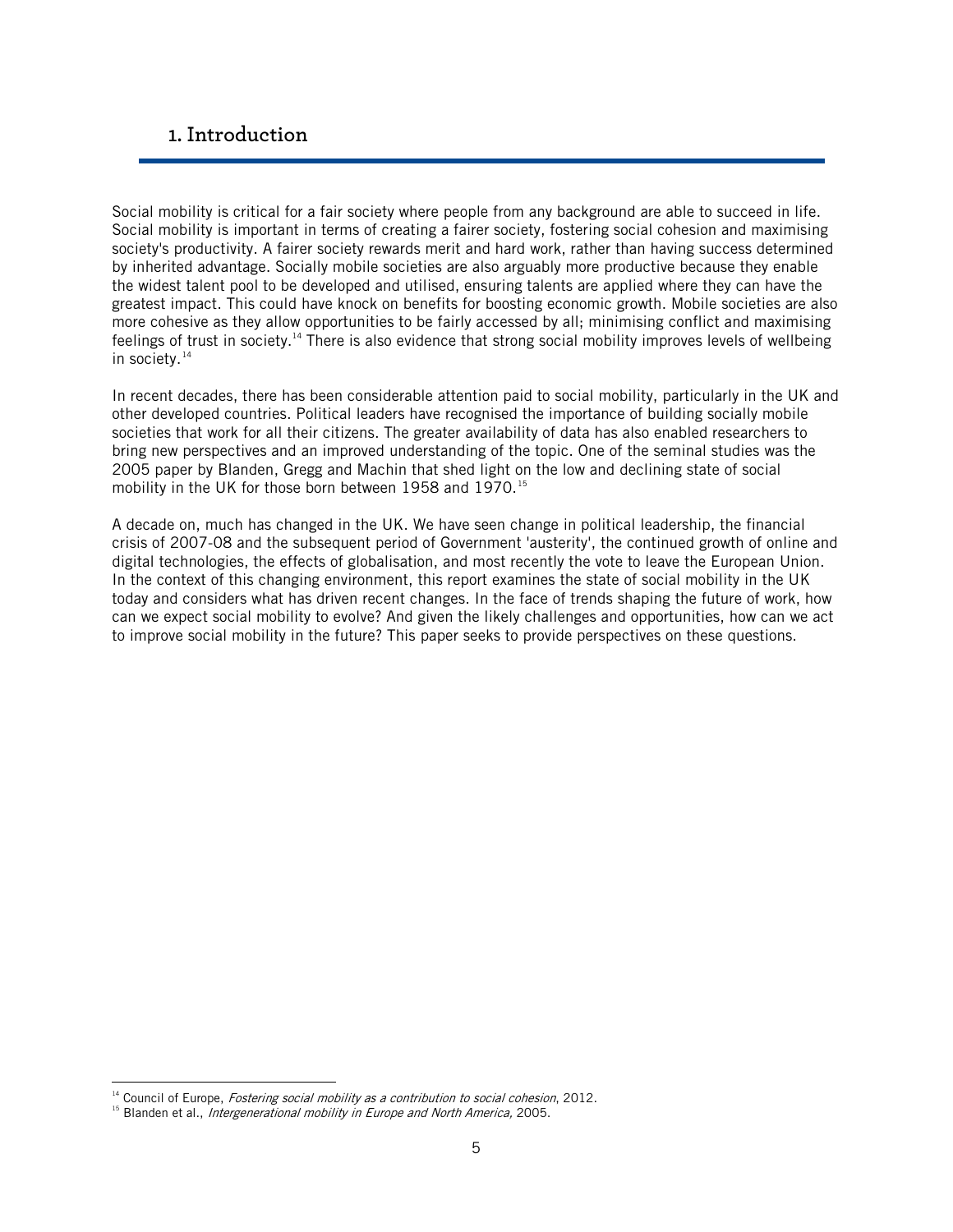# **2. What is social mobility and how has it changed in the UK?**

## **2.1 What is social mobility?**

Social mobility is about breaking the link between an individual's parental background and their opportunities to reach their full potential in terms of income and occupation. It is about better opportunities for each generation and making access to these opportunities fairer, regardless of background.

Social mobility is usually measured through income or social class:

- Income mobility compares parental income to the adult earnings of their children
- Social class mobility examines whether individuals are in the same or different social class to their parents. This approach typically categorises occupations into "classes" (e.g. professional vs routine manual) and ranks them on factors like social prestige, level of education required and pay.

There are other ways to understand social mobility; one is in terms of "life chances", measured by a range of outcomes including education, health and justice outcomes. However, the research in these areas tends to be less focused on social mobility and is less developed (educational outcomes is an exception). For this report we focus on income and social class measures of mobility. Generally we use income as an indicator as it is tangible, easily measured and has a clear relationship to aspects of quality of life. Social class is used as it gives a view of salary, job prestige and level of education required by the occupation. Though neither is a perfect indicator, they form the basis of most research on social mobility.

Social mobility can also be measured in absolute or relative terms:

- Absolute mobility compares an individual's income or social class to their parents. Upward social mobility is when an individual's income or social class is higher than their parents
- Relative mobility examines the position (or 'ranking') of an individual's income or social class relative to the rest of society, and how linked this is to their parents' position in society. When an individual's income or social class position in society is not very linked to that of their parents, this is high relative mobility.

In the UK, much of the research has been focused on three birth cohort studies (1946, 1958, and 1970), with an additional study for a cohort born in 2000. Children born in the early 2000s are too young to have entered the labour market so it is not yet possible to measure mobility for generations born in the last 25- 35 years. However, it is possible to look at other indirect indicators such as income inequality, levels of educational attainment and access data.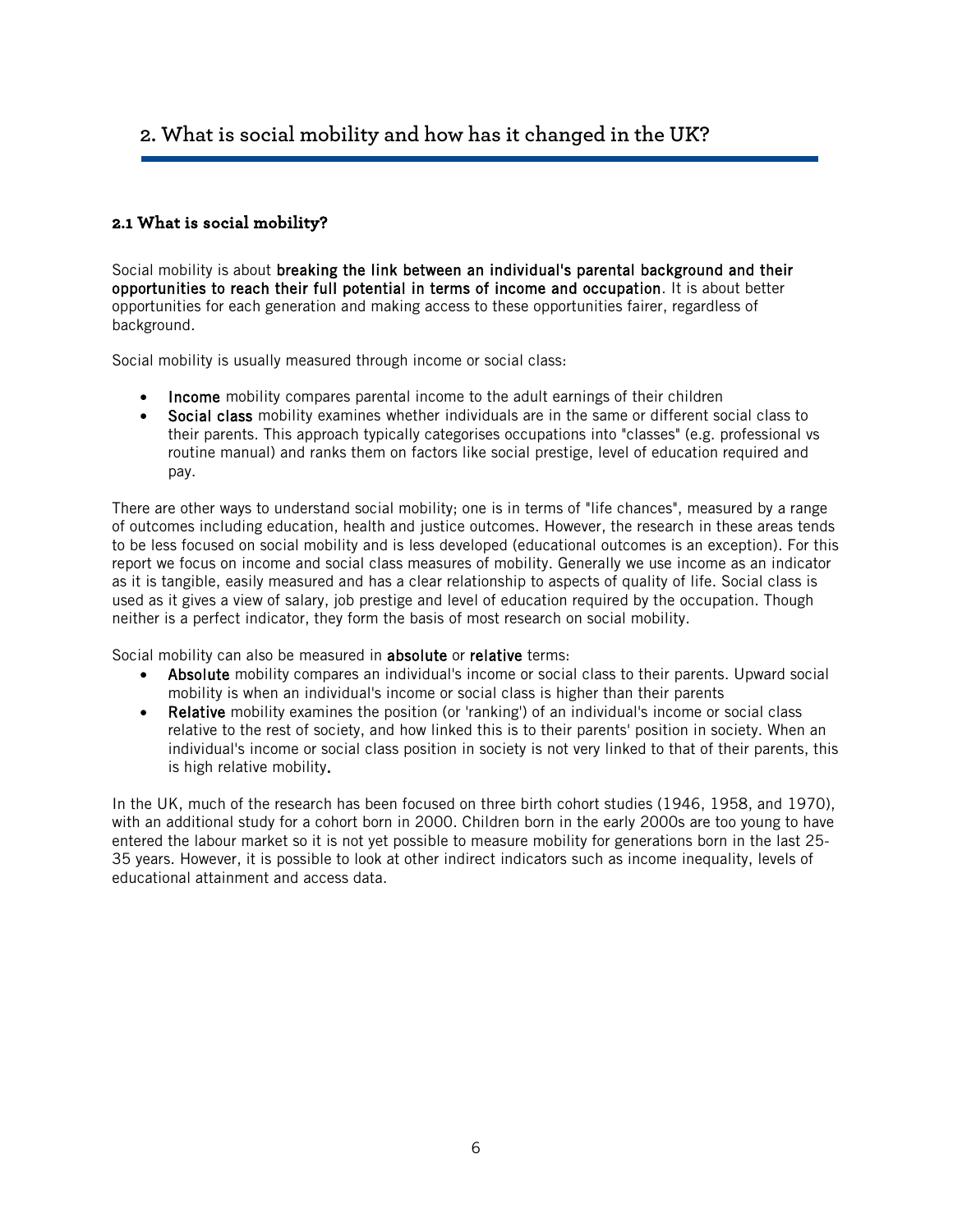## **2.2 How has social mobility evolved?**



**Exhibit 1: Evolution of social mobility[16](#page-7-0)**

#### 1. Starting from a low base, there was a rapid increase in social mobility from the 1940s to 1970s

Absolute upward social class and income mobility increased for those of working age from the 1940s to the 1970s. Approximately 30% of men aged 30 had a better "class" of job than their fathers in the 1940s, which rose to over 45% of men by the 1970s.<sup>[17](#page-7-1)</sup> Average wages of individuals (a proxy for absolute income mobility) in each generation was higher than that of the previous generation, from the Pre-war period (those born 1911-25) to Generation X (born 1966-80), suggesting a "rising tide lifting all boats".<sup>[18](#page-7-2)</sup> Therefore, for those born between 1910 and the 1940s (aged 30 between 1940 and the 1970s), the number and quality of job opportunities increased. [19](#page-7-3),[20](#page-7-4) There is limited data on relative mobility for either social class or income over this time period, therefore it is difficult to assess whether opportunities became fairer.

#### 2. Since the 1980s, improvements in social class mobility have stalled for men – and may actually be worse than originally believed

Since the 1980s there do not appear to have been better or fairer job opportunities available for men; both absolute and relative social class mobility remained largely constant in the second half of the twentieth century for men of working age. For women, however, it appears modest increases in social mobility have continued. [21](#page-7-5)

Worryingly, some recent research suggests that opportunities have been, and probably still are, significantly less fair than originally believed: on average for those in their late 30s between 1976 and

<span id="page-7-0"></span><sup>&</sup>lt;sup>16</sup> Resolution Foundation, Stagnation Generation, 2016; Heath & Payne, Twentieth Century Trends in Social Mobility, 1999; Goldthorpe, Understanding - and Misunderstanding - Social Mobility in Britain, 2012; Bukodi et al., The mobility problem in Britain: new findings from the analysis of birth cohort data, 2015; Blanden et al., Intergenerational mobility in Europe and North America, 2005; Blanden et al., Intergenerational mobility in the United States and Great Britain, 2014

<span id="page-7-1"></span><sup>&</sup>lt;sup>17</sup> Goldthorpe, Social class mobility in modern Britain: changing structure, constant process, 2016.

<span id="page-7-2"></span><sup>&</sup>lt;sup>18</sup> Resolution Foundation, Stagnation Generation, 2016.

<span id="page-7-3"></span> $19$  Heath & Payne, Twentieth Century Trends in Social Mobility, 1999.

 $20$  Goldthorpe, Understanding – and Misunderstanding – Social Mobility in Britain, 2012.

<span id="page-7-5"></span><span id="page-7-4"></span> $21$  Bukodi et al., The mobility problem in Britain: new findings from the analysis of birth cohort data, 2015.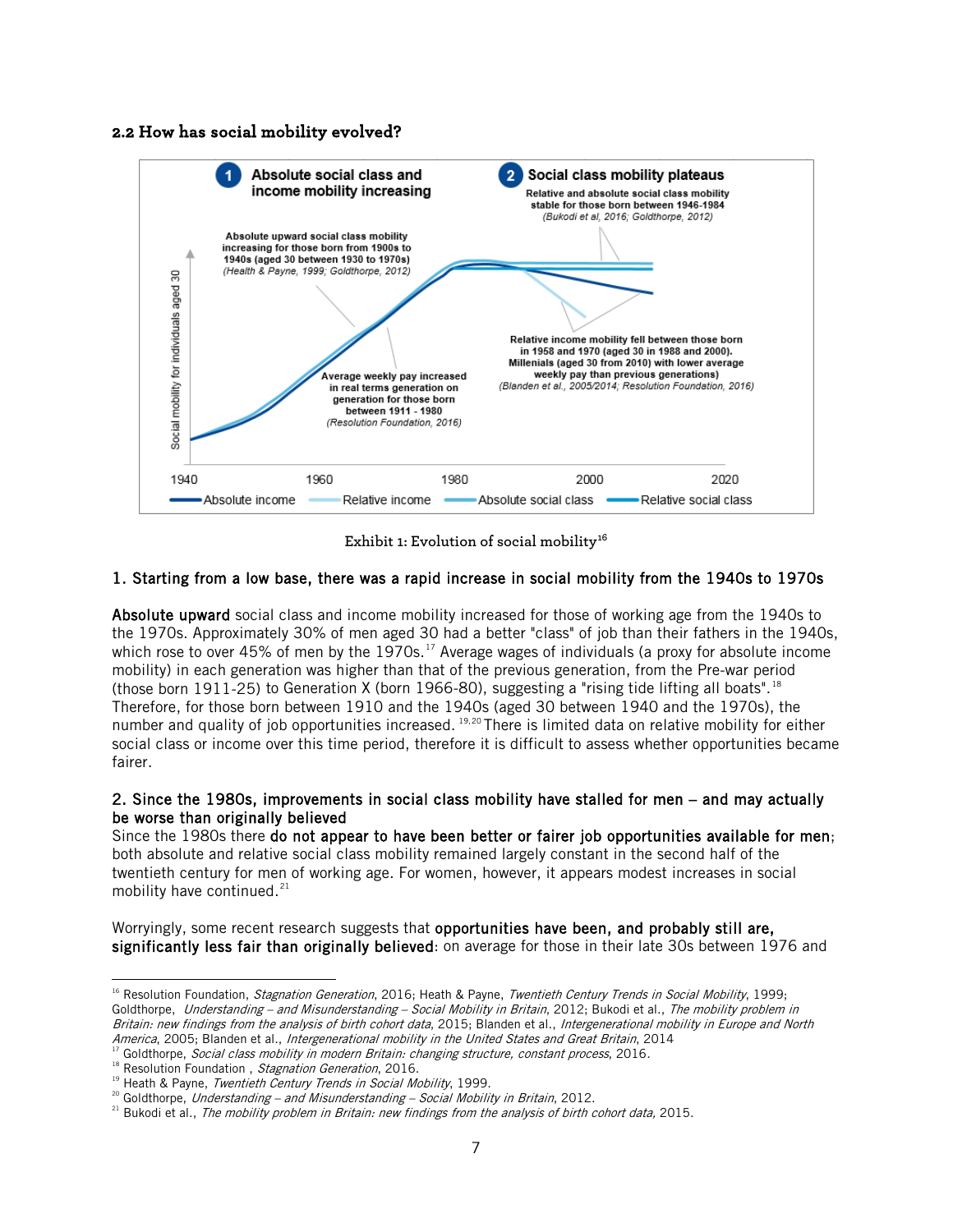2000, the likelihood of a man working in a managerial or professional class job was six times greater if a parent held a managerial or professional job compared with a man with working class parents (five times more likely for women).<sup>[22](#page-8-0)</sup> Research also indicates that fewer good jobs are being created than before; for both men and women, upward mobility rates fell for those aged 30 between 1976 and 2004, whilst downward mobility rates rose.<sup>21</sup> In effect this means that relative to the previous generation, it is harder to climb up the ladder to a better job, but easier to fall down the ladder to a worse job.

#### 3. Earlier gains in income mobility appear to have reversed, with income mobility falling for those born since the early 1980s

Millennials (born from the 1980s) are the first generation in a century to have lower average wages than the previous generation (a proxy for absolute income mobility).<sup>[23](#page-8-1)</sup> This is particularly concerning for the UK, with real wages falling an average of 1% per year from 2007-2015 (the greatest decline of OECD countries besides Greece and Iceland). In contrast, France and Germany have both seen modest real wage increases over this period.<sup>[24](#page-8-2)</sup>

In research commissioned by The Sutton Trust, researchers at the LSE found that relative income mobility was significantly worse for children born in 1970 compared to 1958. [25](#page-8-3) Men born in 1958 to the richest 25% of families were 2.1 times more likely to become top quartile earners themselves than men born to the poorest 25% of families (a 35% likelihood versus a 17% likelihood). For men born in 1970 this gap had widened to 2.6 times.<sup>25</sup> This decline in income mobility is also shown by an increase in intergenerational elasticity (a measure of how much a parent's income impacts their child's income) from 0.205 to 0.324 over the period from 1958 to 1970.<sup>[26](#page-8-4)</sup> This means that in 1958, an individual whose parental income was twice the average could expect an income 21% higher than the average as an adult. By 1970, this figure had increased to 32%.

Whilst trends in income and social class mobility appear to be different, researchers have suggested that they are compatible. A commonly cited explanation is that while social class mobility broadly did not change, there has been an increase in *within*-class income inequality since World War 2.<sup>[27](#page-8-5)</sup> This means that while social class remained steady, income inequality has grown, with those from higher socioeconomic backgrounds increasingly likely to earn higher salaries than those from lower socioeconomic backgrounds in the same occupational class.

## **2.3 How does the UK compare to other countries for social mobility?**

The UK ranks near the bottom for income mobility across OECD nations. International comparisons are difficult to make for social mobility, due to differences in datasets and methodologies used. However, some studies have attempted to adjust for these differences to allow a meaningful comparison. In these studies, the UK (along with the US) is consistently ranked one of the least fair of many developed nations for income mobility. An OECD study finds that the UK is 3.3 times less socially mobile than Denmark, the most mobile country in their study of 12 OECD countries. This means that parental income in the UK has over three times the impact on their children's income than in Denmark.<sup>[28](#page-8-6),[29](#page-8-7)</sup>

Canada, Australia and the Nordic countries are consistently ranked as the fairest nations. This is likely to be the result of a complex mix of history, values and Government policies. Some key reasons

<sup>&</sup>lt;sup>22</sup> Goldthorpe, *Social class mobility in modern Britain: changing structure, constant process,* 2016.

<span id="page-8-1"></span><span id="page-8-0"></span><sup>&</sup>lt;sup>23</sup> Resolution Foundation, Stagnation Generation, 2016.

<span id="page-8-2"></span><sup>&</sup>lt;sup>24</sup> OECD, OECD Employment Outlook (Table N), 2016.

<span id="page-8-3"></span><sup>&</sup>lt;sup>25</sup> Blanden et al., *Intergenerational mobility in Europe and North America*, 2005.

<span id="page-8-4"></span><sup>&</sup>lt;sup>26</sup> Blanden et al., Intergenerational mobility in the United States and Great Britain, 2014.

<sup>&</sup>lt;sup>27</sup> Blanden et al., *Intergenerational Persistence in Income and Social Class: The Impact of Within-Group Inequality*, 2013.

<span id="page-8-7"></span><span id="page-8-6"></span><span id="page-8-5"></span><sup>&</sup>lt;sup>28</sup> OECD, Going for Growth; A Family Affair- Intergenerational Social Mobility across OECD countries, 2010.

<sup>&</sup>lt;sup>29</sup> Blanden et al., How much can we learn from International Comparisons of Social Mobility, 2008.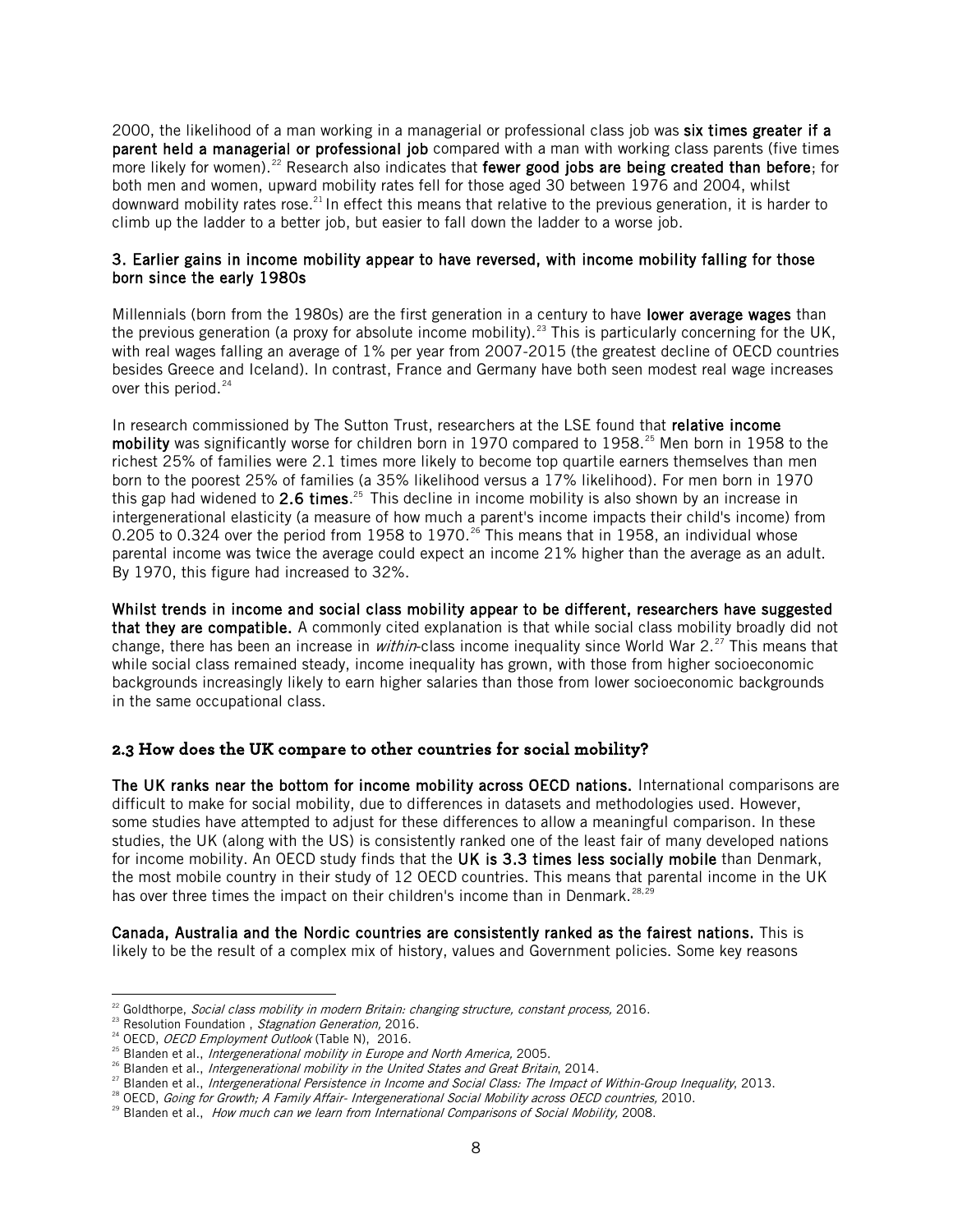appear to be lower income inequality, better welfare systems, better early-years education, less divided schooling systems, and greater support for vocational training.<sup>28</sup>

In contrast to the UK, some countries have seen consistent improvements in social class mobility since the 1950s, largely attributed to improving access to educational opportunities (for more see Box 1). [30](#page-9-0)



Exhibit 2: International comparisons of income mobility (intergenerational elasticity)<sup>28</sup>

<span id="page-9-0"></span> $\overline{a}$ <sup>30</sup> Vallet, *Changes in intergenerational social fluidity in France,* 2004.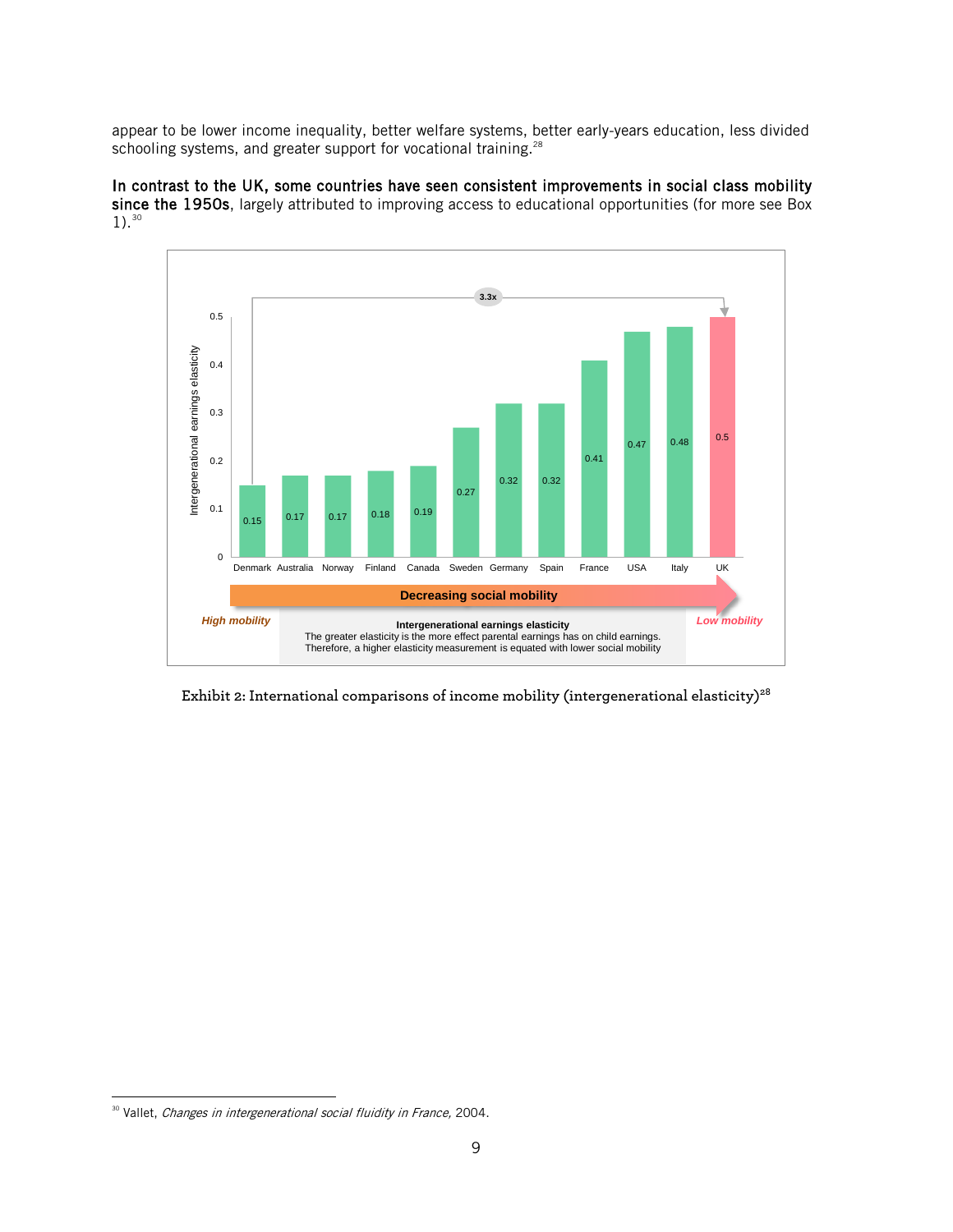## **Box 1: What are other countries doing to foster social mobility?**

#### What are Canada and the Nordics doing right?

Canada is regarded as a relative success story in social mobility, especially compared to the US. This is in part because of significantly lower income inequality in Canada, meaning that individuals can more easily move up or down the social ladder. Canadian children (particularly the least advantaged) are more likely to be living with older, more educated parents than American children, and this may help children from poorer families to achieve in school. Educational policy also appears important; the quality of schooling in Canada varies less by family background than in the US (partly because US schools are financed to a greater extent by local property tax), which helps even the playing field.<sup>1,2</sup>

Sweden also has relatively high levels of social mobility, in part due to a large reduction in educational inequality between the 1930s and 1970s. This was the result of an active effort from the Government to transform a traditional selective schooling system into a non-selective comprehensive one with mixed ability classes, supplemented by the expansion of adult education, and generous university loans. This was supported by a reduction in income inequality, strong welfare support, a strong labour movement and a commitment to egalitarian reforms.<sup>3</sup>

#### What have lower performing countries done to improve?

In contrast to the UK, France has seen a consistent improvement in social class mobility since the 1950s that suggests France now has fairer opportunities by parental occupation. Over this period, it appears education became fairer, with a consistent decline in inequalities of educational opportunity. Furthermore, evidence suggests that most people became educated to a level that parental social class mattered less to job outcomes. <sup>4</sup> While France still has significant challenges with unemployment and inequality, this demonstrates that improvements in social mobility can be made even within this context.

The USA also appears to be making progress in reducing the gap in educational achievement between rich and poor in recent years. For decades the gap in test scores of five year-olds from the richest and poorest 10% of families was increasing. However, in the past ten years the trend has reversed and the gap has begun to narrow. One of the biggest drivers of this improvement seems to be greater investment by less affluent parents in their children's learning (such as regularly reading stories). Widespread public campaigns aimed at improving parenting may have been an important factor, such as Hilary Clinton's "Too small to fail" campaign. Time will tell whether this improvement in pre-school education gaps trickles through to overall social mobility improvements, but it is certainly a positive sign.<sup>5</sup>

 $1$  Corak, Income Inequality, Equality of Opportunity, and Intergenerational Mobility, 2013.

<sup>&</sup>lt;sup>2</sup> Corak, Public policies for equality and social mobility in Canada, 2013.

<sup>&</sup>lt;sup>3</sup> Erikson & Jonsson, Can education be equalised? 1998.

<sup>&</sup>lt;sup>4</sup> Vallet, Changes in intergenerational social fluidity in France, 2004.

<sup>&</sup>lt;sup>5</sup> Bassok et al., Socioeconomic Gaps in Early Childhood Experiences: 1998 to 2010, 2016.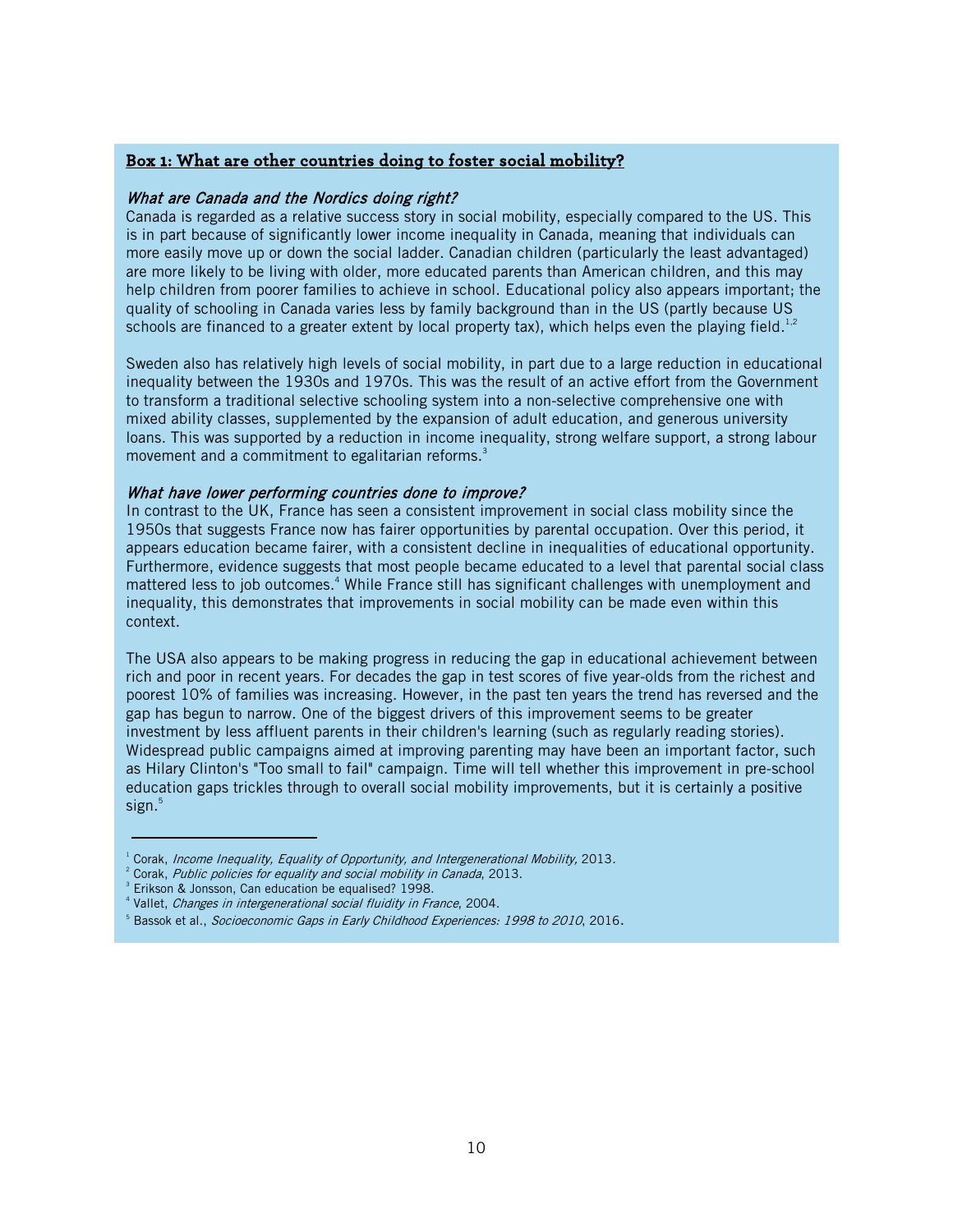# **3. What drives social mobility and how have these drivers evolved in the UK?**

## **3.1 Drivers of social mobility**

There are three key drivers that directly contribute to social mobility, ensuring that there are both better and fairer opportunities (see Exhibit 3).

- 1. Economic opportunities: The quantity and quality of jobs available in the economy
- 2. Capabilities development: Equipping people with the skills and capabilities to do these jobs
- 3. Access to education and jobs: Having equal opportunities to get these jobs, regardless of socioeconomic background, gender or race.



**Exhibit 3: Drivers of social mobility**

While we see these as the primary drivers, there are many other indirect factors that impact social mobility. These include the home environment, public housing and infrastructure, and health outcomes (such as smoking, obesity, mental health). <sup>[31](#page-11-0)</sup> Some research suggests that these underlying factors are relatively more important for those from the least advantaged families, because individuals need a basic standard of living to take advantage of better education and job opportunities. Another important factor is parental education.<sup>[32](#page-11-1)</sup> Though important, these indirect factors are difficult to influence in the short to medium term. For the purposes of this paper, we focus on the direct drivers (economic growth, capability development, and access) that impact individuals of all backgrounds.

## **3.2 Economic opportunities**

 $\overline{a}$ 

For people to improve their social standing there must be 'good' jobs available to them. Job creation in the economy (often measured as real economic growth) is vital for social mobility. However, not all growth promotes better and fairer opportunities. Some of the economic considerations that impact social mobility

<span id="page-11-0"></span><sup>&</sup>lt;sup>31</sup> Economic and Social Research Council, *Health inequalities continue to undermine social mobility*. Independent Commission on Social Mobility, Report from the Independent Commission on Social Mobility, 2009

<span id="page-11-1"></span> $32$  For example, Sullivan et al. (Social Class and Inequalities in Early Cognitive Scores, 2013) find that children of parents with a degree the equivalent of a year ahead in test scores at age 7 than their peers.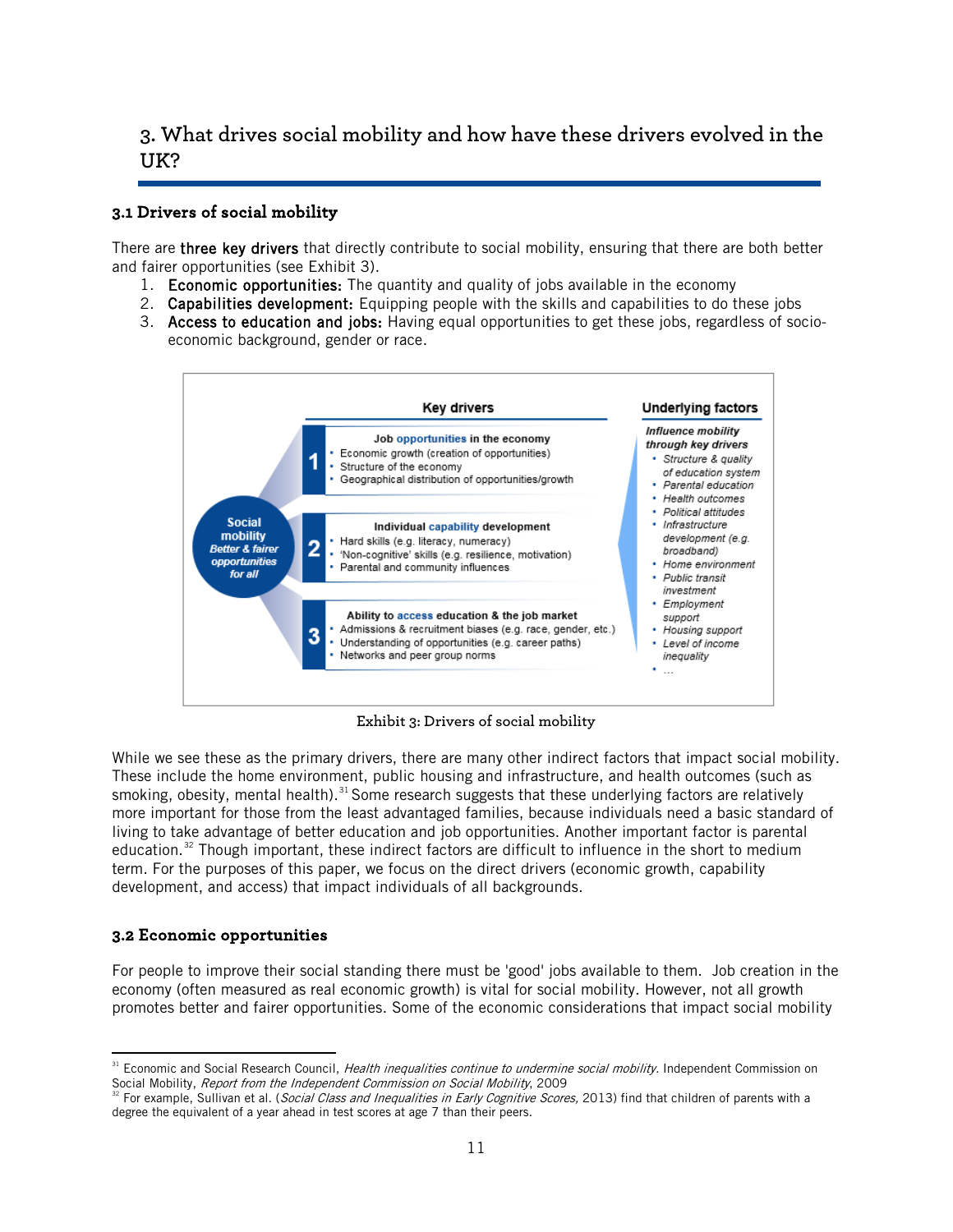include the number of jobs created, the income level of these jobs, job security, and the geographic distribution of opportunities.

As discussed in section 2, social mobility as measured by income fell for those entering the job market from around the 1980s. This deterioration can in part be explained by a corresponding decline in economic opportunities over a similar period.

The decades following World War 2 saw a boom in job opportunities and rapid improvement in social mobility (albeit from a low base). This period saw significant structural change in the economy, with many more well-paid and professional jobs created and strong double-digit wage growth.<sup>[33](#page-12-0)</sup> However, by the mid-1960s growth in the number of "good" (professional and managerial) jobs and real wages slowed, while regional disparities in economic growth also began to open up.<sup>34</sup>

Since the 1980s, job opportunities have deteriorated further, compounded by the recent financial crisis. For millennials (born from the mid-80s) real wages have not grown, putting them on course to be the first generation in modern times to earn less than their parents.<sup>[35](#page-12-2)</sup> The recent financial crisis has also increased downward pressure with wages in the UK hit harder than any other European country, besides Greece.<sup>[36](#page-12-3)</sup> Income inequality has increased over this period, as well as further widening of geographical disparities, placing pressure on social mobility. There has also been a "hollowing out" of the labour market: the number of medium skilled jobs has fallen by 10% since 2002, while there has been a corresponding growth in high and low skilled jobs. $37$  Although those displaced from medium skilled jobs have tended to take on higher skilled jobs, the loss of these middle rungs on the job ladder is likely to make it harder to move up the job ladder from a low skilled job to a high skilled job.<sup>[38](#page-12-5)</sup>

If recent trends of falling wages, rising inequality and the hollowing out of the labour market continue, then there has likely been deterioration in job opportunities that would enable social mobility. The question still remains: is access to these opportunities becoming fairer? For this, we need to look at the other drivers of social mobility – capability development and access to opportunities.

## **3.3 Individual capabilities development**

Capabilities refer to a broad set of skills that are both cognitive (such as intelligence, good memory, and other hard skills, such as numeracy and literacy) and non-cognitive skills or "essential life skills" (such as confidence, determination and aspirations). These skills are developed through formal education, but also in the home and the community. There is lots of evidence that these capabilities (especially those acquired in formal education) significantly improve career success and are therefore vital for social mobility. [39](#page-12-6) To understand the link between social mobility and capabilities we generally compare the educational attainment (at all stages, from pre-school to university) of those from the richest and poorest families.

<sup>&</sup>lt;sup>33</sup> Resolution Foundation, Stagnation generation, 2016.

<span id="page-12-1"></span><span id="page-12-0"></span><sup>34</sup> Goldthorpe, Understanding - and misunderstanding - social mobility in Britain, 2012. Goldthorpe and Mills, Trends in intergenerational class mobility in Britain, 2008. Resolution Foundation, Stagnation generation, 2016. Equality Trust, How has inequality changed?, accessed online 26 Aug. 2016; Duraton and Monastiriotis, Mind the gap, 2001; Financial Times, UK's northsouth divide widens, 9 December 2015; The Guardian, North-south divide is far from being redesigned to history, 15 April 2015. <sup>35</sup> Resolution Foundation, Stagnation generation, 2016.

<span id="page-12-3"></span><span id="page-12-2"></span> $36$ Between 2007 and 2015, wages in the UK fell by 10%, whereas Germany and France both saw wage growth of 14% and 11% respectively. OECD, Employment outlook 2016, 2016. Allen and Elliott (The Guardian), UK Joins Greece at the bottom of wage growth league, 27 July 2016 (access: 27 July 2016); Analysis by the Trade Union Congress.

<span id="page-12-4"></span>Gardiner and Corlett (Resolution Foundation), Looking through the hourglass: Hollowing out of the UK job market pre- and postcrisis, 2015.

<span id="page-12-5"></span><sup>&</sup>lt;sup>38</sup> Holmes, The Route out of the Routine: Where do the displaced routine workers go, 2011. Holmes et al., Mobility and the changing structure of occupations, 2011.

<span id="page-12-6"></span><sup>&</sup>lt;sup>39</sup> Solon, *A model of intergenerational mobility variation over time and place*, 2004. Blanden et al., *Accounting for intergenerational* income persistence, 2007. Heckman et al., The effects of cognitive and noncognitive abilities on labour market outcomes and social behaviour, 2006. Carneiro et al., Which skills matter?, 2006.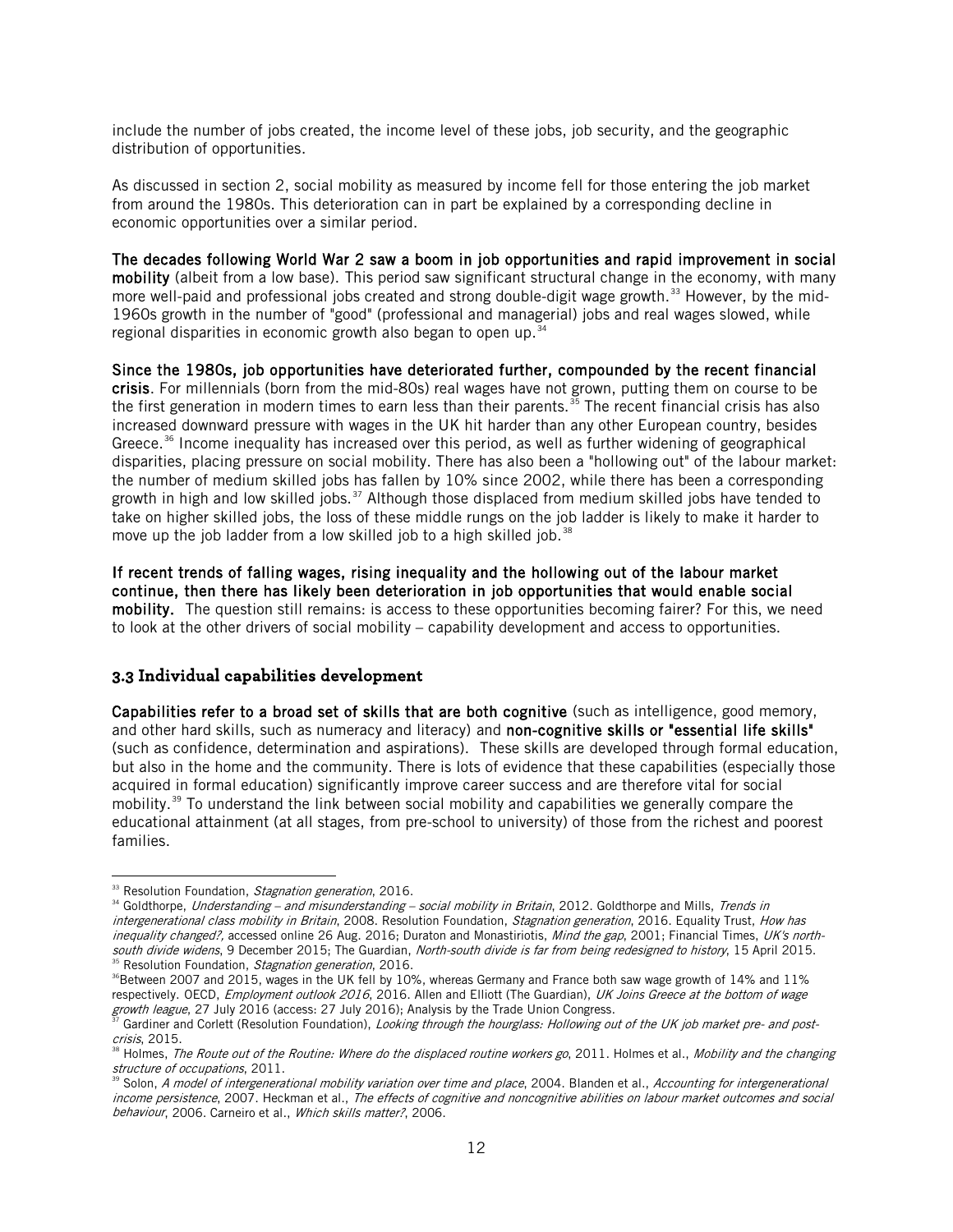Educational gaps grew for those born during the 60s to late 70s, which have been linked to the decline in income mobility. Researchers from the LSE found increased inequalities in higher education over this period, with a poor child five times less likely to complete a university degree than a rich child (comparing the top and bottom 20% by parental income). This rose from a poor child being three times less likely approximately a decade earlier. [40](#page-13-0)

Since the 80s, improvements have been made in closing educational attainment gaps. Between 1985 and 1994, the gaps in educational attainment have narrowed such that children born in 1994 from the most deprived 20% of families were the equivalent of one school term closer to the reading ability of their peers from the most advantaged 20% (though a gap of more than two school years remains).<sup>[41](#page-13-1)</sup> For GCSE pupils, the gap in achievement between the richest and poorest 20% narrowed by 13 percentage points (to 18%) between 2002 and 2011, with London schools in particular seeing rapid improvement since the 1990s.[42](#page-13-2) Furthermore, gaps in university attainment between the most and least deprived 20% narrowed by three percentage points (to  $37\%$ ) between 2004 and 2009.<sup>[43](#page-13-3)</sup>

However, large gaps in educational attainment remain at all major milestones. Only 36.7% of disadvantaged children achieved five good GCSEs (grades A\*-C, including English and Maths), compared with 64.7% of other pupils.<sup>[44](#page-13-4)</sup> State-educated children from the most advantaged 20% of families are 37% more likely to attend university by age 19 than those from the least advantaged 20%. [45](#page-13-5) Even once children from more deprived families achieve a place at university, they are still disadvantaged compared to their peers; those from the least advantaged fifth of families are 23% less likely to achieve a 2.1/First than those from the most advantaged fifth.<sup>[46](#page-13-6)</sup>

Of concern is that there has been no narrowing of the gap at the highest achievement levels. For example, when considering 3A\*-B grades for A-levels, no improvement has been seen in the gap between FSM and non-FSM pupils between 2004 and 2010. On the contrary, the gap in those achieving the top 20% of GCSE scores between FSM and non-FSM pupils appears to have grown between 2004 and 2010 (from a 16% gap to 20%).<sup>[47](#page-13-7)</sup> Though recent increased take-up of the English Baccalaureate has been positive for high-achieving pupils from disadvantaged backgrounds.<sup>[48](#page-13-8)</sup>

These educational gaps are driven in part by differences in development support outside school, which varies by socio-economic background. Studies have shown that over school holidays "summer learning loss" is observed: low income students experience a decline in reading skills, whereas middle income students still experience modest gains. These different trajectories are linked to socioeconomic differences in parenting and the home environment. For example, children from working class backgrounds are on average read to less by their parents. Research suggests that these gaps in educational attainment appear early in life and are compounded throughout the education of the child, with schools having limited impact in narrowing these gaps. <sup>[49](#page-13-9)</sup>

 $40$  Blanden et al., *Intergenerational Mobility in Europe and North America*, 2005.

<span id="page-13-0"></span><sup>&</sup>lt;sup>41</sup> The gap in educational attainment is measured by PISA scores with a 15 point improvement in the test score gap between the most and least deprived 20% between 1985 and 1994. 40 PISA test points equate to roughly one additional year of schooling on average. Jerrim, The Socio-Economic Gradient in Teenagers' Reading Skills: How Does England Compare with Other Countries?, 2012.

<span id="page-13-1"></span><sup>&</sup>lt;sup>41</sup> The gap in educational attainment is measured by PISA scores with a 15 point improvement in the test score gap between the most and least deprived 20% between 1985 and 1994. 40 PISA test points equate to roughly one additional year of schooling on average. Jerrim, The Socio-Economic Gradient in Teenagers' Reading Skills: How Does England Compare with Other Countries?, 2012. <sup>42</sup> Blanden et al., *Understanding the improved performance of disadvantaged pupils in London*, 2015. Blanden and Macmillan, Education and intergenerational mobility: Help or hindrance?, 2014.

<span id="page-13-2"></span> $43$ Crawford, Socio-economic gaps in HE participation: how have they changed over time?, 2012.

<span id="page-13-4"></span><span id="page-13-3"></span><sup>&</sup>lt;sup>44</sup> DfE, Revised GCSE and equivalent results in England, 2014-2015

<span id="page-13-5"></span><sup>45</sup> Advantage is defined using an index constructed of free school meal eligibility and various neighbourhood deprivation measures

<span id="page-13-6"></span><sup>&</sup>lt;sup>46</sup> Crawford et al., Higher Education, Career Opportunities and Intergenerational Inequality, 2016.

<sup>&</sup>lt;sup>47</sup> Blanden and Macmillan, *Education and intergenerational mobility: Help or hindrance?*, 2014.

<span id="page-13-7"></span><sup>&</sup>lt;sup>47</sup> Blanden and Macmillan, *Education and intergenerational mobility: Help or hindrance?*, 2014.

<sup>&</sup>lt;sup>48</sup> Sutton Trust, Changing the Subject, 2016.

<span id="page-13-9"></span><span id="page-13-8"></span><sup>&</sup>lt;sup>49</sup> Waldfogel and Washbrook, *Early years policy*, 2008.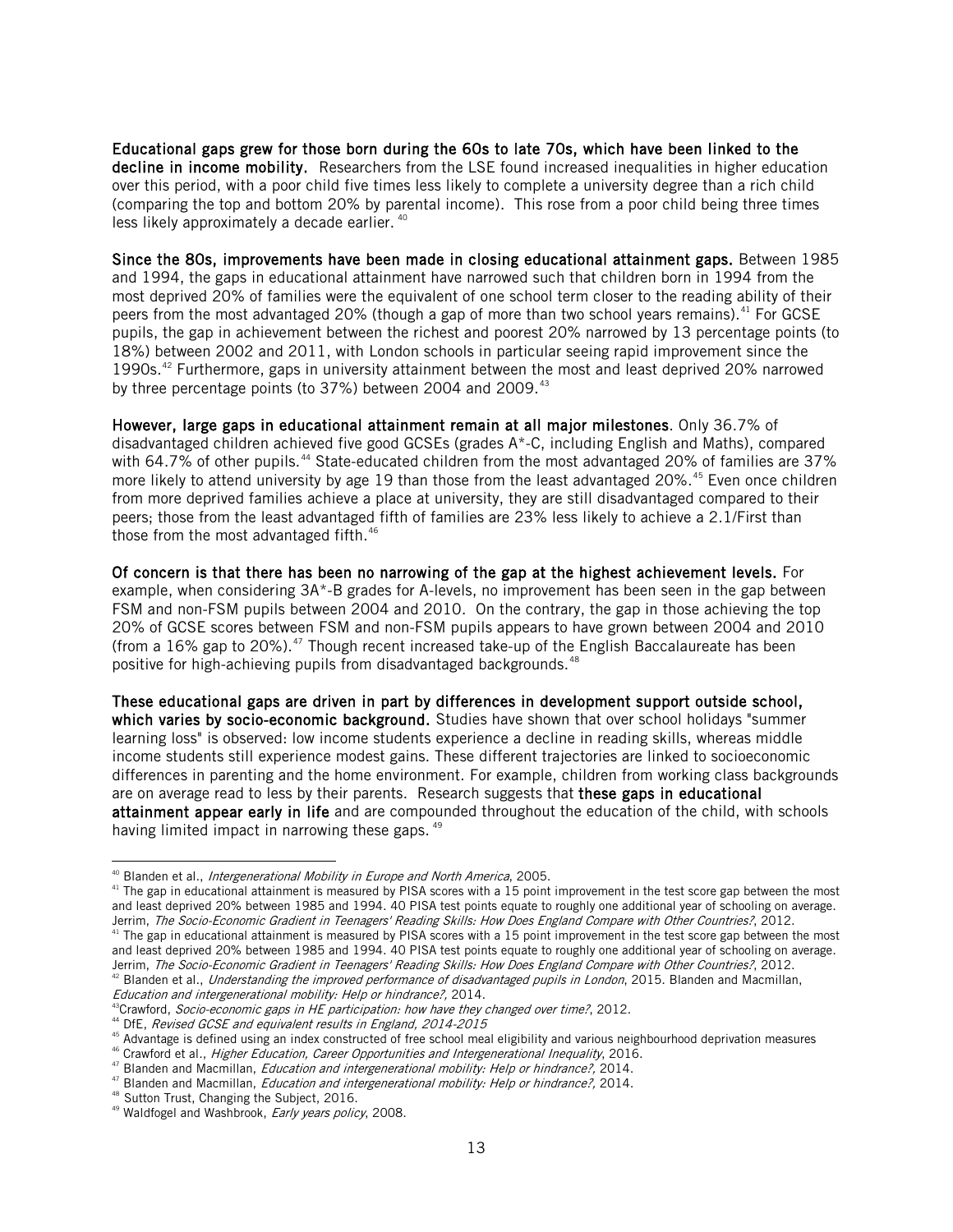In addition, differences in "essential life skills" create barriers for social mobility. "Essential life skills" (or "soft" skills) are the skills people need for learning, work and life, such as motivation, confidence and communication skills. Recent research by the Sutton Trust reveals that differences in these skills exist between children from different socio-economic backgrounds.<sup>[50](#page-14-0)</sup> They highlight the growing body of research that these skills are essential for securing jobs and hence are vital for social mobility. In addition, researchers at the LSE find that these skills not only directly impact job outcomes, but significantly impact educational attainment.<sup>51</sup> While focus on this area in schools is improving, gaps in "essential skills" remain unaddressed and a barrier to social mobility.

## **3.4 Access to opportunities**

**Issues of access arise** when individuals have comparable capabilities but there remains an apparent preference for those that come from wealthier backgrounds. Various factors contribute to access barriers, including:

- Networks based on family or social circles can provide unequal access to opportunities.<sup>52</sup>
- Access to information about opportunities, often impacted by family background.
- Discrimination based on class and/or wealth (or those correlated with class, e.g. race).

Historically, access to job and education opportunities has been improving. More state-educated children are completing university and attending top universities than ever before. From 1970 to 2012 there was a 15 and 13 percentage point increase in the proportion of state school pupils accepted to Cambridge and Oxford respectively.<sup>[53](#page-14-3)</sup> Oxford's proportion of state-schooled admissions has increased to 59.2% in 2016.[54](#page-14-4) There are also indications of improved access to education and top jobs for women and ethnic minorities. Numbers of BAME students are increasing year on year, although white British students are still 16 percentage points more likely to be accepted to Russell Group universities than Black African students with the same grades.<sup>[55](#page-14-5)</sup>

However, there remain barriers to elite higher education. Much of the aforementioned improvement is concentrated in the lower-ranked universities, and there has been little narrowing of the gaps in elite university attendance.<sup>[56](#page-14-6)</sup> There has been no trend of improvement in the gap in Russell Group attendance by socioeconomic status. The gap is even starker for Oxbridge attendance; state school students eligible for free school meals (FSM) are 55 times less likely to attend Oxford or Cambridge.<sup>57</sup> Despite improvements in state school admissions to Oxbridge, in 2012/13 only 50 free school meals students were admitted. Research indicates that around 30% of this gap in elite university attendance between rich and poor students cannot be explained by academic ability.<sup>[58](#page-14-8)</sup> Evidently, access to opportunities is not equal.

The gaps in elite university attendance by socioeconomic background are particularly concerning given the inequality in returns to higher education. Russell Group graduates earn on average £200k more in their lifetime than non-Russell Group graduates; Oxbridge graduates earn over £400k more.<sup>[59](#page-14-9)</sup> In addition, those with post-graduate degrees have seen their earnings rise, while the value of having only an

<sup>&</sup>lt;sup>50</sup> De Vries and Rentfrow (Sutton Trust), A winning personality: The effects of background on personality and earnings, 2016.

<span id="page-14-1"></span><span id="page-14-0"></span><sup>&</sup>lt;sup>51</sup> Blanden et al., Accounting for intergenerational income persistence: Non-cognitive skills, ability and education, 2007.

<span id="page-14-2"></span> $52$  Macrcenaro-Gutierrez et al., Social mobility, parental help, and the importance of networks, 2015.

<span id="page-14-3"></span><sup>&</sup>lt;sup>53</sup> Bolton, Oxbridge 'elitism', 2014.

<sup>54</sup> http://www.bbc.co.uk/news/education-37250916

<span id="page-14-5"></span><span id="page-14-4"></span><sup>&</sup>lt;sup>55</sup> Alexander and Arday (Runnymede Trust), Aiming higher: Race, Inequality and Diversity in the Academy, 2015. Crawford, Socioeconomic gaps in HE participation: how have they changed over time?, 2012.

<span id="page-14-6"></span><sup>&</sup>lt;sup>56</sup> Blanden and Macmillan, *Education and intergenerational mobility: Help or hindrance?*, 2014.

<span id="page-14-7"></span> $57$  The Sutton Trust, *Responding to the new landscape for university access*, 2010.

<sup>&</sup>lt;sup>58</sup> Jerrim (The Sutton Trust), Family background and access to 'high status' universities, 2013.

<span id="page-14-9"></span><span id="page-14-8"></span><sup>&</sup>lt;sup>59</sup> Gurney-Read (The Telegraph), *Oxbridge graduates 'earn double* £200,000 Russell Group premium', 9 October 2015 (accessed online: 5 August 2016).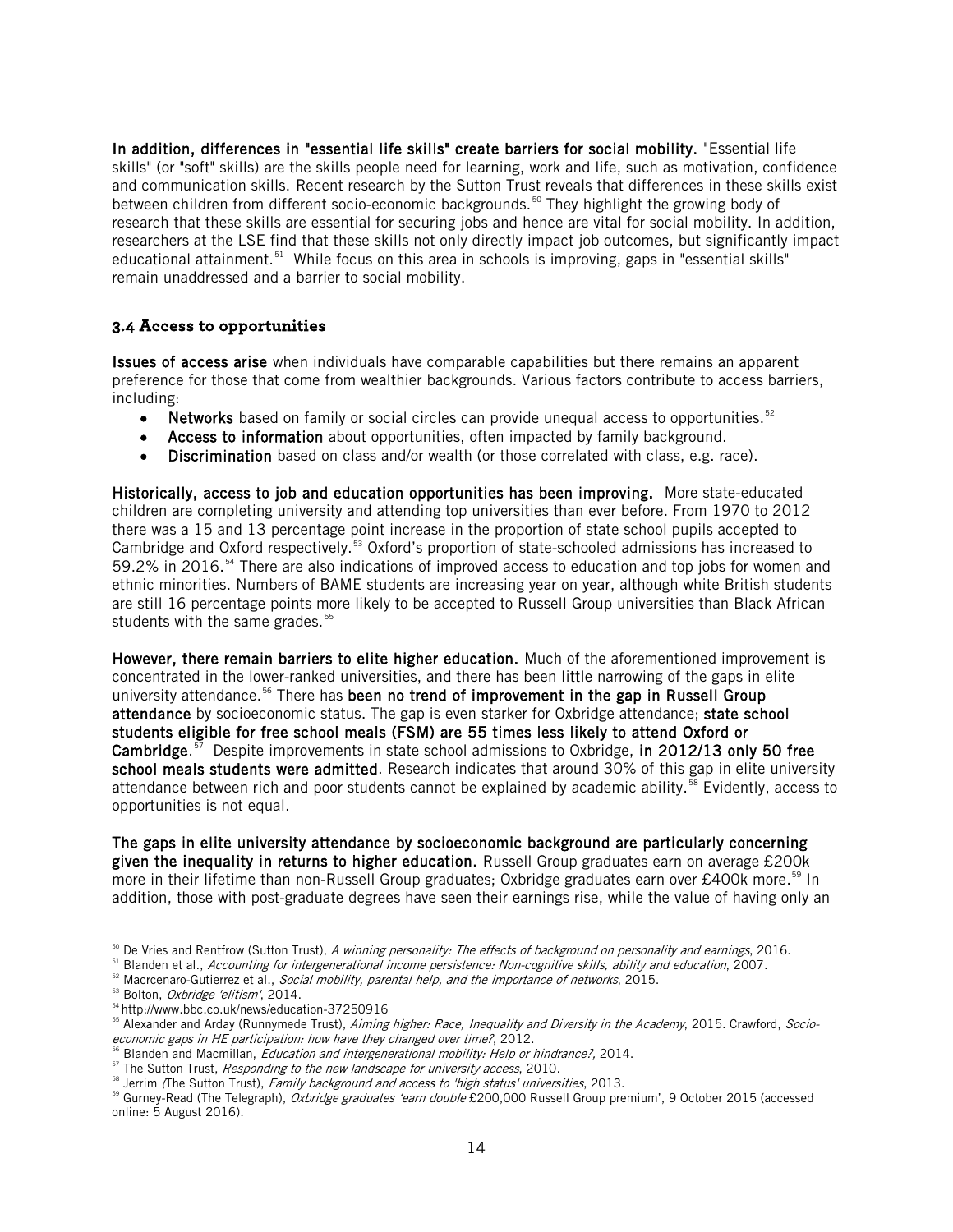undergraduate degree has fallen or remained constant.<sup>[60](#page-15-0)</sup> These changes are likely to benefit children from wealthier backgrounds who are overrepresented at elite institutions and post-graduate courses, creating a negative spiral for mobility.

A key barrier to mobility in higher education is wealthier parents' ability to build a "glass floor" by spending greater resources on their children's education to increase the chances of attending a top university and protecting against downward mobility. This can be seen in wealthier families' investment in extracurricular activities and private tuition.<sup>[61](#page-15-1)</sup> In addition, there is evidence that wealthier parents are targeting the best state schools, driving up house prices in the surrounding area. This makes it harder for students from poor backgrounds to access good state schools as they are pushed out of the area.<sup>[62](#page-15-2)</sup> Research by The Sutton Trust also highlights that students from wealthier backgrounds are often advantaged in applying to Oxbridge by having greater access to information through their schools and networks.<sup>[63](#page-15-3)</sup> All these factors create a "glass floor" for children from wealthier backgrounds.

Equality of access is also an issue for job opportunities. A study of HMRC tax records shows that even when less well-off students attend the same university and study the same subject as their wealthier peers, they earn around 10% less per annum (comparing the bottom 80% to the top 20% by parental income).<sup>[64](#page-15-4)</sup> Many top professions such as law and medicine are dominated by alumni of private schools and Oxbridge: 74% of top judges and 61% of top lawyers were privately educated, despite private school pupils making up 7% of children.<sup>[65](#page-15-5)</sup> This impedes social mobility insofar as Oxbridge remains dominated by children from wealthier backgrounds. Another prominent example highlights the remaining access challenges for elite jobs: the intake of the Government's flagship Fast Stream graduate programme is less diverse by social background than even the student population of Oxford University.<sup>[66](#page-15-6)</sup> This is likely because a "glass floor" similarly appears to exist for access to jobs, with children from wealthier backgrounds often receiving greater parental support. In an increasingly competitive job market, unpaid internships and "soft skills" have become more important to securing a top job, benefiting those from wealthier backgrounds. Furthermore, research by the Prince's Trust demonstrated the importance of parental networks, with children from poorer backgrounds being half as likely to find work experience through their parents as the average child. This may explain why the UK ranks alongside the Nordics for levels of educational mobility, but performs poorly among OECD countries for income mobility.

## **3.5 Where is social mobility at today?**

Since children born in the last 15 years have not yet entered the labour market, we cannot directly measure how social mobility has changed over this period. However, changes in the drivers of social mobility can indicate the direction of change. The narrowing gaps in attainment at all stages of education, and the greater proportion of state school pupils attending Oxbridge, are likely to have improved social mobility. However, stagnating real wage growth and growing income inequality may outweigh these benefits to create an overall decline in mobility. These challenges were more acutely felt in the aftermath of the recent financial crisis, which has had a major impact on the entry level prospects of many recent graduates.

Looking ahead, continuing to narrow the attainment gaps at both the school and university level will have a positive effect on social mobility. Greater investment in pre-school education in recent years may also contribute to closing educational gaps more quickly.

<span id="page-15-0"></span><sup>&</sup>lt;sup>60</sup> Lindley and Machin, *The rising post-college wage premium in America and Britain*, 2014. Britton et al., *How English domicile* graduate earnings vary with gender, institution attended, subject and socio-economic background, 2016.

<span id="page-15-1"></span>McKnight (The Social Mobility & Child Poverty Commission), Downward mobility, opportunity hoarding and the 'glass floor', 2015.

<span id="page-15-2"></span><sup>&</sup>lt;sup>62</sup> Burns (BBC), Outstanding schools take too few poor pupils, 2 August 2016 (accessed online: 5 August 2016).

<sup>&</sup>lt;sup>63</sup> Sutton Trust, Oxbridge admissions, 2016.

<span id="page-15-4"></span><span id="page-15-3"></span><sup>&</sup>lt;sup>64</sup> Britten et al., UK graduate earnings by gender, institution attended, subject and socio-economic background, 2016.

 $65$  Kirby (The Sutton Trust), Leading People 2016: The educational backgrounds of the UK professional elite, 2016.

<span id="page-15-6"></span><span id="page-15-5"></span><sup>&</sup>lt;sup>66</sup> Cabinet Office, Socio-economic Diversity in the Fast Stream, 2016.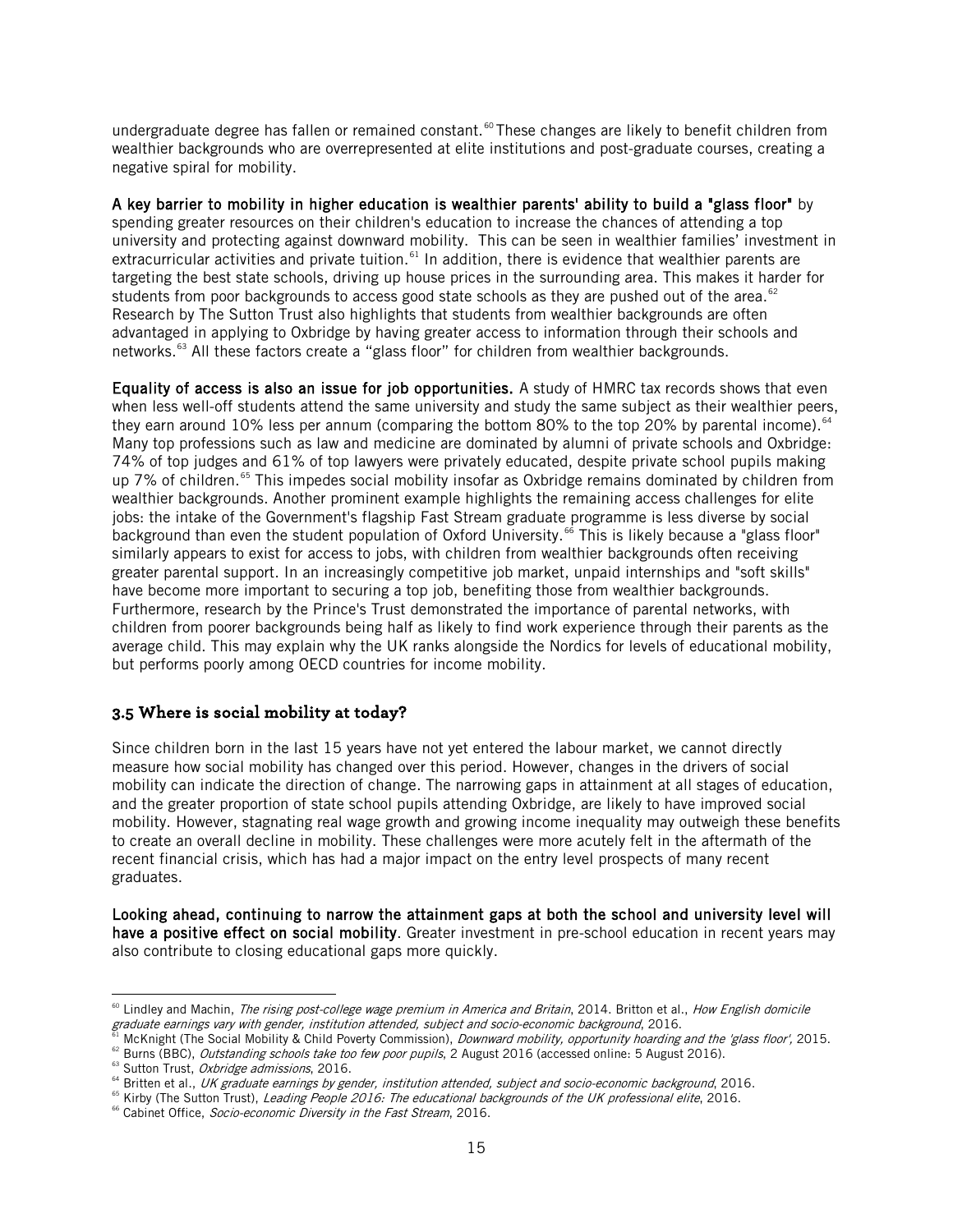Social mobility is expected to be negatively impacted by weak economic growth constraining job creation, compounded by the uncertainty around Brexit. In addition, social mobility at the bottom of the income spectrum is likely to weaken going forward. While the "glass floor" ensures opportunities at the top-end of the income distribution, the UK has historically had modestly better mobility at the bottom-end.<sup>[67](#page-16-0)</sup> However, continued "hollowing out" of the job market will make upward mobility even harder for those in the lowest skilled jobs.

Inequalities in access to opportunities are likely to be compounded by weak economic opportunities. The significant and unchanged gaps in access to Russell Group universities, combined with more unequal returns to education, raise concerns that students from wealthy backgrounds will be able to "hoard" the best education and employment opportunities. The "hoarding" of opportunity is likely to be further compounded with a weaker economic outlook as competition for top jobs becomes fiercer. Furthermore, recent changes to government policy (including higher tuition fees and the elimination of maintenance grants) may have a disproportionate impact on low income students, reducing their access to higher education.

Whilst the increasing number of students obtaining degrees is largely positive, it may also have concerning implications for equality of access to jobs in future. As more students with undergraduate degrees enter the job market, employers are forced to differentiate more on "soft skills" and post-graduate qualifications, both of which give those from higher socioeconomic backgrounds further advantage. Without changes to post-graduate funding and the way "soft skills" are taught in schools, the positive effects of reducing the gaps in educational attainment may be undermined.

Taken together, moderate gains in social mobility from increasing equality in educational attainment are likely be more than offset by a weak economic outlook and significant inequalities in access to education and job opportunities.

<span id="page-16-0"></span> $\overline{a}$  $67$  Jantti et al., American exceptionalism in new light, 2006.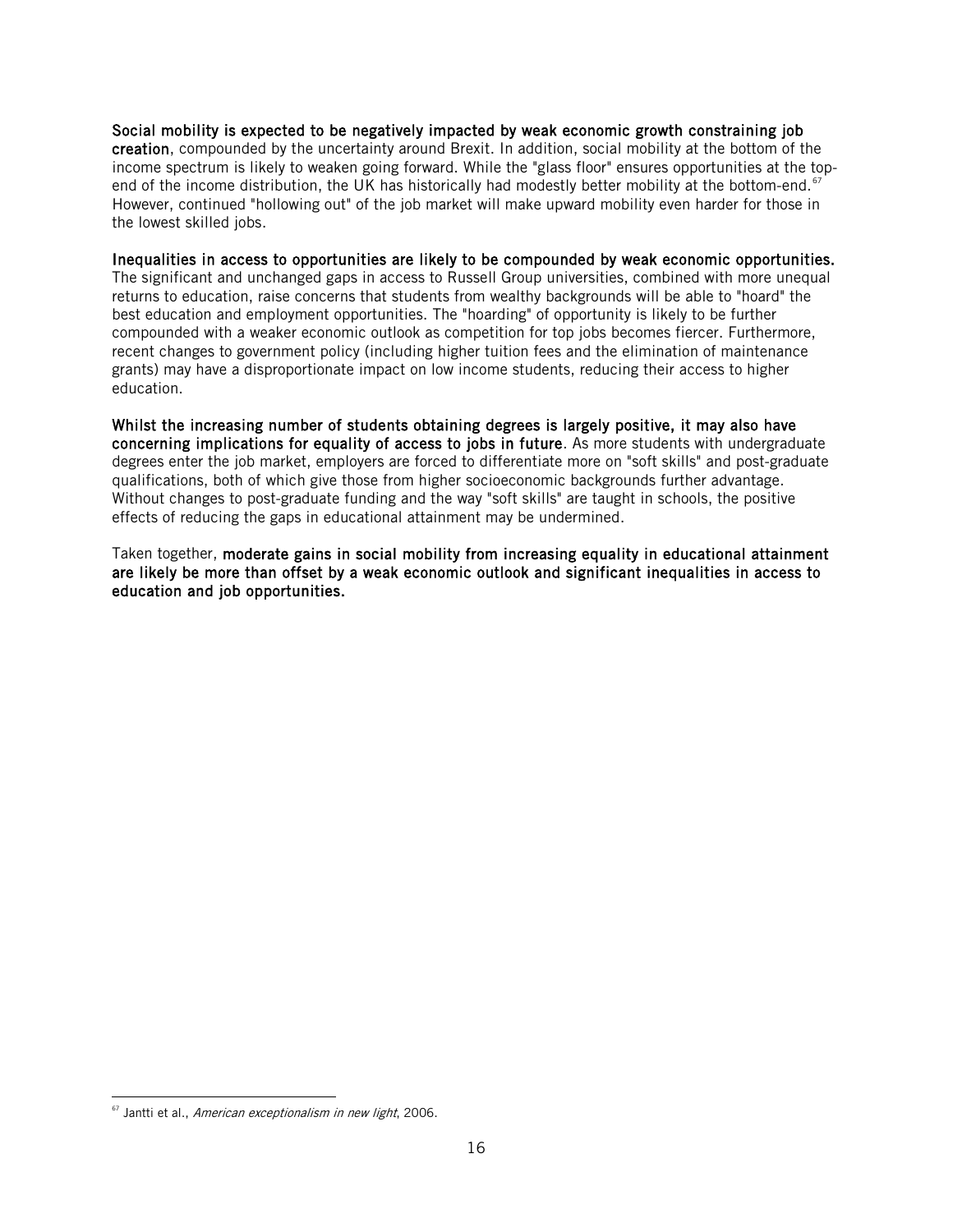## **Box 2: While some argue increased social mobility and equality come at the cost of economic growth, international comparisons indicate that countries can 'have their cake and eat it'**



The figure above indicates that there is no obvious correlation between GDP growth per capita and measures of income mobility across OECD countries. Conversely, OECD research indicates that income inequality can have a negative impact on GDP growth. With higher inequality and imperfect credit markets, people from poorer backgrounds are less able to invest in education, thereby creating a drag on economic growth.<sup>6</sup> Furthermore, if decisions to invest in education are based on future earnings expectations, in a highly immobile society those from the bottom could be rationally expected to choose to invest less in education. This would lead to a lower overall level of education in society.

Additionally, there is a clear link between income mobility and income inequality: countries with higher inequality typically show low social mobility. This is commonly referred to as the "Great Gatsby Curve". Researchers believe that increased income inequality means rich parents can disproportionately invest more in education. This in turn leads to reduced mobility as those from wealthier households are better positioned to earn more in the labour market – continuing the cycle.

<sup>&</sup>lt;sup>6</sup> OECD, In it together: Why less inequality benefits all, 2015.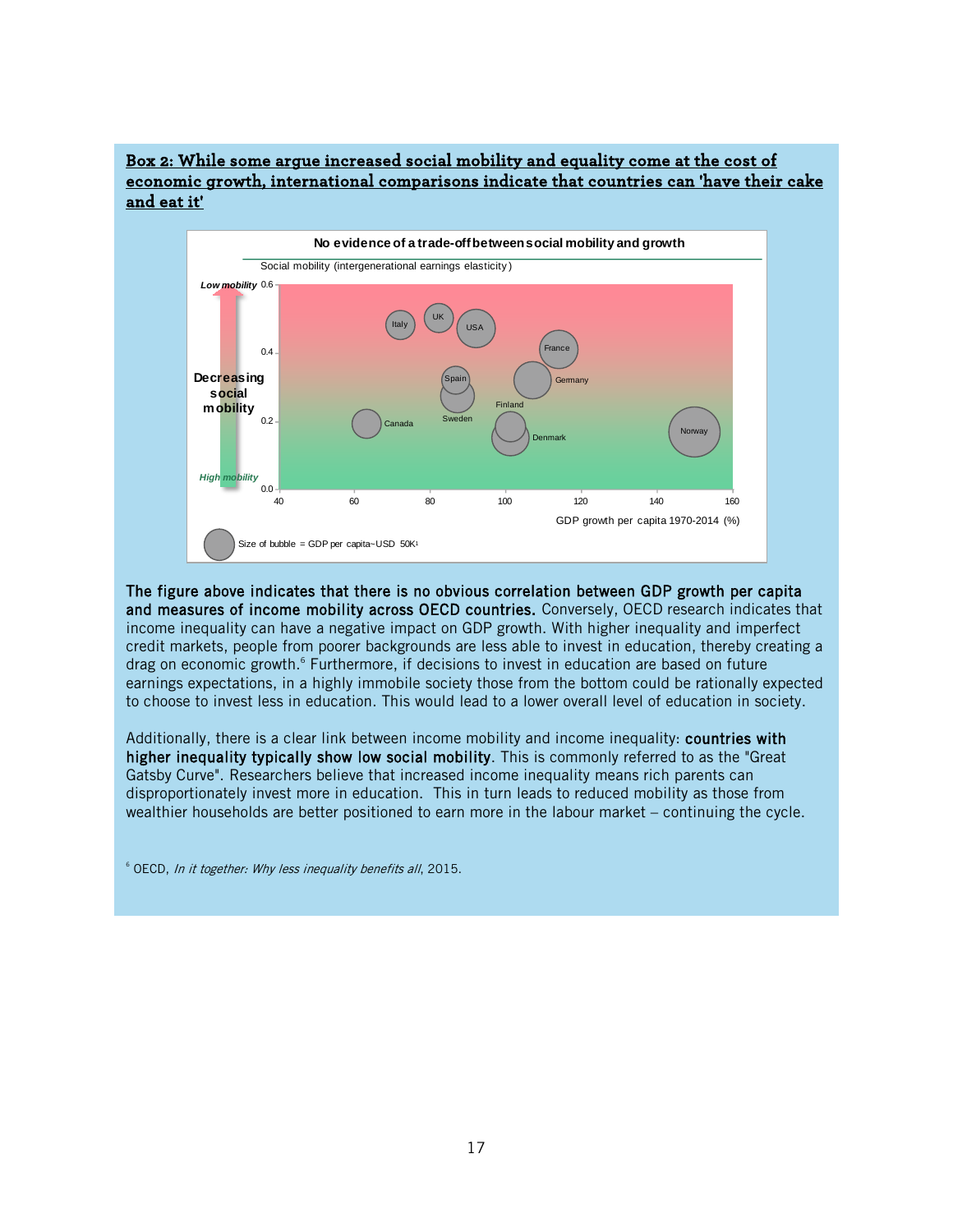# **4. The future of work and social mobility**

Academics, non-profit organisations, governments and businesses have all identified the future of work as a critical topic. It is widely acknowledged that the nature of work will change dramatically over the next two decades.<sup>[68](#page-18-0)</sup> The shifts are expected to include disruptive trends (rapid advances in technology and new ways of working) as well as broader long term trends (demographic shifts, globalisation and greater gender equality). However, while the future of work has received considerable attention, there has been limited exploration of the impact on social mobility, although this is likely to be significant. In section 4.1, we examine some of the key trends shaping the future of work. In section 4.2 we put forward a perspective on the future of work and the impact on the labour market. Finally, in section 4.3 we describe the possible ensuing challenges and opportunities for social mobility.

## **4.1 Trends shaping the future of work**

#### Disruptive technologies

Technological change is significantly impacting today's economic and business structures and hence the future of work.<sup>[69](#page-18-1)</sup> Major developments are taking place in **hardware and software**. Manufacturing is being transformed by a revolution in robotics that is making robots more autonomous, flexible, cooperative, and cheaper.<sup>[70](#page-18-2)</sup> Additive manufacturing techniques such as 3D printing are becoming commonplace, with the falling cost of 3D printers (from £235,000 in the 1980s to £1400 today) enabling smaller scale. customised and decentralised production. The integration of autonomous capability is also on the rise, with autonomous vehicle features expected to be included in 25% of the new car market by 2035.<sup>[71](#page-18-3)</sup> Furthermore, developments in augmented reality and artificial intelligence are expected to change the world in ways not yet fully understood.

The acceleration of **connectivity**<sup> $72$ </sup> and the integration of technology into daily life is expected to continue. Examples of this include the widespread adoption of cloud technology, the challenges of cyber security, and the "Internet of Things" where connected devices will be commonplace. For example, 30 billion connected devices are expected to be installed by 2020 compared with around 10 billion today.<sup>[73](#page-18-5)</sup> We are already seeing early change brought about by the connectivity revolution in consumption patterns, including a shift towards online retailing, the greater importance of peer recommendations, and growth of the "sharing economy".

The big data and analytics revolution will impact the work of tomorrow through the rapid growth in the collection, storage, and real-time analysis of data in business and in customer interactions.<sup>[74](#page-18-6)</sup> Since the rise of the digital age, the amount of information handled has exploded. For instance, Neuman et al. have shown that the total media supply (television, internet, newspapers and other media) to US homes rose 1700% between 1960 and 2005 (an annual growth rate of nearly 7% for 45 years).<sup>[75](#page-18-7)</sup> The application of big data and analytics will impact virtually every industry as the insights possible provide opportunities to transform areas such as marketing, operations, research and development, and supply chain.

- <span id="page-18-4"></span><sup>72</sup> National Intelligence Council, Washington DC., *Global Trends 2030: Alternative Worlds*, 2012.
- <span id="page-18-6"></span><span id="page-18-5"></span>73 Bauer, Patel, and Veira, The Internet of Things: Sizing up the opportunity, McKinsey, 2014.

<span id="page-18-0"></span> $\overline{a}$ <sup>68</sup> Including studies by the UK Commission for Employment and Skills (2014) and the World Economic Forum, The Future of Jobs (2016)

Citi Group research, Technology at work v2.0, The Future is not what it used to be, 2016.

<span id="page-18-3"></span><span id="page-18-2"></span><span id="page-18-1"></span><sup>&</sup>lt;sup>70</sup>The Boston Consulting Group, *Industry 4.0: The Future of Productivity and Growth in Manufacturing Industries*, 2015.

<sup>&</sup>lt;sup>71</sup> The Boston Consulting Group, <https://www.bcg.com/expertise/industries/automotive/autonomous-vehicle-adoption-study.aspx>, 2016.

<sup>&</sup>lt;sup>74</sup> Avanade, Global Survey: Is Big Data Producing Big Returns?, 2012.

<span id="page-18-7"></span><sup>&</sup>lt;sup>75</sup> Neuman, Park and Panek, *Tracking the Flow of Information into the Home*, International Journal of Communication, 2012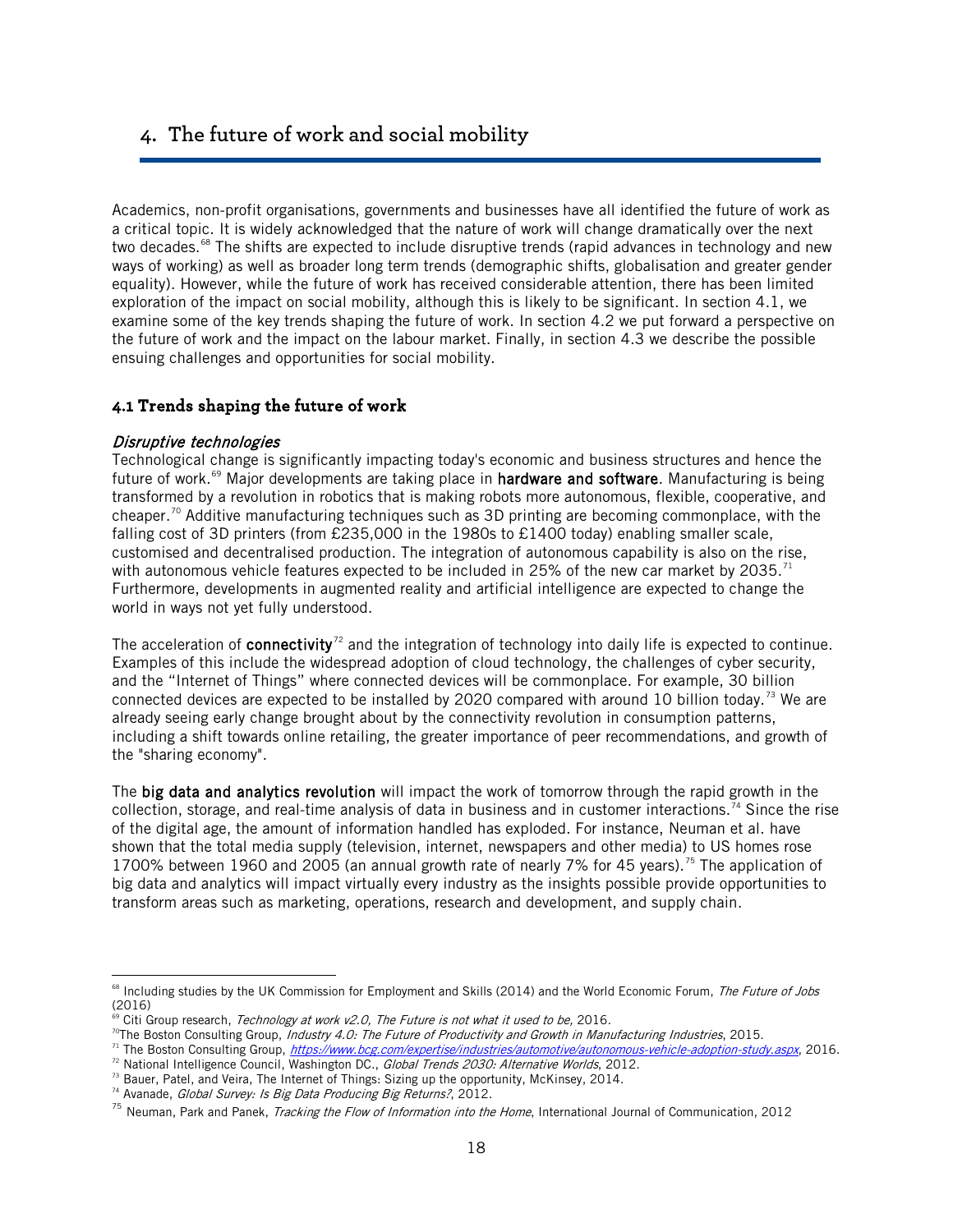These technologies are expected to lead to the destruction of existing jobs (specifically routine-based jobs such as product assemblers), creation of new jobs (such as translating big data into business insights), as well as changes in the mix of skills and capabilities demanded in future. We will detail the impact of these changes on the labour market in the next section.

#### New ways of working

Ways of working are expected to undergo significant change from greater industry volatility and technology developments that make new business models possible. Companies today see higher volatility in demand, company profitability and industry position, requiring greater strategic agility.<sup>[76](#page-19-0)</sup> Businesses are facing the continued deconstruction of the "traditional firm" with the rise of the sharing economy. In many industries, leading firms will increasingly need to play the role of 'network orchestrator' as opposed to product core competence.<sup>[77](#page-19-1)</sup> For example, Airbnb, one of the largest hotel chains by market capitalisation, is a market-creator of rooms but does not itself offer rooms to customers like traditional hotel chains.

Ways of working will also be further impacted by changes to **individual preferences** regarding work. There has been a rise in part time work, contract work and freelancing, driven in part by a desire for improved work-life balance and the need to accommodate child and elderly care.<sup>[78](#page-19-2),[79](#page-19-3)</sup> The number of freelance workers has grown steadily by 4.5% p.a. since 2008, to reach around two million in the UK in 2015.<sup>[80](#page-19-4)</sup> One in three jobs in the UK is already part-time,  $a_1$  and this is expected to grow. These changes are also translating into less rigid career structures and a rise of the "portfolio career" (holding multiple jobs at the same time). For example, millennial workers (born 1981-2000) are expected to have an average of 17 jobs and five careers over their lifetime,<sup>[82](#page-19-6)</sup> compared to 1970 when males had on average between two and five  $i$ obs. $83$ 

#### Demographic shifts

The shape of the population will shift in the coming 20-30 years, transforming the demand for goods and services and the supply of labour. The UK will see population growth at 0.55% p.a. through to around 2040, a rate five times the EU average. $84$  Net migration is expected to contribute to around half of this growth,<sup>[85](#page-19-9)</sup> and although potentially impacted by Brexit, the UK's natural population growth will still be significantly higher than the rest of Europe. The UK's population will age, with the largest age group of workers shifting from 44-46 to 54-56 by 2020,<sup>[86](#page-19-10)</sup> and an almost doubling of the population aged 75+.<sup>[87](#page-19-11)</sup> The labour force is also expected to continue to urbanise, with the urban population projected to rise from 82% in 2014 (78% in 1990) to 89% of total population by 2050.<sup>[88](#page-19-12)</sup>

#### Globalisation

Despite Brexit, it is likely that the UK will be increasingly integrated into the global economy. Asia will provide 59% of global middle-class consumption by 2030 versus 23% in 2009, leading to new trade opportunities.<sup>[89](#page-19-13)</sup> At the same time, globalisation will open up the UK to greater competition from skilled workers abroad, with further outsourcing likely for a range of functions, including production & development, infrastructure & data centre services, sales, procurement and design & engineering.<sup>[90](#page-19-14)</sup>

<span id="page-19-6"></span>82 BCG analysis in Australia

 $\overline{a}$ <sup>76</sup> The Boston Consulting Group, *The Most Adaptive Companies 2012, Winning in an Age of Turbulence,* 2012.

<span id="page-19-1"></span><span id="page-19-0"></span> $77$  Fung, Fung and Wind, *Competing in a Flat World*, 2008.

<span id="page-19-2"></span> $78$  Ouye, Five Trends that Are Dramatically Changing Work and the Workplace, 2011.

<span id="page-19-3"></span><sup>&</sup>lt;sup>79</sup> Adachi, Gretczko and Pelster, Human Capital Trends 2013: Leading Indicators, 2013.

<span id="page-19-4"></span><sup>80</sup> IPSE, Exploring the UK Freelance workforce in 2015, 2016

<span id="page-19-5"></span><sup>&</sup>lt;sup>81</sup> Andre et al., Labour Market, Welfare Reform and Inequality in the United Kingdom, 2013.

<span id="page-19-7"></span><sup>&</sup>lt;sup>83</sup> This calculation is based on Farber (2009), who assesses that average tenure for males at 50 was 13.6 years. Provided 44 working years (20 to 64), we calculate ~3.2 jobs in a lifetime. This analysis is done for the USA where more data exists

<span id="page-19-8"></span>ONS, National Population Projections: 2014-based Statistical Bulletin, 2015.

<span id="page-19-9"></span><sup>85</sup> ONS, Migration Assumptions, 2012-Based National Population Projections, 2013.

<span id="page-19-10"></span><sup>86</sup> Duckworth. et al., Horizon Scanning and Scenario Building: Scenarios for Skills 2020, 2010.

<span id="page-19-11"></span><sup>87</sup> ONS, National Population Projections: 2014-based Statistical Bulletin, 2015.

<span id="page-19-12"></span><sup>88</sup> UNDESA, World Urbanization Prospects The 2014 Revision, 2014.

<span id="page-19-13"></span><sup>&</sup>lt;sup>89</sup> Pezzini, 'An Emerging Middle-Class', in OECD Observer, 2012.

<span id="page-19-14"></span><sup>&</sup>lt;sup>90</sup> EY, Outsourcing in Europe An in-depth review of drivers, risks and trends in the European outsourcing market, 2013.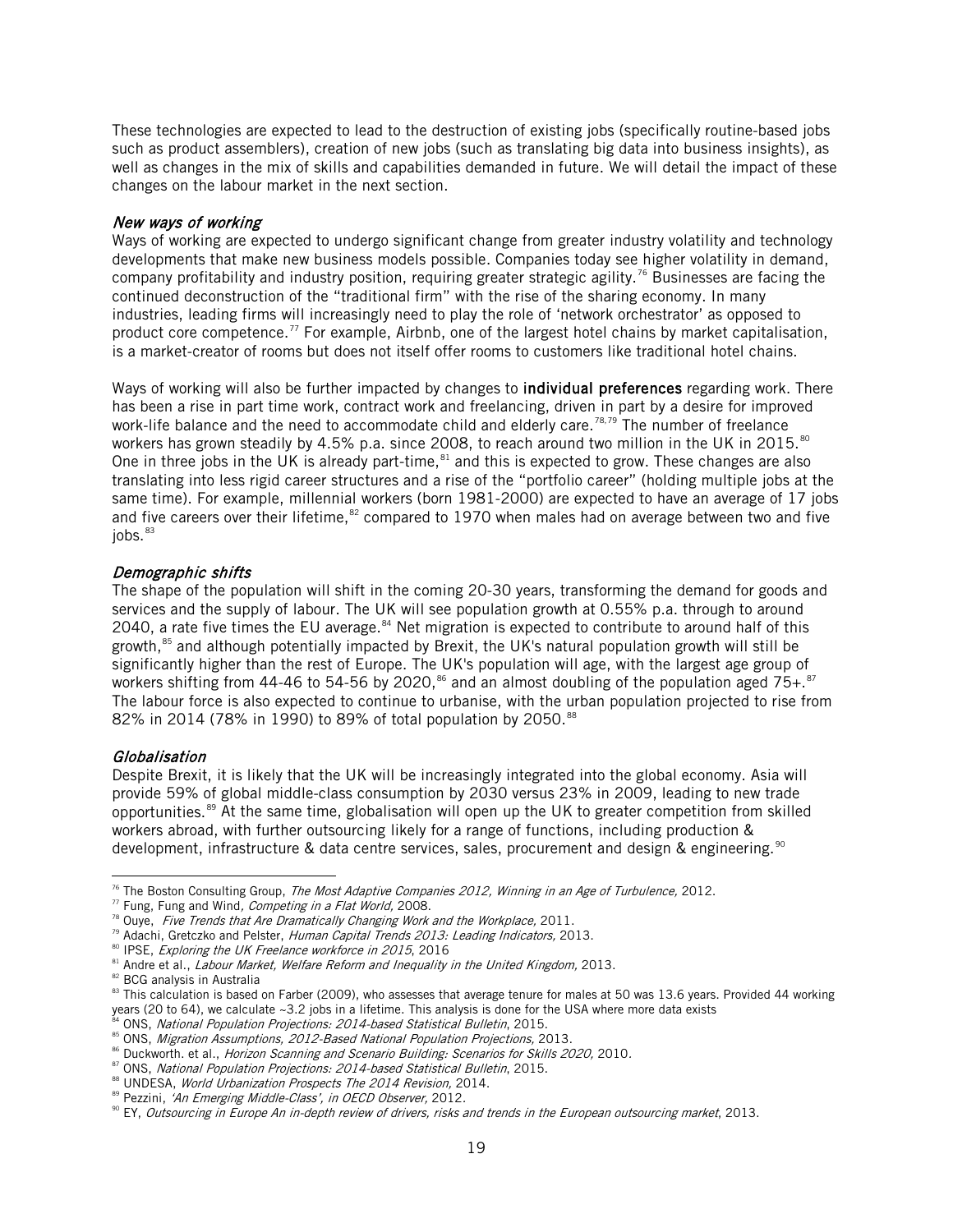However, there is potential for the UK to in-source higher value activities, such as high value manufacturing in the automotive, offshore wind, and nuclear sectors.

#### Greater gender equality

Women's workforce participation has steadily risen over the last several decades and improvements to gender equality are likely to continue. Women are expected to comprise 56% of the net increase in jobs between 2010 and 2020. This is supported by the higher levels of female educational achievement, with 4% more higher skilled females than males predicted by 2020 (compared to just 2% in 2010).<sup>[91](#page-20-0)</sup> As a result, women are expected to secure a greater share of new jobs in higher-level occupations, with the gender pay gap expected to further narrow.<sup>[92](#page-20-1)</sup> For further discussion on gender and social mobility, see *Box* 3: Differences in social mobility between men and women.

#### **Box 3: Differences in social mobility between men and women**

#### How is social mobility different between men and women?

As explored in section 2.2, social class mobility has stagnated for men born since the around the 1950s, but has continued to steadily increase for women. In studies conducted in 1940 and 1970, a man from a managerial or professional background was around six times more likely to obtain a managerial or professional job than a man from a working-class background. In contrast, the same odds for women fell from eight times more likely in the 1940s to just four times more likely for those born in the 1970s.<sup>7</sup> These odds demonstrate mobility for working-class women catching up and even overtaking that of working-class men. Despite this improvement in women's relative mobility, in absolute terms the mobility picture is less positive. For both men and women, rates of upward mobility appear to be falling, while rates of downward mobility are increasing (see section 2.2).<sup>8</sup>

#### What are the reasons for these differences?

A number of reasons likely contribute to the faster improvement of female mobility versus men, though the full picture is not yet understood. Likely factors include greater female participation in the workforce, more middle-class mothers returning to work, and better educational attainment for women, opening up more highly skilled roles.<sup>9</sup> Indeed, educational attainment of women now appears to be higher than men at all stages of education. At age five, there was a 17% gap between boys and girls reaching the expected standard in 2013/14<sup>10</sup>. These differences persist into later life, with a 16% gap between boys and girls in GCSE attainment  $(2014)^{11}$ , and a 12% gap in entering higher education  $(2012/13)^{12}$ . These differences are often attributed to developmental differences, cultural influences and the greater time spent on homework by girls. $^{13}$ 

However, female academic outperformance does not appear to translate into higher income in later life. The lifetime returns of five or more good GCSEs is £51,000 higher for men than women (for those who work, compared to those with no qualifications).<sup>14</sup> Furthermore, average pay for full-time employees was 9.4% higher for men than women in 2015.<sup>15</sup> These figures do not take into account the proportion of

men and women in different occupations and at different levels of seniority. Recent analysis of over 12,000 organisations suggests that when men and women do the same role in the same organisation, the UK gender pay gap shrinks to less than  $1\%$ .<sup>16</sup> This suggests that the gender pay gap is mainly a result of men obtaining higher paid roles than women, rather than being paid more for the same role. Fewer women are found in leadership, senior management and high-paying industries. For example, just 21% of senior roles in the UK are held by women in 2016 (even lower than the 24% held by women globally).<sup>17</sup> This could have overall economic consequences: a recent IMF study of 2 million European firms found that companies with more women in senior positions have significantly higher Return on Assets (ROA).<sup>18</sup>

<span id="page-20-0"></span> $91$  Bosworth, UK Skill Levels and International Competitiveness, 2013.

<span id="page-20-1"></span> $92$  ONS, Statistical Bulletin: Annual Survey of Hours and Earnings, 2012 Provisional Results, 2012c.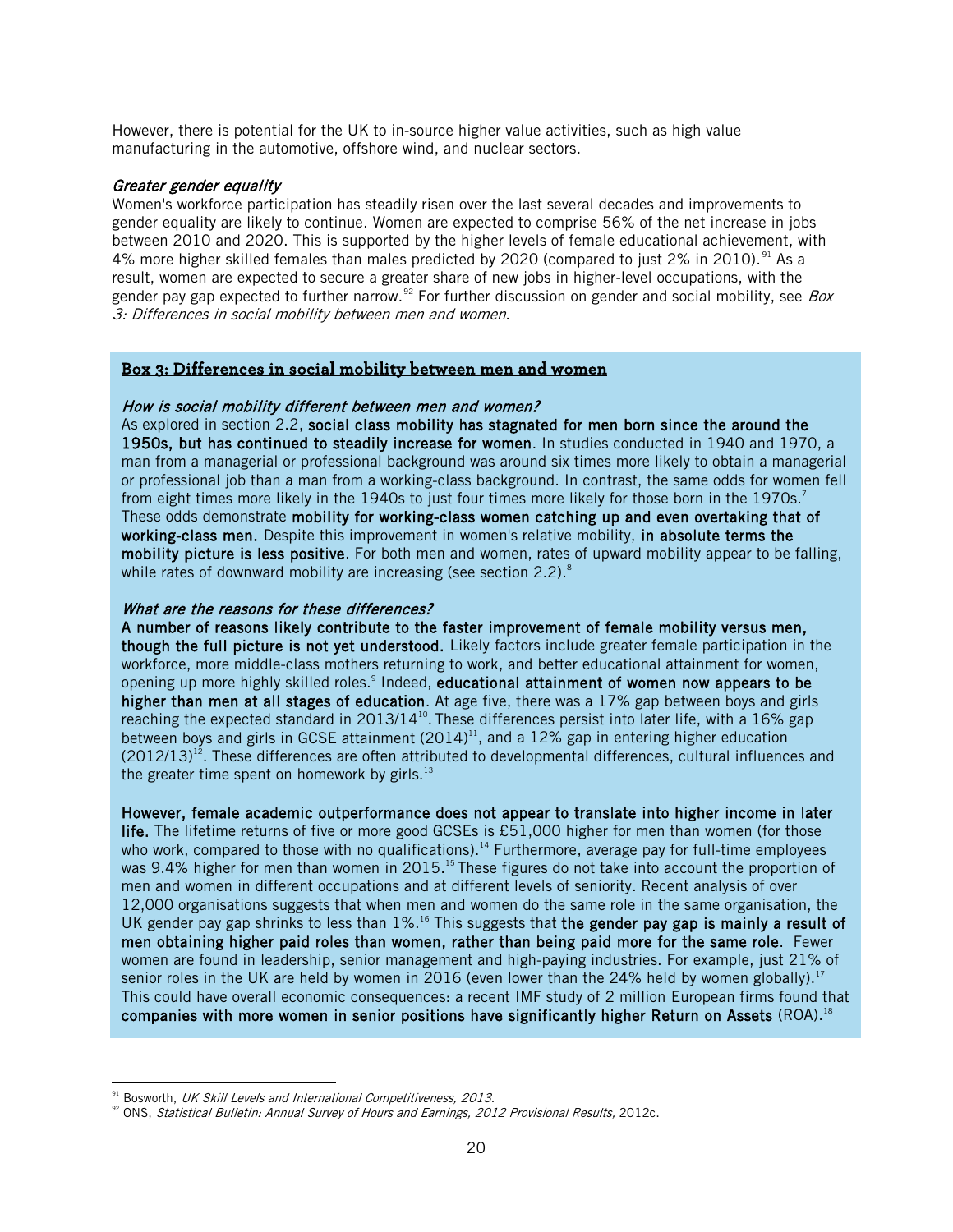#### Are these differences between men and women likely to continue?

Although there is limited data on income or social class mobility for those born in the last 25 years, recent trends suggest improved social mobility for women but a more challenging outlook for men.

Girls look likely to further pull ahead of boys in educational attainment. For example, gaps in GCSE performance between boys and girls widened 6% between 2006 and 2014.<sup>19</sup> In contrast, gaps in income appear to be narrowing slowly, from men earning around 17% more than women in 1997 to 9% more in 2015 for full-time employees.<sup>20</sup> Together, these factors suggest further improvements in social mobility for women.



In contrast, the mobility outlook for men appears more challenging. Greater female labour participation is undoubtedly positive for society on the grounds of equity and having a wider talent pool from which to draw. However, it will also increase competition for jobs. This may result in more men struggling to exceed the job class or income of their parents, as well as greater numbers of men failing to work at all. This pattern can be seen in the increasing levels of economic inactivity in men, matching a corresponding fall in inactivity of women in the UK (see Figure 2).<sup>21</sup> We see similar patterns of declining male workforce participation in the US in recent years, with less educated men most affected.<sup>22</sup> If trends in economic inactivity over the past 5 years continued, more women than men would be economically inactive by 2050.<sup>23</sup> The outlook appears particularly difficult for young men (aged 18-24) not in full-time education, for whom inactivity rates have almost doubled between 1993 and 2015. The equivalent rate for women has moderately declined, though it remains 10ppts higher than that of men in 2015.<sup>24</sup>

If less educated men are most impacted by this trend in the UK, the burden will fall most on those from lower socioeconomic backgrounds, given the correlation with lower educational attainment. The "glass floor" built under children from higher socioeconomic backgrounds may exacerbate this affect (see section 3.4). This has the potential to damage social mobility for men.

However, early indications suggest technological disruption could negatively impact women more than men. Far more women than men are in the occupations most at risk of automation; 41% of women are in administrative & secretarial and sales & customer service and elementary occupations, compared to 25% of men (see Figure b and Exhibit 4).<sup>25,26</sup> Women are also underrepresented in the managerial, professional and associate professional occupations least at risk of automation (40% of women versus 47% of men).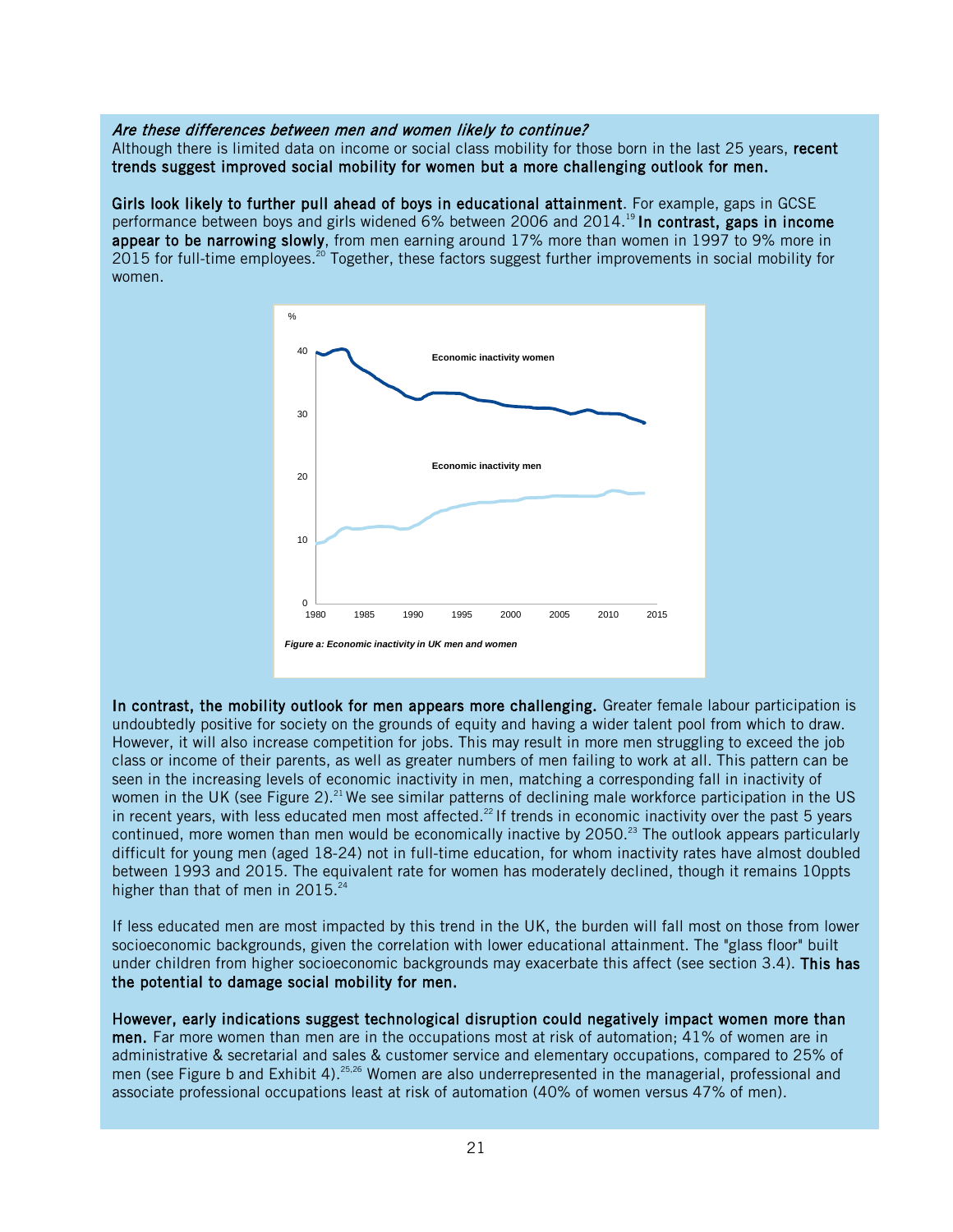Moreover, men will disproportionately benefit from the greater demand for STEM skills (see section 4.2). Currently, 96% of those with engineering apprenticeships are male,<sup>27</sup> and women make up just 13% of the STEM workforce.<sup>28</sup> Additionally, the number of women studying ICT at University is falling, with five men for every one woman currently studying.<sup>29</sup>

Interventions are needed to ensure the mobility prospects of men do not fall further behind that of women. However, a focus must also be on inspiring young women to study STEM subjects and enter expanding professions to ensure mobility gains made in education and wages are not undermined in the age of technology.



Figure b: Vulnerability of men and women to automation

<sup>7</sup> Social Mobility and Child Poverty Commission, *State of the Nation 2015: Social Mobility and Child Poverty in Great Britain*, 2015.

8 Bukodi et al., The mobility problem in Britain: new findings from the analysis of birth cohort data, 2015.

9 Erikson and Goldthorpe, Has Social Mobility in Britain Decreased? Reconciling Divergent Findings on Income and Class Mobility, 2010.

10 Department for Education, EYFSP Attainment by Pupil Characteristics 2013 to 2014, National and Local Authority tables

<sup>11</sup> Department for Education, GCSE and Equivalent Attainment by Pupil Characteristics: 2014, 2015.

<sup>12</sup> Higher Education Statistics Agency, Student Introduction 2012/2013.

<sup>13</sup> Social Mobility and Child Poverty Commission, State of the Nation 2015: Social Mobility and Child Poverty in Great Britain, 2015.

<sup>14</sup> Department for Education, The Economic Value of Key Intermediate Qualifications: Estimating the Returns and Lifetime Productivity Gains to GCSEs, A levels and Apprenticeships, 2014.

<sup>15</sup> Office for National Statistics, What is the Gender Pay Gap?, accessed online 22/08/2016.

<sup>16</sup> Hay Group, Tackling the Gender Pay Gap, 2015.

<sup>17</sup> Grant Thompson, Women in Business, 2016.

<sup>18</sup> IMF, Gender Diversity in Senior Positions and Firm Performance, 2016.

<sup>19</sup> Social Mobility and Child Poverty Commission, State of the Nation 2015: Social Mobility and Child Poverty in Great Britain, 2015.

 $20$  Office for National Statistics, What is the Gender Pay Gap?, accessed online 22/08/2016.

<sup>21</sup> Office for National Statistics, *Economic Activity for 16-64 year olds.* 

<sup>22</sup> The White House, The Long Term Decline in Prime Age Male Labour Force Participation, 2016.

<sup>23</sup> Office for National Statistics, Economic Activity for 16-64 year olds.

<sup>24</sup> Office for National Statistics: Economic Inactivity Rates in Men and Women aged 18-24 not in full-time education,

Accessed online 01/09/16

Office for National Statistics, What is the Gender Pay Gap? (data from Labour Force Survey), accessed online 22/08/2016.

- <sup>26</sup> Frey and Osborne, The Future of employment: How susceptible are jobs to computerisation, 2013.
- <sup>27</sup> Sutton Trust, Levels of Success: The Potential of UK Apprenticeships, 2015.
- <sup>28</sup> WISE analysis of Labour Force Survey, April-August 2014.

<sup>29</sup> Tech Women UK, *The Women in Technology Project Research Report 2015*, 2015.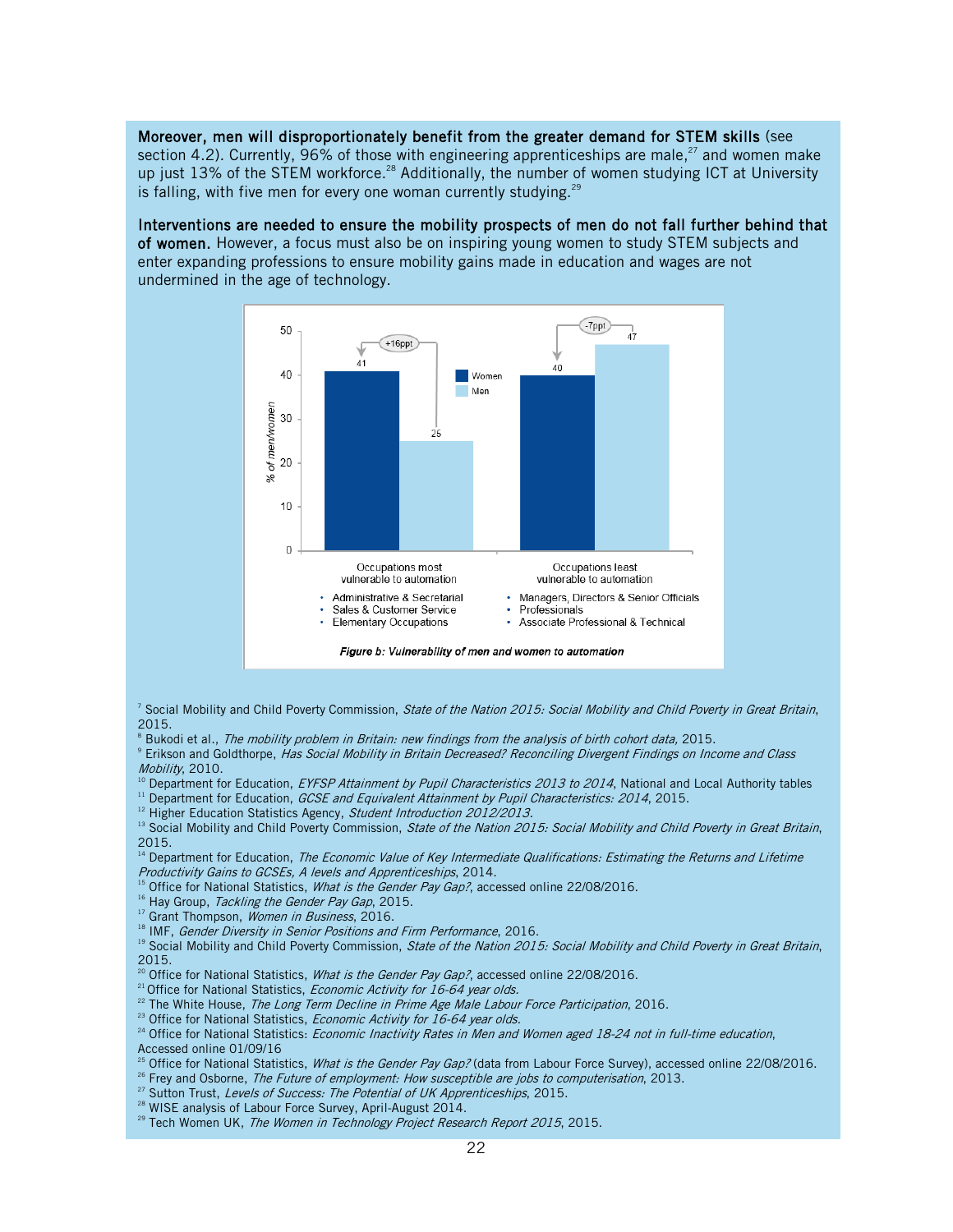Numerous other important global trends, such as increased workforce mobility and changes linked to climate change have been considered, but not represented, given their less direct relevance to the labour market and social mobility.

## **4.2 The Future of Work**

Most studies point to a future of work vastly different from the past, which was characterised by relatively stable industries, individuals pursuing a single career with a small number of employers, and a set of skills mostly relevant over the course of a lifetime. The trends described above are expected to bring about significant changes to the nature of work.

#### 1. Structural change in the job market with creation and destruction of jobs

Technological disruption and globalisation are likely to result in the destruction of jobs. A recent Bank of England study estimates that up to 15 million jobs in the UK could be at risk of automation, with 63% of all jobs impacted to a medium or high extent (see Exhibit 4).<sup>[93](#page-23-0)</sup> This is broadly consistent with similar studies for Australia and the USA that estimates between 37% and 66% of all work could be automated, with between 60-75% of all jobs significantly impacted. <sup>[94,](#page-23-1)[95](#page-23-2)</sup>



**Exhibit 4: Impact of automation on UK jobs**

Routine-based jobs are most at risk of automation versus jobs that cannot be easily described by rules. The level of routine is expected to be the most important dimension to whether a job can be automated than whether the job is manual or cognitive (see Exhibit 5). Jobs with a high routine component can be found across both manufacturing and service sectors and in low and middle income professions. For discussion on jobs potentially at risk, see Box 4.

 $\overline{a}$ 93 Andrew G Haldane, Speech: Labour's share, 2015.

<span id="page-23-1"></span><span id="page-23-0"></span><sup>94</sup> BCG analysis

<span id="page-23-2"></span><sup>&</sup>lt;sup>95</sup> C.B. Frey and M.A. Osborne, The Future of employment: How susceptible are jobs to computerisation? 2013.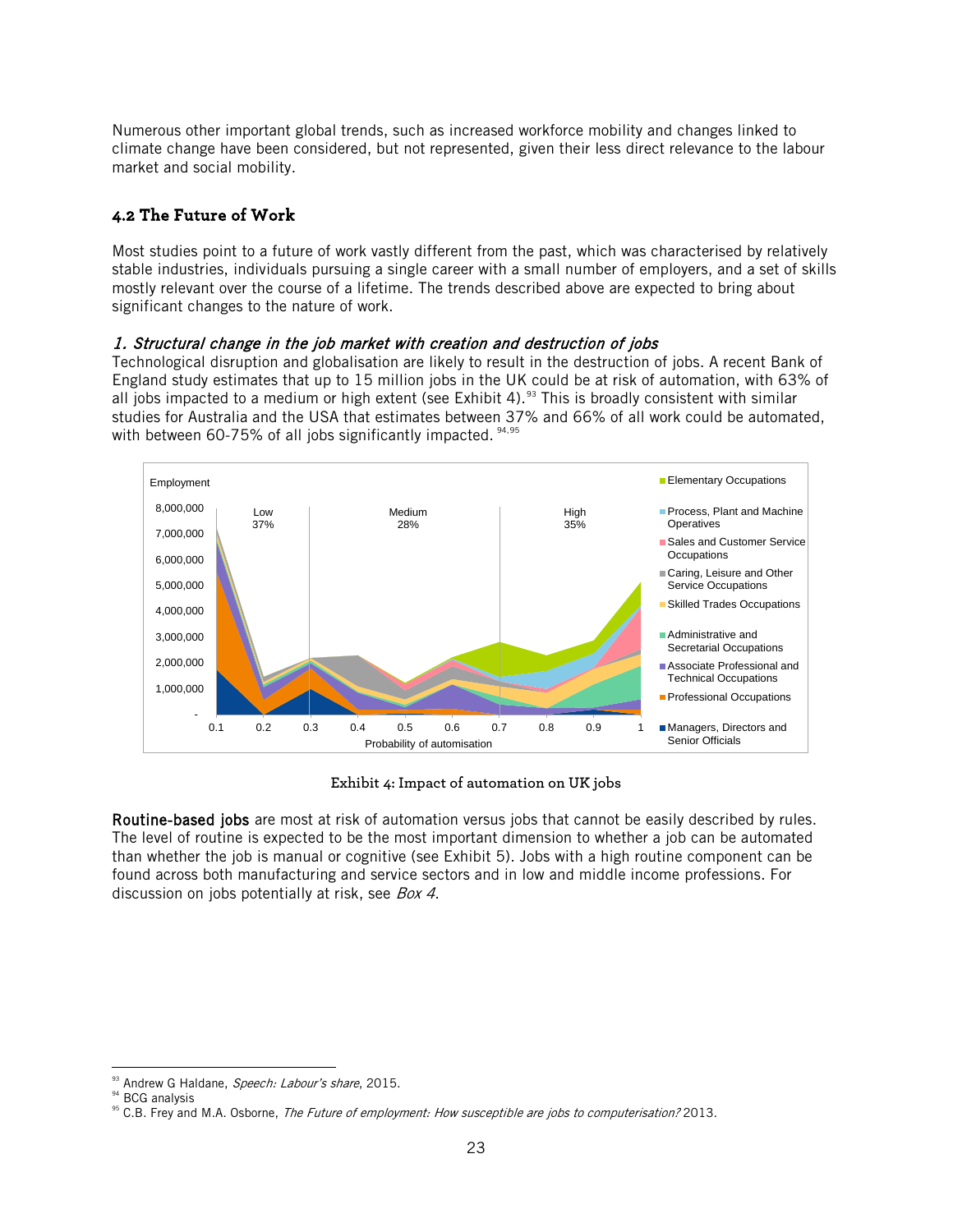## **Box 4: What jobs could be at risk through automation?30**

Technological disruption through automation is likely to result in the destruction of jobs. A recent Bank of England study estimates that up to 15 million jobs in the UK could be at risk of automation.<sup>31</sup> Routine-based jobs in predictable environments can easily be described by rules and hence are most at risk of automation.

Several paraprofessional occupations have a high risk of automation. Paraprofessional jobs are supporting roles that do not require a professional license, and sometimes provide an entry route for qualification into the profession. Around 280,000 book-keepers, payroll managers and wages clerks in the UK could see their jobs disappear following the transition towards cloud based accounting, increased use of robots and improved level of automation. A further 75,000 paralegals in the UK could also face automation of their jobs through technology. However, some groups of paraprofessionals such as care assistants and teaching assistants are unlikely to be automated given the high degree of human interaction and empathy required.

A further 2.6 million jobs in other administrative and secretarial occupations have a high probability of automation. A third of employment in these occupations is in three industries: public administration, financial and insurance activities, and wholesale and retail trade. For example, the financial sector is seeing a wave of technological innovation, including the introduction of roboadvisory, robotic process automation, and artificial intelligence. These could reduce the need for middle and back office jobs by up to 50 - 70%. For instance, 38,000 credit controllers could be replaced by robots trained by users to automatically and more efficiently complete repetitive tasks. These roles are currently performed by a mix of graduates and non-graduate employees and are often middle income jobs. Other similar occupations likely to be significant impacted include bank and post office clerks, sales administrators, office managers, and secretaries.

Other occupations such as sales and customer service and skilled trade are also at risk. There are 2.3 million roles in sales and customer service in the UK including retail assistants, cashiers, salespersons, and telephone sales. Automatic cashiers are already supplanting human cashiers. Further rolling out of existing technologies, as well as new technologies such as voice and image recognition and natural language processing (ability to interpret human language, tone, and pitch and take appropriate actions) will put these jobs at risk. The UK also has 2.5 million jobs in skilled trade including food operatives, machinists, and transport and machine operatives that could be disrupted through advances in robotics and automation.

The disappearing of these jobs will adversely affect social mobility with the majority of impact felt by those from middle and lower socioeconomic backgrounds who are more likely to hold these jobs. In addition, the loss of middle income jobs will contribute to the ongoing 'hollowing out' of workforce. This could lead to fewer jobs for middle income and mid-skill workers, removing a potential career step for upward mobility.

<sup>30</sup> All figures below, unless stated otherwise, are extracted from the ONS job census of 2011 for England and Wales <sup>31</sup> Andrew G Haldane, Speech: Labour's share, 2015.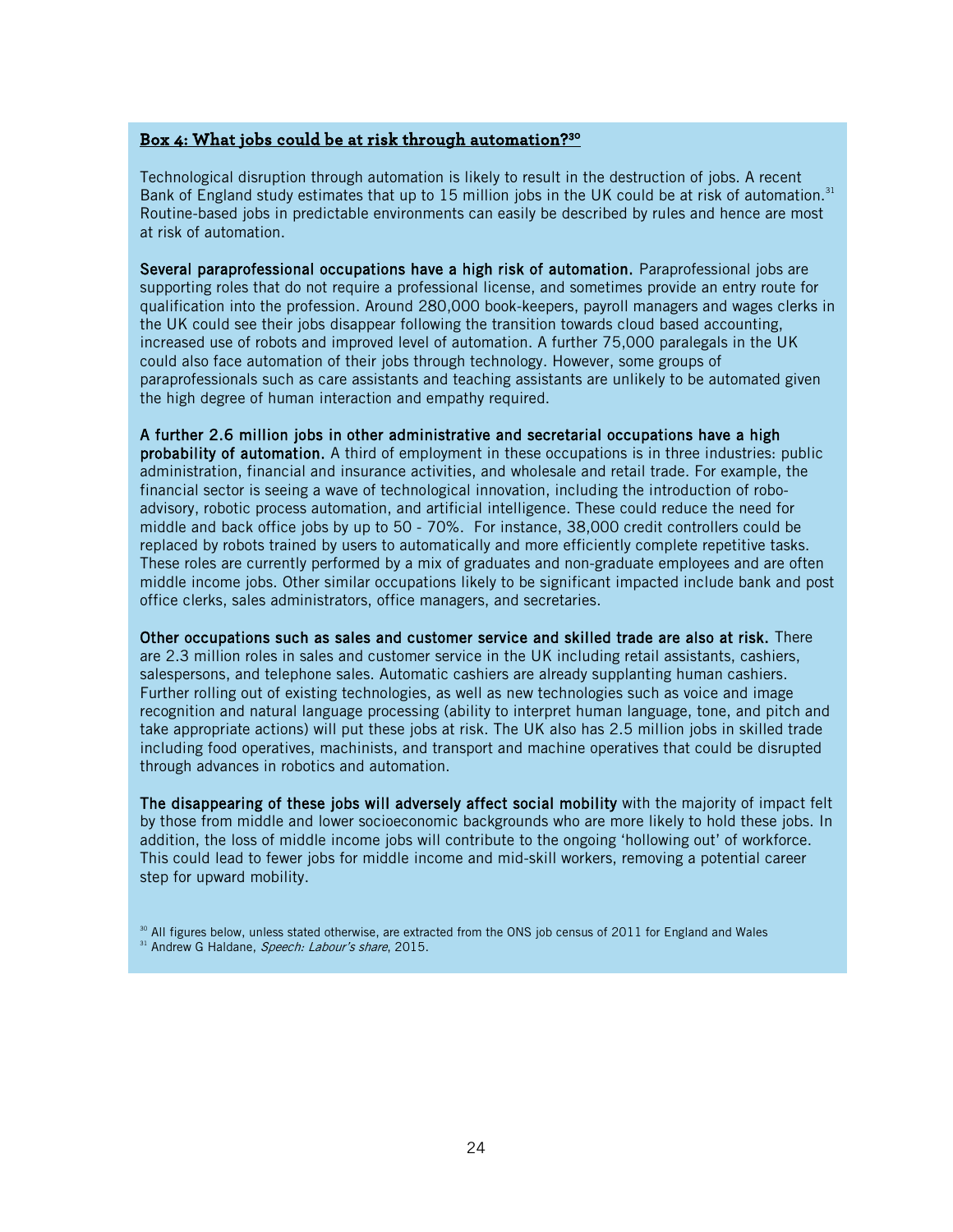

**Exhibit 5: Potential increase and decrease in demand by job type**

While it is difficult to predict where job creation may take place, technological change and new ways of working can be reasonably expected to increase demand in certain areas. The ICT sector<sup>[96](#page-25-0)</sup> and hightechnology manufacturing<sup>97</sup> are likely to see significant growth in employment as economic activity shifts to these sectors. The UK ICT sector could require up to 300,000 recruits by 2020 at professional, manager and associate professional levels.<sup>96</sup> The demand for certain professional services is also likely to grow. For example, there will be an increased need for managers able to support organisational transition amidst considerable industry and technology change, and the financial sector may see job creation due to the increased need to save for a longer retirement.<sup>[98](#page-25-2)</sup> Some estimate an increased demand of around two million high-skilled workers across sectors.<sup>[99](#page-25-3)</sup> It is also expected that employment in the personal and health care industry will rise due to an ageing population and a greater proportion of disposable income spent on services in these sectors.

The net impact of technology is difficult to assess. It is, however, reasonable to assume that the speed of technology developments will cause more job destruction than can be replaced in the short to medium term (as was similarly the case during the Industrial Revolution in the mid-18th century). We can therefore expect lower employment in the near term as structural change from technology takes place. Over the longer term, the conventional view is that technology is wealth and employment creating. However, several economists believe that the nature of technological change today is such that it might be different this time. If this is true, there will be considerably more dramatic impacts on the labour market and social mobility (see *Box 5: Could technology significantly disrupt employment?*).

<span id="page-25-0"></span><sup>&</sup>lt;sup>96</sup> Hollingworth and Harvey-Price, Technology and Skills in the Digital Industries, 2013.

<span id="page-25-1"></span><sup>&</sup>lt;sup>97</sup> Livesayand Thompson, Making at Home, Owning Abroad. A Strategic Outlook for the UK's Mid-Sized Manufacturers, 2013

<sup>&</sup>lt;sup>98</sup> Cedefop, Jobs in Europe to Become More Knowledge- and Skills-intensive, 2010b.

<span id="page-25-3"></span><span id="page-25-2"></span><sup>99</sup> Hollingworth and Harvey-Price, Technology and Skills in the Digital Industries, 2013.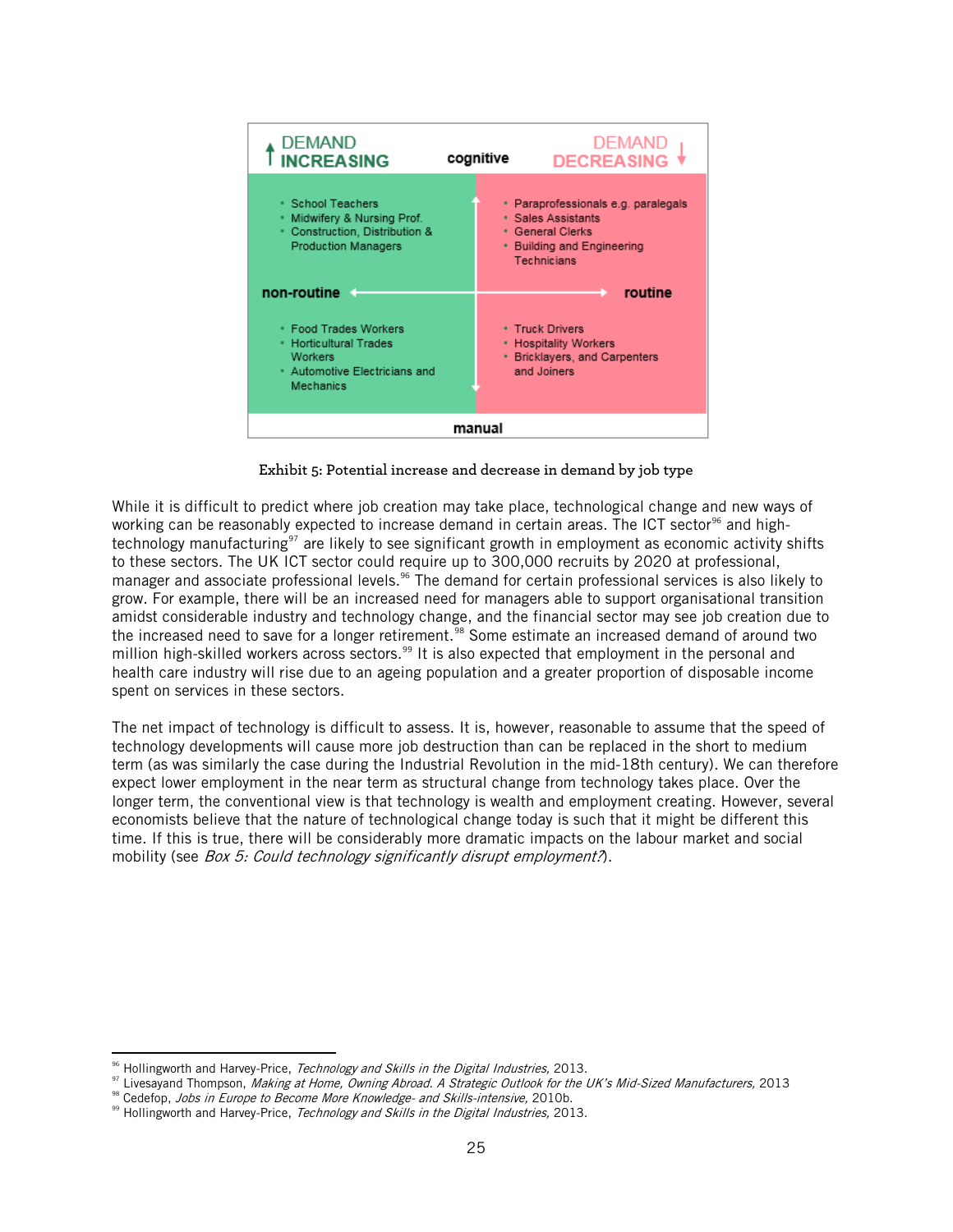## **Box 5: Could technology significantly disrupt employment?**

The pace and scale of today's technological change is potentially unprecedented in history. The telephone took 35 years to reach 25% of the US population. By comparison, it took just 13 years for mobile phones to achieve the same level of adoption. Similarly, radio took 31 years to reach the 25% threshold whereas the internet took just  $7$  years.<sup>32</sup> In addition, whereas past technological developments have typically been confined to a smaller number of sectors, today's technological developments are causing disruption across all types of sectors. For example, automation and robotics are going beyond manufacturing environments and finding applications in homes (e.g. robot vacuums) and food service (e.g. robot chefs). Similarly, big data is revolutionising agriculture in areas including plant breeding and precision farming. As earlier discussed (in sections 4.1 and 4.2), today's disruptive technologies are expected to enable between 37% and 66% of all work to be automated and the potential loss of up to 15 million jobs in the UK. $33,34$ 

Previous waves of technological change have led to job destruction in the short to medium term but employment has subsequently returned. One of the best known examples is that of the Luddites, the term given to English textile workers in the early 1800s who protested against unemployment brought about by the Industrial Revolution by destroying the newly introduced mechanised looms. The agricultural sector also illustrates the impact of technology, with productivity gains leading to a decline in employment from 41% of the US workforce in 1900 to just 2% in 2000.<sup>35</sup>

Although difficult to prove, previous waves of technological disruption do not seem to have led to a permanent fall in employment. Various factors determine the overall impact of technology on employment. Workers stand to lose if technology directly substitutes for labour. On the other hand, technology can benefit workers if it complements their role, improving their productivity and enabling them to perform more sophisticated tasks. This could lead to either higher or lower wages, depending on the supply of workers able to perform tasks supported by new technology. Finally, as shown by the agricultural sector, technology can lead to dramatic reductions in industry size and employment as a result of productivity gains. However, technology can also indirectly lead to the growth of other industries. For example, the roadside motel industry sprung up as a result of technological improvements that made automobiles affordable on a mass scale. Productivity gains in food production have also increased the amount of disposable income that can be spent on other goods and services, such as in leisure industries.<sup>36</sup>

While the conventional view is that technological change does not permanently reduce employment, it could be different this time. The first Industrial Revolution, commencing in the mid18th century, saw mechanisation disrupting manual labour and the decline of employment in primary industry (such as agriculture, mining and forestry), with a rise in secondary industry (such as manufacturing). The UK then experienced a period of mass industrialisation from the mid 19th century in which primary industry further declined and manufacturing and services took hold, followed by the information economy in the second half of the 20th century where services have grown to comprise 80% of employment (see figure a below).<sup>37</sup> Advances in the capabilities of computers and robots are now beginning to threaten service sectors and knowledge work, with some futurists predicting a *technological singularity* by 2040 in which computers are able to self-improve and develop intelligence far surpassing human intelligence. It is difficult to visualise what could provide large-scale employment if the UK's service sector is disrupted. Some futurists point to the emergence of a 'quaternary' sector that emphasises information and creative services, although there is limited agreement on the nature and scope of this potential future sector.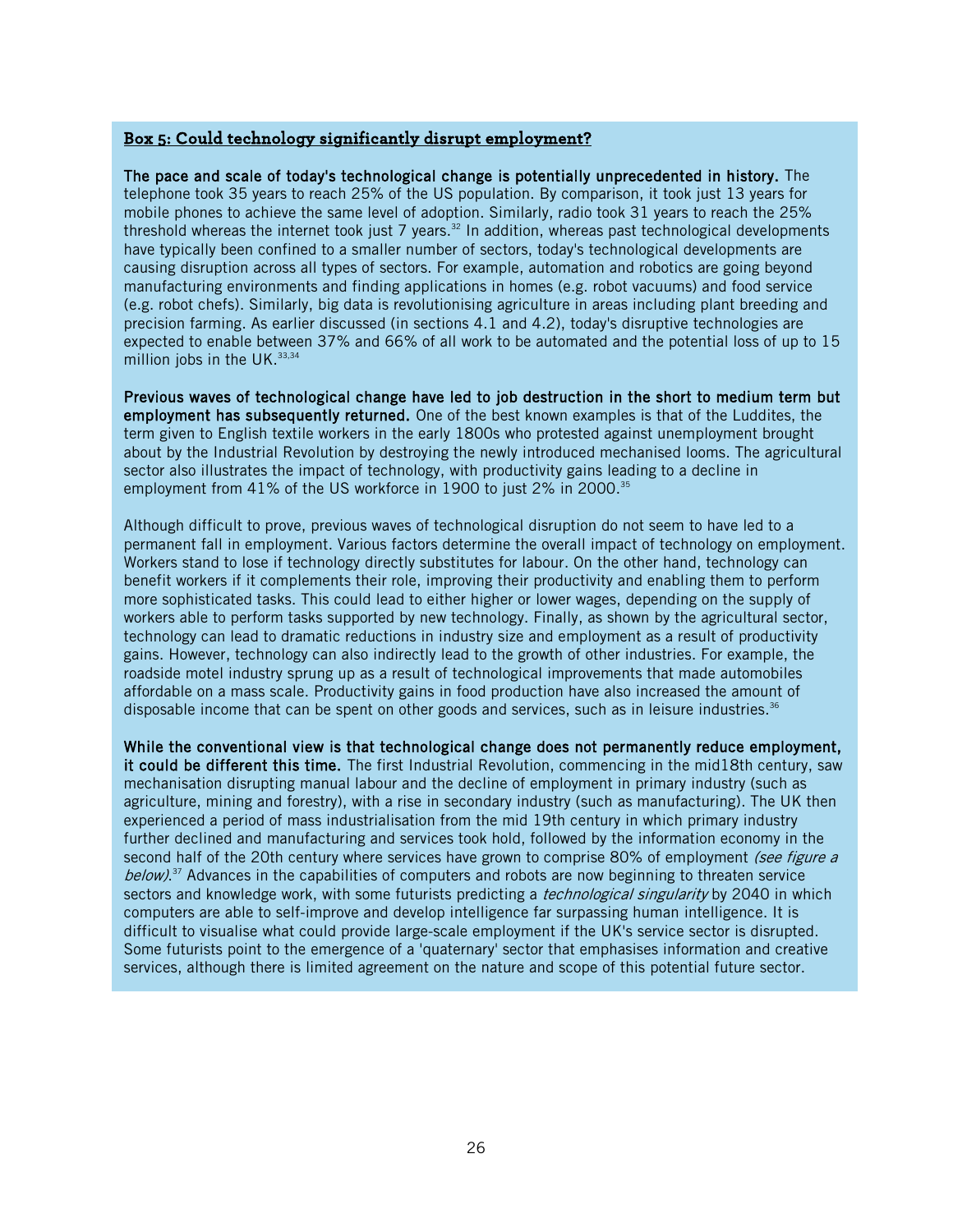

While difficult to predict the future, several eminent economists suggest that technological developments are already leading to a decline of labour. MIT economists Erik Brynjolfsson and Andrew McAfee chronicle a Great Decoupling in the US: since World War 2 productivity improvements and job creation have broadly tracked each other, but from around the year 2000 a significant gap has opened up with productivity continuing to climb but employment stagnating.<sup>39</sup> For the UK, the divergence of productivity and employment has been occurring since at least 1970, with productivity doubling between 1970-2015 but total employment levels only increasing by 25%.<sup>40</sup>

These trends are consistent with a persistent decline in the labour share of income seen across many developed countries in recent decades. This indicates the increasing importance of capital over labour in generating economic output, supported by advances in information technology and the computer age.<sup>41</sup> The labour share in the US fell from 66% in 1980 to around 62% today, with the UK also experiencing a similar decline from  $63\%$  in 1960 to around 55% today.<sup>42</sup>

The growth of automation is also seen as a primary reason for the 'hollowing out' of the workforce over the last few decades, whereby the percentage of middle income jobs shrinks with growth in low and high income jobs. Between 1993 and 2010, the share of middle income jobs in the UK reduced by 11% whereas the share of low income jobs increased by 4% and high income jobs by 7%. This is attributed to automation causing destruction of routine jobs in predictable environments, such as plant operatives and administrative roles. The jobs which are harder to automate are usually "manual" in less predictable environments (such as security and protective services and in-person home aides) or "abstract" which place a premium on intuition, creativity and problem solving. These jobs are typically found at the low and high income levels and are therefore (currently) less susceptible to automation.<sup>43</sup>

Larry Summers points to the increasing proportion of men of working age (25-54 years old) not working as a sign of a decline of labour. Summers sees this demographic as the group with the strongest social expectation of work. In the US, in the 1950s and 60s, one in 20 men of working age was not working; this has trended steadily upwards with between one in six or seven men of working age not working by 2012.44,45 This phenomenon is also observed in the UK with the proportion of men aged 16-64 not working similarly rising from around one in 10 in 1980 to one in six in 2014.<sup>46</sup> The growth of men not working is likely driven in part by greater women's participation, but potentially also by men having greater difficulty finding work and/or opting out of the workforce as the trend of technology substituting for labour continues (see supporting figures).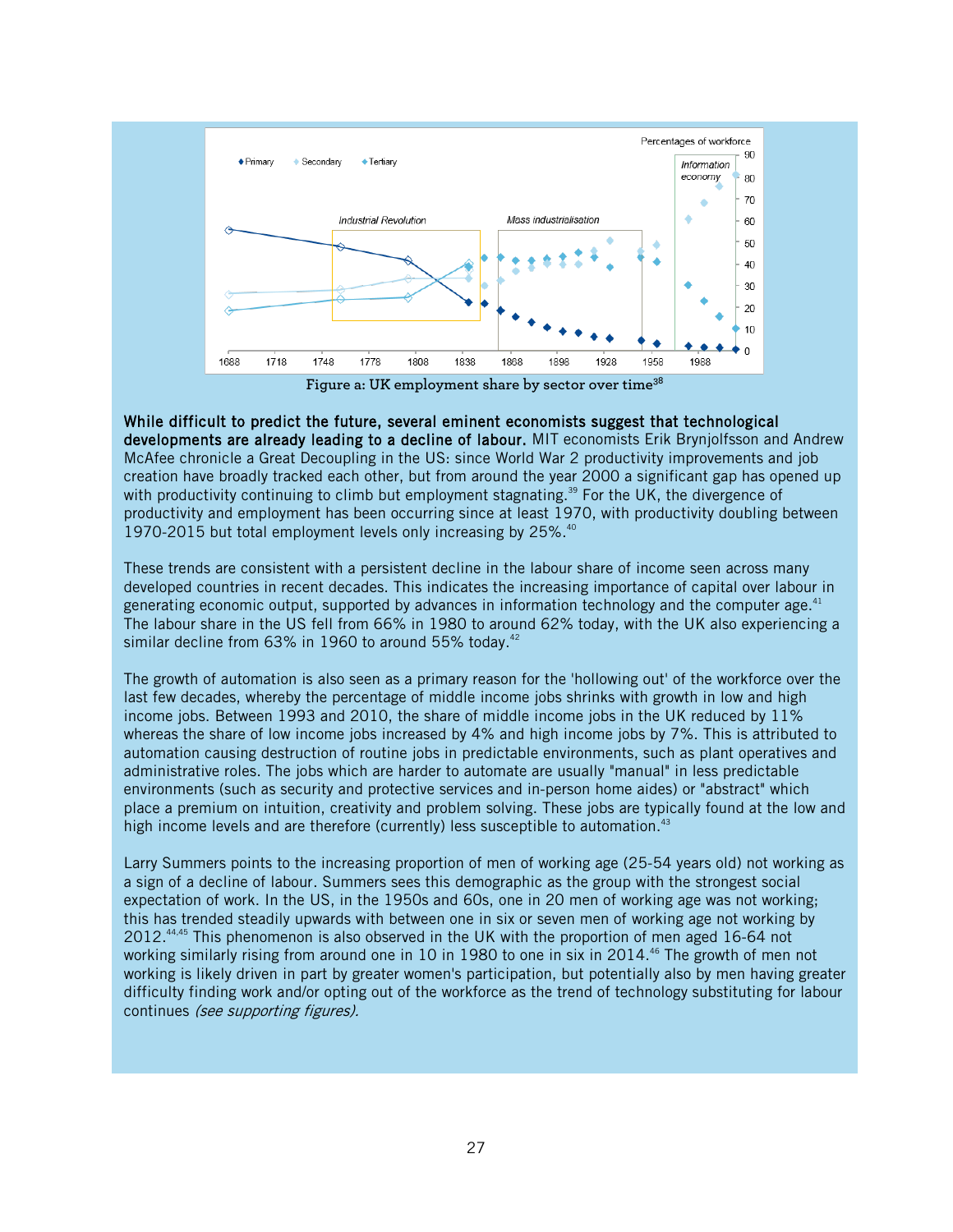If technology is now leading to a more permanent decline of labour, there could be significant future challenges for social mobility. Brynjolfsson and McAfee identify three pairs of winners and losers from technological disruption. High skill workers (typically drawn from higher socioeconomic backgrounds) could disproportionately benefit, particularly if their work is likely to be complemented by technology. In contrast, low skill workers in routine jobs could face being substituted by technology. The advance of technology is also likely to lead to the creation of 'superstars' versus everyone else. Digital technologies allow the best talent and ideas to 'scale' extremely quickly, leading to a 'winner takes all' dynamic in many markets and industries (for example, entertainment or software). Finally, improved productivity through the substitution of capital for labour will lead to the owners of capital benefiting versus workers.<sup>47</sup> These impacts suggest that disruptive technology could lead to considerably lower employment and increased income inequality, and in an extreme version of the future, mass unemployment. With the greatest burden likely to fall on the poorest and least educated, this would strongly undermine future social mobility.

- <sup>32</sup> Se[e http://www.economist.com/blogs/graphicdetail/2014/03/daily-chart-7?%3Ffsrc%3Dscn%2F=tw%2Fdc](http://www.economist.com/blogs/graphicdetail/2014/03/daily-chart-7?%3Ffsrc%3Dscn%2F=tw%2Fdc)
- <sup>33</sup> BCG analysis
- <sup>34</sup> C.B. Frey and M.A. Osborne, The Future of employment: How susceptible are jobs to computerisation?, 2013.
- <sup>35</sup> David Autor, Why Are There Still So Many Jobs?, 2015.
- <sup>36</sup> David Autor, Why Are There Still So Many Jobs?, 2015.
- Andrew Haldane, Labour's Share. Speech given to the Trades Union Congress, 2015.
- <sup>38</sup> Andrew Haldane, *Labour's Share*. Speech given to the Trades Union Congress, 2015; some modifications to chart to highlight periods of disruption
- The Second Machine Age by Brynjolfsson and McAfee; The Atlantic, A World Without Work, 2015.
- <sup>40</sup> Analysis from ONS data (1970-2015)
- <sup>41</sup> Karabarbounis and Neiman, The Decline of the Global Labor Share, 2013
- <sup>42</sup> Andrew Haldane, *Labour's Share*. Speech given to the Trades Union Congress, 2015.
- <sup>43</sup> David, Why Are There Still So Many Jobs?, 2015.
- 44 Summers, Economic Possibilities for our Children, 2013.,
- 45 The Atlantic, A World Without Work, 2015.
- <sup>46</sup> Analysis from ONS data (1970-2015)
- 47 The Second Machine Age by Brynjolfsson and McAfee; The Atlantic, A World Without Work, 2015.

#### 2. Decline of stable full-time employment

An increasingly volatile environment and the growing desire for more flexible ways of working will create opportunities as well as place pressure on workers.

The level of freelancing and self-employment is expected to continue to rise rapidly. UKCES forecasts that this type of work will represent half of the increase in employment by 2024, with an increase of almost a million part-time jobs.<sup>[100](#page-28-0)</sup> These large increases could be a sign of under-employment in the labour market (that is, many workers who would like to have a full-time job are unable to find one and choose the second-best best option which is self-employment or part-time work).

With the increasing flexibility of work and employment conditions, work could prove **psychologically more** demanding than the traditional full-time permanent job due to the loss of steady income. There is evidence that the blurred lines between work and home life can cause increased levels of burnout.<sup>[101](#page-28-1)</sup> The need to constantly secure the next job, as well as the social isolation, may lead to increased anxiety and stress for the new generation of workers. In addition, although freelancers' wages are higher on a per hour basis, it is unclear whether in aggregate freelancers are financially better off. The overall impact on individuals will be directly linked to their ability to find work.

## 3. Greater demand for technical skills with a shorter 'half-life'

 $\overline{a}$ 100 UK Commission for Employment and Skills, Working Futures 2014-2024, 2016.

<span id="page-28-1"></span><span id="page-28-0"></span><sup>&</sup>lt;sup>101</sup> Taris et al., All day and all of the night: The relative contribution of two dimensions of workaholism to well-being in self-employed workers, 2008.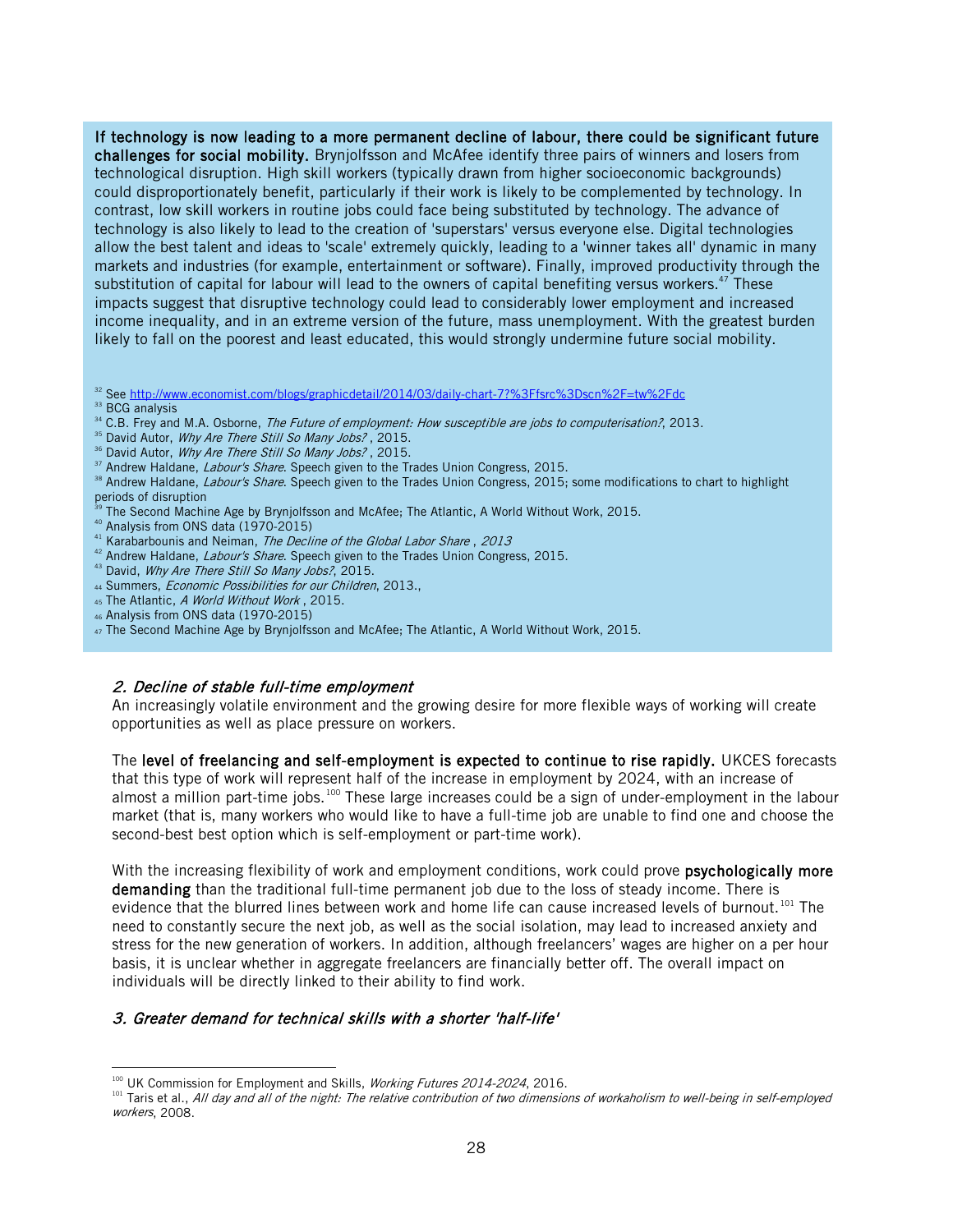A shift to more technologically intensive industry will **increase demand for STEM like skills** such as mathematics, statistics, engineering, and business operations. These skills will be required to respond to the increased need to create, design and operate advanced devices of the future including robots, 3D printers, drones, automated systems, and artificial intelligence devices. Computing and coding skills and the ability to develop user interfaces will be essential as technology continues to transform business with a greater emphasis on digital literacy and visual design. In addition, the labour market is likely to see an increased demand for high-tech manufacturing skills such as plastic electronics and nanotechnology.

The speed of technological change will require these skills to be acquired rapidly, but they will also become obsolete faster (with a shorter 'half-life'; the time it takes for half the knowledge in a particular domain to be superseded). For example, the Institute of Electrical and Electronics Engineers estimates that the half-life of an engineering degree was about 35 years in 1960 versus about five years in 2013. As such, re-skilling and continued education will become the norm. This may be further compounded by the more frequent career changes of the millennial generation.

#### 4. Increased value of "soft" or "essential life skills"

Business leaders cite the increased importance of a broad range of "soft" skills as essential to succeed. These include skills in content, process, social skills, system skills, and resource management.<sup>[102](#page-29-0)</sup> A further study showed that soft skills are a good predictor of labour market success.<sup>[103](#page-29-1)</sup> There is also a strong relationship between soft skills and positive academic and broader life outcomes, as highlighted by the Education Endowment Foundation and Cabinet Office. Their work assembled compelling evidence of the correlation between non-cognitive factors, specifically self-efficacy, motivation, self-control, and school engagement, and positive outcomes for young people such as academic attainment, improved finance in adulthood and reduced crime.<sup>[104](#page-29-2)</sup>

Increasingly volatile industry structures, the decline of stable career paths and automation of routine work are likely to place a greater premium on these essential life skills in the future. More workplace collaboration from increased part-time work and job-sharing will require increased emotional intelligence, empathy and communication skills.<sup>[105](#page-29-3)</sup> The shift towards less stable career structures will place greater emphasis on entrepreneurship, confidence, resilience, self-organisation and pro-activity. Balancing employees' careers with personal lives will require managers and workers alike to be more flexible and adaptable as well as display more empathy. Finally, the growing diversity and internationalisation of the workplace will necessitate increased cross-cultural skills and mindsets.

## **4.3 Impact on social mobility**

These changes in the labour market are likely to have significant impacts on social mobility.

#### **Challenges**

#### 1. Job losses will adversely impact routine occupations, with most of the impact falling on those from low and middle socioeconomic backgrounds

As earlier identified, up to 15 million jobs in the UK could disappear due to technological disruption (with further losses possible through outsourcing). The number of routine manufacturing or service jobs is likely to significantly reduce, with mid or low skilled workers most impacted. Given that those from less advantaged backgrounds are less likely to obtain a degree and enter high-skilled employment, the disappearance of these jobs is likely to most affect them, undermining social mobility.

<span id="page-29-0"></span> $\ddot{\phantom{a}}$ <sup>102</sup> World Economic Forum, The Future of Jobs; Employment, Skills and Workforce Strategy for the Fourth Industrial Revolution, 2016.

<span id="page-29-1"></span><sup>&</sup>lt;sup>3</sup> Heckman, *Hard evidence on soft skills*, 2012.

<sup>104</sup> Cabinet Office, The impact of non-cognitive skills on outcomes for young people, literature review, 2013.

<span id="page-29-3"></span><span id="page-29-2"></span><sup>&</sup>lt;sup>105</sup> World Economic Forum, The Future of Jobs; Employment, Skills and Workforce Strategy for the Fourth Industrial Revolution, 2016.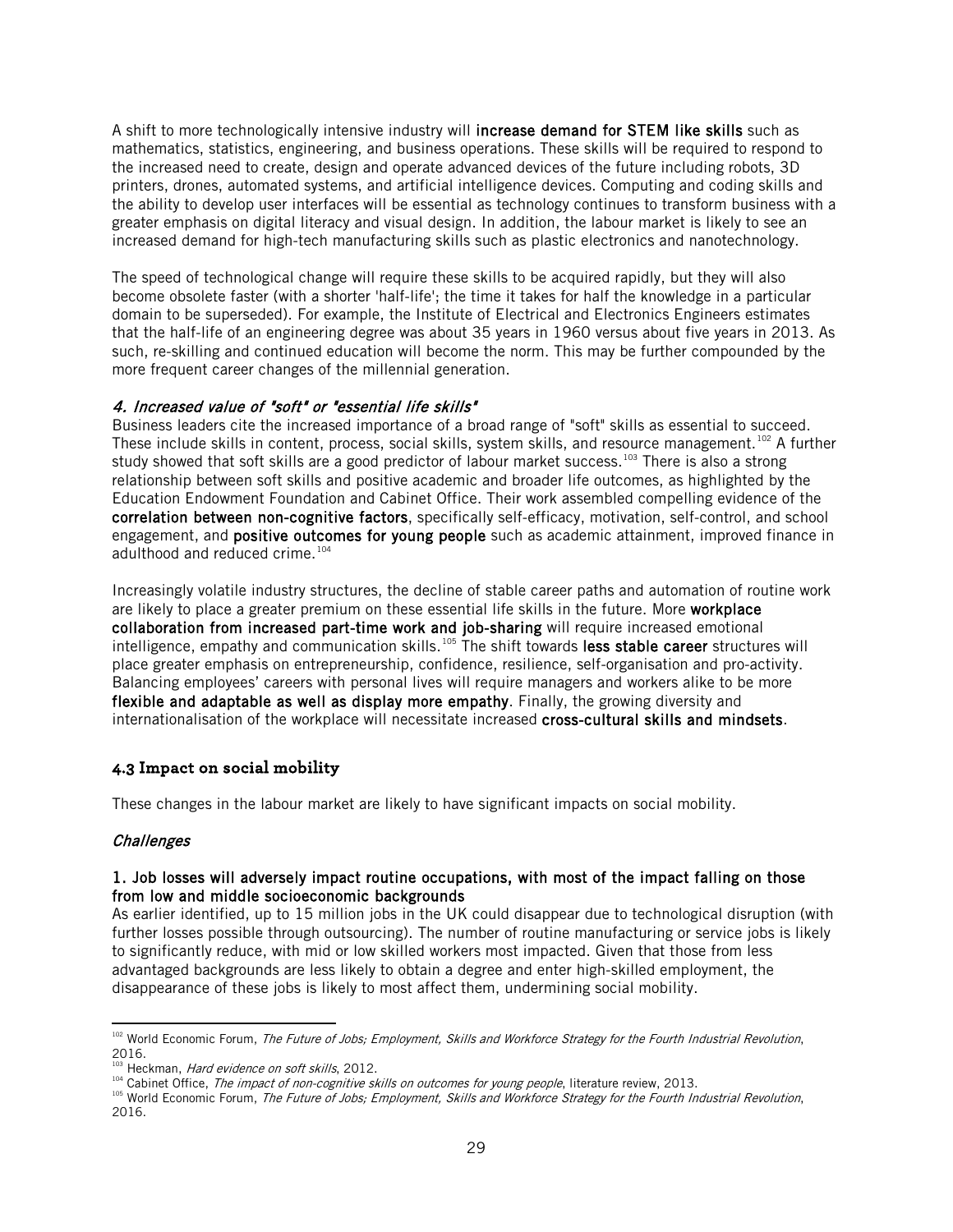Technological disruption is also likely to continue the 'hollowing out' of middle income jobs seen since 1990. Routine jobs that can be easily programmed, such as in administration and production, are typically found at middle incomes and are at higher risk of being automated versus some lower income jobs (such as social care and personal services) and many higher income jobs.<sup>[106](#page-30-0)</sup> This phenomenon could result in two groups with very little mobility: an elite high skilled group dominating the higher echelon of society and a lower-skilled, low-income group with limited prospects of upward mobility and an irremediably broken social ladder.

The reduction in jobs that provide a stable and steady source of income is likely to lead to more time spent searching for work between contracts and jobs. This could be exacerbated by the growth of zero hour contracts. Both phenomena would result in further immobility as workers often settle for a job for which they are over-qualified, rather than wait for the appropriate job. For a more extensive discussion of the interaction between technology and employment, and potential implications for social mobility, see  $Box$  5.

## 2. Increased value of "essential life skills" in employment is likely to benefit those from higher socioeconomic backgrounds

As the overall rate of educational attainment in the UK population rises, there will be fiercer competition to stand out and "essential life skills" are likely to be a key differentiator. The Sutton Trust has shown that social or non-cognitive skills such as aspiration, confidence and personality, which are likely to be related to family background, can have an important effect on income and hence may play a role in social mobility.[107](#page-30-1) Similarly, the Social Mobility and Child Poverty Commission found that children from higher socioeconomic backgrounds are better prepared with the "soft"' skills that make them successful in elite professions.<sup>108</sup> Recruiting processes were found to be biased towards middle-class backgrounds with the capacity to present a "polished" appearance and the ability to act in a confident manner highly important in the selection process. As "soft" skills become even more important, those from lower socioeconomic backgrounds are likely to be at a disadvantage.

## 3. The increasing need to re- and up-skill could create new socioeconomic barriers

The need for continuous re- and up-skilling will raise the cost and time required for education. The large gaps in post-graduate qualification by socioeconomic status would suggest that those from lower socioeconomic backgrounds are likely to be disadvantaged, as they may be less able to invest in skills acquisition and re-skilling over the course of their lives. In addition, existing regional disparities in educational opportunities could reinforce social immobility, with those in less advantaged regions less able to access opportunities to re-skill or up-skill themselves.

## 4. Other potential winners and losers in the labour market

The forecast population growth, higher levels of immigration, later retirement of an aging population, and an increased level of female workforce participation will result in significant growth of the workforce and increased competition for jobs. Given gaps in educational attainment, soft skills and use of family networks in obtaining employment, less-privileged young people are likely more at risk. Similarly, greater gender equality and the rising educational attainment of women versus men may make it more difficult for men to access the job market in the future (see Box 3: Differences in social mobility between men and women).

## **Opportunities**

 $\overline{a}$ 

#### 1. Openness of STEM-based job opportunities to a broad mix of socioeconomic backgrounds

A large increase in demand for STEM jobs is expected, with the UK currently facing a considerable shortfall in supply. The Social Market Foundation has estimated an annual shortfall in domestic supply of

<span id="page-30-0"></span><sup>&</sup>lt;sup>106</sup> McIntosh, *Hollowing out and the future of the labour market*, 2013.

<span id="page-30-1"></span><sup>&</sup>lt;sup>107</sup> De Vries and Renfrow, A Winning Personality, The effects of background on personality and earnings, 2016.

<span id="page-30-2"></span><sup>&</sup>lt;sup>108</sup> Social Mobility & Child Poverty Commission, A qualitative evaluation of non-educational barriers to the elite professions, 2015.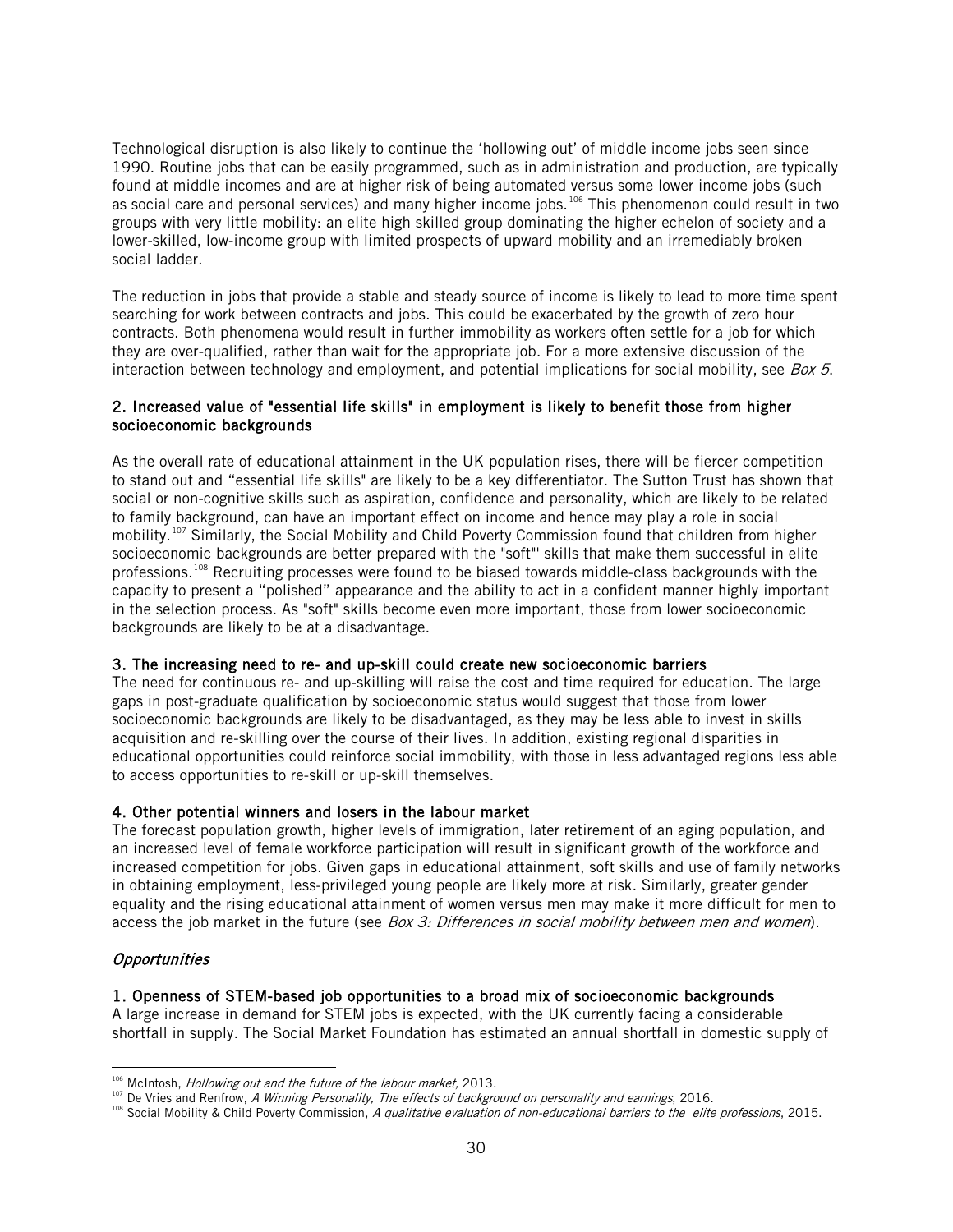around 40,000 STEM graduates.<sup>[109](#page-31-0)</sup> Given this significant demand for STEM skills, educational achievement in hard sciences could offer access to higher-skilled jobs regardless of background. Research by Natasha Codiroli<sup>[110](#page-31-1)</sup> shows that the uptake of STEM subjects is not correlated to socioeconomic background. She assesses that "encouraging high attainment for low socioeconomic position students will have a large impact on uptake [of STEM degree subjects]". Encouragingly, there is also no pay gap between those from higher and lower social classes for engineers and scientists, unlike many other elite professions such as law and medicine. This implies that an expansion in STEM jobs could help foster social mobility.<sup>[111](#page-31-2)</sup>

#### 2. Technology may create more accessible opportunities for re-skilling

The current job market is placing ever greater value on qualifications with increasingly specific knowledge. Qualifications for roles such as IT risk architects or enterprise IT business specialists are in high demand and could command a significant wage premium. Attainment of these specific qualifications is generally less differentiated by socioeconomic background than the traditional 'elite' degrees studied at Russell Group universities.

Technology is also reducing the cost of education and re-skilling. Online offerings such as MOOCs (Massive Open Online Courses) are providing education and qualifications for free or lower cost. Although there is currently limited data on the backgrounds of students taking up MOOCs and employer recognition, [112](#page-31-3) free online education could improve access to knowledge and skills development for all. This could enable motivated students from poorer backgrounds to gain the required qualifications and enter a higher-wage career.

#### 3. Growth in non-routine jobs at lower skill levels (particularly jobs requiring interpersonal skills)

Numerous lower-skilled jobs are less routine in nature and cannot be easily described with a set of rules (such as caring roles, teaching assistants, and plumbers). As such, these jobs will not easily be automated and replaced. It is expected that demand for these jobs will continue to be strong and may even increase (particularly in the health and personal care sectors as the population ages). These lower-skilled jobs may provide entry points to the job market for those from lower socioeconomic backgrounds without high levels of education. Growing demand for lower skilled work could lead to rising wages for jobs in this sector. However, any rise in wages will depend on the labour supply of workers for these roles.

<span id="page-31-0"></span><sup>&</sup>lt;sup>109</sup> Broughton, In the Balance, The STEM human capital crunch, 2013, Analysis by Social Market Foundation <sup>110</sup> Codiroli, *Inequalities in students' choice of STEM subjects*, 2015.

<span id="page-31-2"></span><span id="page-31-1"></span><sup>&</sup>lt;sup>111</sup>Crawford et al., *Higher Education, Career Opportunities and Intergenerational Inequality*, 2016.

<span id="page-31-3"></span><sup>&</sup>lt;sup>112</sup> Liyanagunawardena, *MOOCs: A Systematic Study of the Published Literature 2008-2012*, 2013.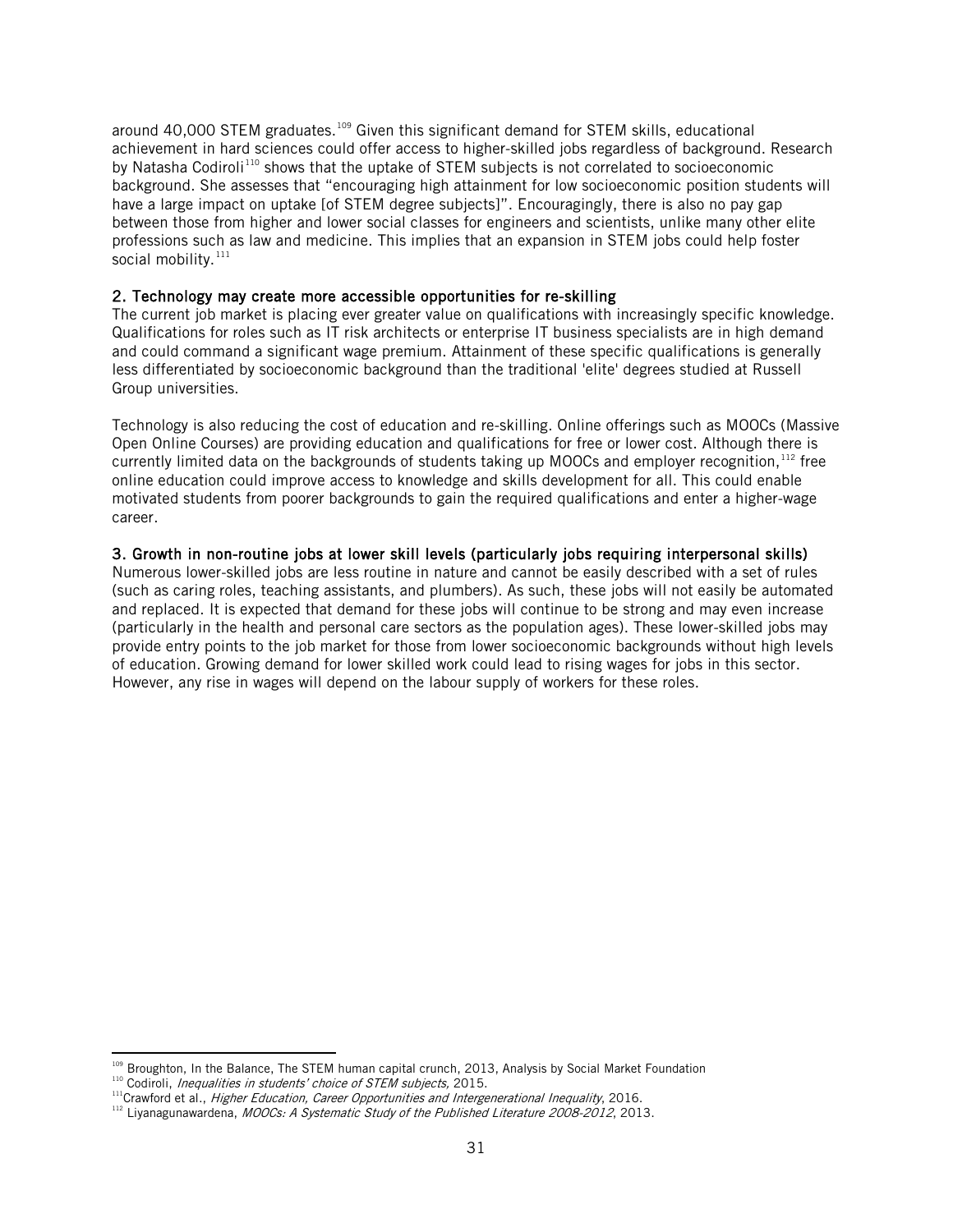# **5. What interventions might be required?**

The UK's relatively weak state of social mobility, and the challenges posed by the future of work, call for concerted action. To provide better and fairer opportunities for all, it will be critical for the UK to have continued economic growth and position itself as a leader in new, large, and high growth sectors (particularly in technology). It will also be important to improve access to education and jobs, and address social barriers and issues of bias. However, by the time individuals reach university or their first jobs, the ability to improve social mobility has reduced considerably. The most impactful interventions are therefore in fostering equality in early-years development. Ways to achieve this include improving educational attainment, building "essential life skills", expanding alternative pathways into work, and ensuring young people are equipped with the tools to succeed. A range of potential interventions are described below.

## A. Increase job opportunities through continued economic growth and developing high growth sectors

Support innovation and entrepreneurship to fuel further high value job creation, potentially through lighter regulations and possibly decreased employment taxes. This is likely to be particularly important in today's volatile business environment where the creation of new businesses can provide employment opportunities as industry structures are disrupted. In addition, the teaching of entrepreneurship and innovation can be extended beyond traditional business programmes. These topics could be taught at school, and included as elective modules in a wide range of degrees.

Supportive policy and funding can also enable the UK to develop a competitive advantage in high growth sectors that could become significant sources of employment. For example, the UK is well positioned to be a global leader in the FinTech sector and Smart Cities. Public and private investment in "industries of the future" can fuel economic growth and create job opportunities, therefore providing the grounds for absolute upward mobility.

Ensure job creation is geographically distributed throughout the UK. Growth in some sectors are likely to be more evenly distributed geographically (such as care related sectors), but other sectors (such as technology) have opportunity growth strongly skewed towards London and the South. Government incentives can encourage companies to establish outside London and the South through a broad regional development strategy (for example, the "Northern Powerhouse" or more widely distributed development). <sup>[113](#page-32-0)</sup> Encouraging young people from lower socioeconomic backgrounds to move or commute outside their town for better job opportunities remains a challenge.<sup>[114](#page-32-1)</sup> Further research is needed to understand these attitudinal barriers and develop solutions to overcome them.

## B. Develop individual capabilities

## Invest in closing educational gaps between poor and better-off children.

Early interventions are key given the majority of the gap in educational attainment is created by age five.<sup>[115](#page-32-2)</sup> Provision of comprehensive early-years services has accelerated in recent years, however more needs to be done to improve school readiness of the poorest children.<sup>[116](#page-32-3)</sup> A national definition of school readiness should be established and robust targets set to close the gap.<sup>116</sup> Given the influence of parenting on school readiness, a government fund should be established to support those with effective local parenting initiatives (such as The Sutton Trust's Parental Engagement Fund). Additionally, Government

 $\overline{a}$ <sup>113</sup> Financial Times, *Theresa May shifts focus from 'Northern Powerhouse'*, August 2nd 2016.

<span id="page-32-1"></span><span id="page-32-0"></span><sup>&</sup>lt;sup>114</sup> The Sutton Trust, Home Advantage, 2015

<sup>&</sup>lt;sup>115</sup> Reardon, The Widening Academic Achievement Gap Between the Rich and Poor, 2011.

<span id="page-32-3"></span><span id="page-32-2"></span><sup>&</sup>lt;sup>116</sup> Social Mobility and Child Poverty Commission, *State of the Nation 2015: Social Mobility and Child Poverty in Great Britain*, 2015.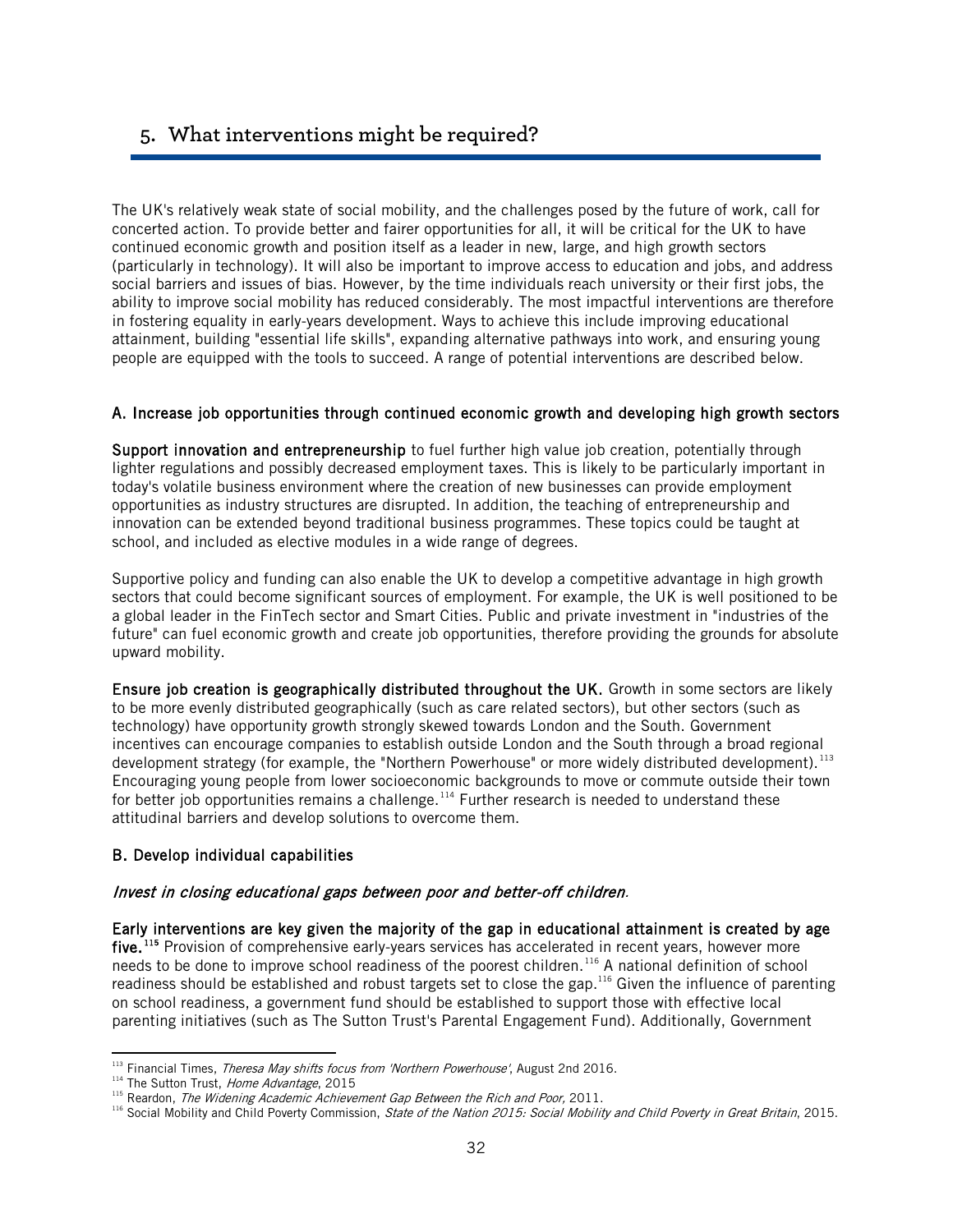could improve uptake of free pre-school hours by reducing the complexity of the funding system and incentivising a return to employment for mothers.  $116$ 

Teaching quality must be improved, particularly in disadvantaged schools. The improved performance in London schools, including schools with a significant proportion of free school meals, <sup>[117](#page-33-0)</sup> is a positive development that should be replicated nationwide. There are clear social returns to better teaching, <sup>[118](#page-33-1)</sup> with the greatest need in low socioeconomic areas. Schemes to attract talented teachers to disadvantaged schools (such as Teach First) are important,<sup>[119](#page-33-2)</sup> but more mainstream solutions will also be required. The most important intervention will be attracting and retaining high quality teachers. However, this is likely to continue to be a challenge when teachers are paid on average 20% less than their private sector peers with similar levels of education<sup>[120](#page-33-3)</sup> and their pay has declined 10% in real terms between 2002/3 and 2013/14 (one of only four OECD nations to see a decline between 2002 and 2013).<sup>[121](#page-33-4)</sup> Both starting salaries and top-level salaries of English primary and secondary teachers are behind the OECD and EU21 averages: upper secondary teachers in Germany can expect to earn 73% more than teachers in England at the height of their career.<sup>121</sup> Furthermore, an OECD study shows the UK ranked 10th of 21 countries in societal respect for teachers, behind USA, Greece and China.<sup>[122](#page-33-5)</sup> Improving the financial and social standing of teachers should be a key priority for Government to improve social mobility with higher rates of pay and steeper pay scales likely effective levers.

Addressing the educational "summer gap" in educational attainment between rich and poor will be vital. Various interventions are possible, including lengthening the school day or the school year. Both Singapore and South Korea have successfully improved their Pisa scores in part through implementing longer school days.<sup>[123](#page-33-6)</sup> This could be achieved more cost-effectively if the extra time is used for supervised homework completion, where fewer qualified teachers are required. Digital programmes that provide compulsory educational activities to complete over summer, as well as free places on summer educational programmes, could also help narrow the "summer gap" between rich and poor.<sup>[124](#page-33-7)</sup>

## Ensure children from all backgrounds are equipped with the "essential life skills" to succeed in work

Independent school pupils are often better supported to develop "essential life skills" through a range of extra-curricular activities. These skills are vital in supporting both academic and job market success. Improvement of extra-curricular activities in state schools may be most effective, and a longer school day would allow more activities such as debating and sports to be incorporated. Schools in the US are working to measure "soft skills" such as resilience, self-discipline and communication as part of the curriculum.<sup>[125](#page-33-8),[126](#page-33-9)</sup> Though controversy around measurement techniques remain, the approach focuses schools on delivering life skills alongside a formal education. Programmes outside of school which promote life skills, such as the National Citizen Service, could also be further encouraged and supported.

<span id="page-33-11"></span>Promote the apprenticeship model and the new T-levels to better match jobs and skills. As previously explored by the Sutton Trust, the radical expansion of high-quality apprenticeships could boost GDP by £8billion per year and reduce the public deficit by £2.5billion.<sup>[127](#page-33-10)</sup> Furthermore, apprenticeships can act as a key vehicle for social mobility, as in Germany and Switzerland.<sup>127</sup> In the UK, an additional 300,000 new apprenticeship starts are required each year. These apprenticeships should combine workplace training

 $\overline{a}$ <sup>117</sup> Blanden et al., *Understanding the Improved Performance of Disadvantaged Pupils in London,* 2013.

<span id="page-33-1"></span><span id="page-33-0"></span><sup>&</sup>lt;sup>118</sup> The Sutton Trust, Improving the impact of teachers on pupil achievement in the UK – interim findings, 2011.

<span id="page-33-2"></span><sup>&</sup>lt;sup>119</sup> Brynjolfsson and Mcafee, The Second Machine Age, 2014.

<span id="page-33-3"></span> $120$  Department for Education, *Government Evidence to the STRB*, 2014.

<span id="page-33-4"></span> $121$  OECD, *Education at a Glance 2015*, 2015.

<span id="page-33-5"></span><sup>&</sup>lt;sup>122</sup> Varkey Gems Foundation, 2013 Global Teacher Status Index, 2013.

<span id="page-33-6"></span><sup>&</sup>lt;sup>123</sup> Olga Khazan, *Here's why other countries beat the U.S. in reading and math*, Washington Post, 2012.

<span id="page-33-7"></span><sup>&</sup>lt;sup>124</sup> H. Cooper et al., The Effects of Summer Vacation on Achievement Test Scores: A Narrative and Meta-Analytic Review, 1996.

<span id="page-33-8"></span> $125$  REL West, Measuring resilience and youth development, 2007.

<span id="page-33-9"></span><sup>&</sup>lt;sup>126</sup> The New York Times, Testing for Joy and Grit? Schools' Nationwide Push to Measure Students' Emotional Skills, 29 February  $2016.$ 

<span id="page-33-10"></span>The Sutton Trust, Real Apprenticeships, 2013.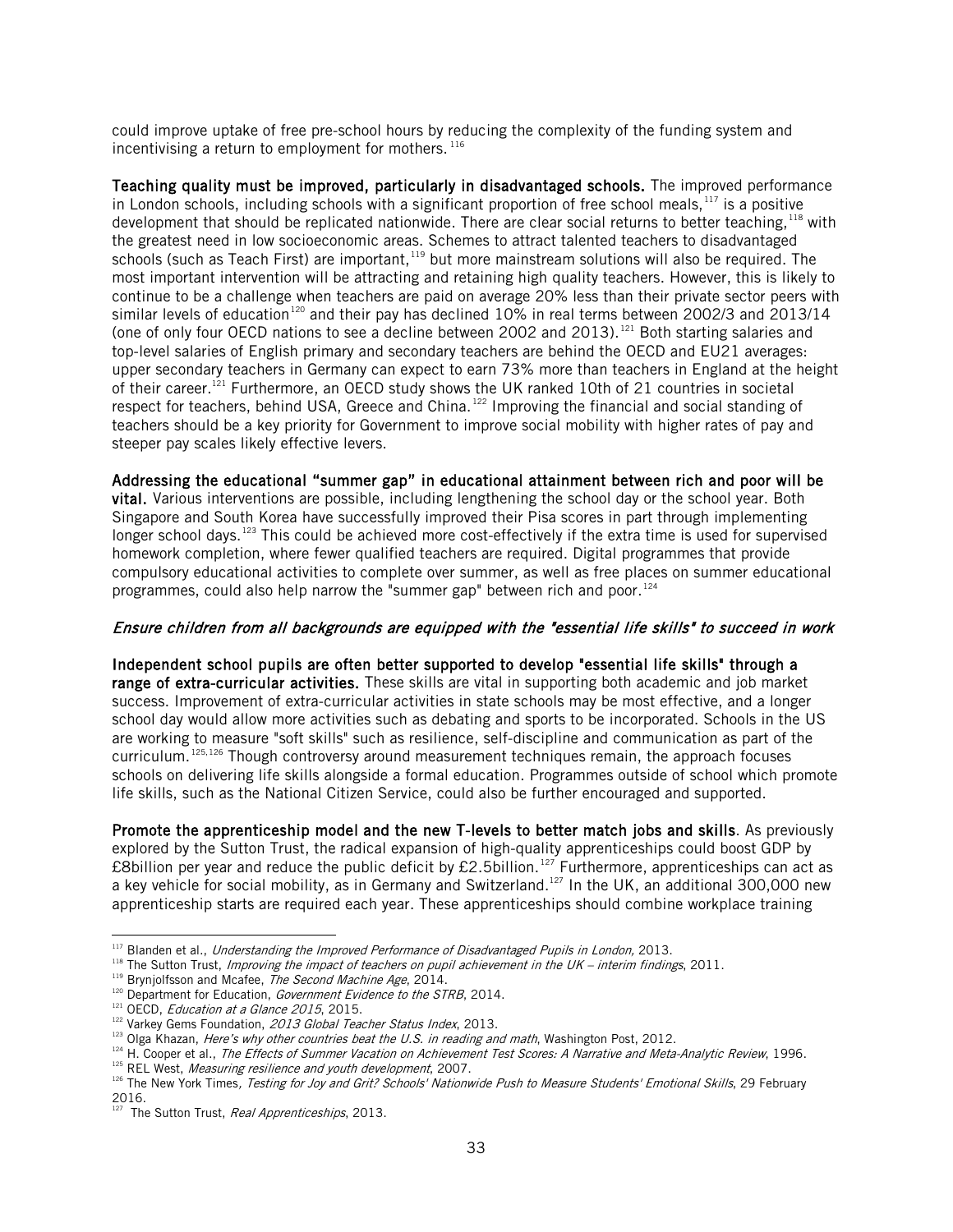with off-site study, and lead to a professional accreditation. The focus of apprenticeships should shift more towards young people, given that in the past up to 75% of new "apprenticeships" have gone to adults over  $25.^{127}$  There should also be an emphasis on quality, with more higher and advance apprenticeships, along with automatic progression, particularly from level 2 to level 3 to facilitate young people's development. Government subsidies of apprenticeship costs (through tax breaks or NI contributions) will likely be required as an initial incentive, but analysis shows that within 5 years the scheme could have a positive budget impact.<sup>127</sup>

The proposed overhaul of technical education and the introduction of T-levels also provides a key opportunity for giving young people the skills needed in the workplace, but their implementation will be critical. Requisite funding to ensure high quality and good advice to make sure young people make informed choices are crucial.

## Equip children with the skills to succeed in the face of technological and societal changes

Increasing uptake of STEM subjects (for A-levels, degrees and apprenticeships) across a broad spectrum of socioeconomic backgrounds will be vital to fostering mobility. Of particular importance is increasing uptake among working class women, given the current gaps by gender. This will address skills shortages in the economy (currently there are three vacancies for every STEM qualification awarded), $127$  whilst also providing a path for less advantaged children to reach high-skilled jobs. Tools such as MOOCs (Massively Online Open Courses) can provide low-cost replication of the best teachers, content and methods. This could provide fairer access to education to the majority of children (although MOOCs are still early in their development). [128](#page-34-0)

#### C. Ensure fairer and more equal access to education and the job market

## Close access gaps at university entrance

Given the significant premiums graduates command, the gaps in acceptance by socioeconomic background are a clear barrier to mobility. As discussed above, more must be done to improve the Alevel attainment of poorer students to match their better-off peers. However, universities also have a significant role to play in widening access. Some progress has been made, with many universities publishing access targets and progress against them. However, universities do not always publish a wide range of relevant metrics (for example, focusing on just state school pupils but not those on Free School Meals). A common set of metrics which all universities are required to report would allow further scrutiny and comparison of access efforts. Sharing of best practice access schemes across universities should also be encouraged, and it is welcome that the Office for Fair Access is working on this. Furthermore, a minimum number of outreach visits could be required of all universities who wish to charge the top fees.

#### Reduce recruiting biases in the workplace

A positive development is last year's announcement that the Government and leading businesses are collaborating to create a set of common measures to track social mobility in the workplace. $^{129}$  $^{129}$  $^{129}$  We encourage organisations to contribute to the development of these metrics, and then transparently track their progress against them. The scrutiny this transparency brings to companies has had past success in spurring action to promote gender diversity.

A further step would be a compulsory scheme for companies of a certain size to dedicate a small percentage of their profit to access schemes designed to boost social mobility. These could include outreach activities in schools, or internship and apprenticeship schemes for disadvantaged students.

 $\overline{a}$ <sup>128</sup> Jimmy Daly, *80 Percent of MOOC Students Already Have a College Degree*, Edtech magazine, 2013.

<span id="page-34-1"></span><span id="page-34-0"></span><sup>&</sup>lt;sup>129</sup> Gov.uk: New measures announced to improve social mobility in the workplace, 24 March 2016.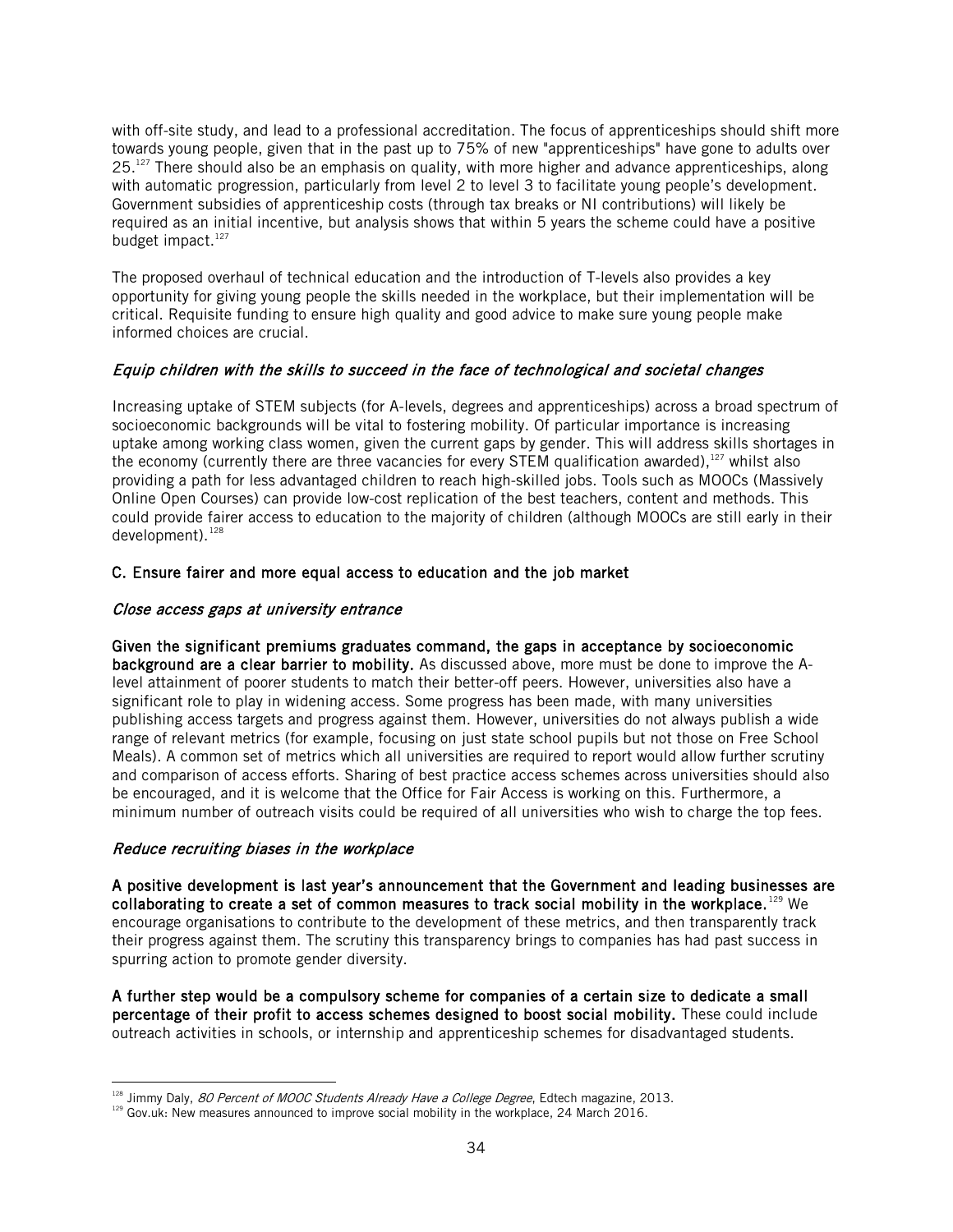Similar initiatives are already in place at elite firms, aimed at promoting gender or racial diversity. For example, RARE partners with elite firms to provide mentoring and insight programmes for ethnic minorities. Some professional services firms have also had success skewing their internship programmes towards females. Replicating these schemes for those from lower socioeconomic backgrounds could help foster improved workplace skills and greater confidence in applying to elite firms. More radically still, the Social Mobility Commission has suggested a ban on unpaid internships, to reduce the advantage of those who are able to draw on parental resources whilst working unpaid.<sup>[130](#page-35-0)</sup> Finally, to ensure the effectiveness of the aforementioned expansions to apprenticeships and MOOCs, employers must improve recognition of qualifications outside of the elite or mainstream.

This report was prepared by Toby Owens and Ian Walsh (senior partners), Sek-Loong Tan (project leader) and Simon Beck (consultant) from The Boston Consulting Group.

<span id="page-35-0"></span> $\overline{a}$ <sup>130</sup> Social Mobility and Child Poverty Commission, *State of the Nation 2015: Social Mobility and Child Poverty in Great Britain*, 2015.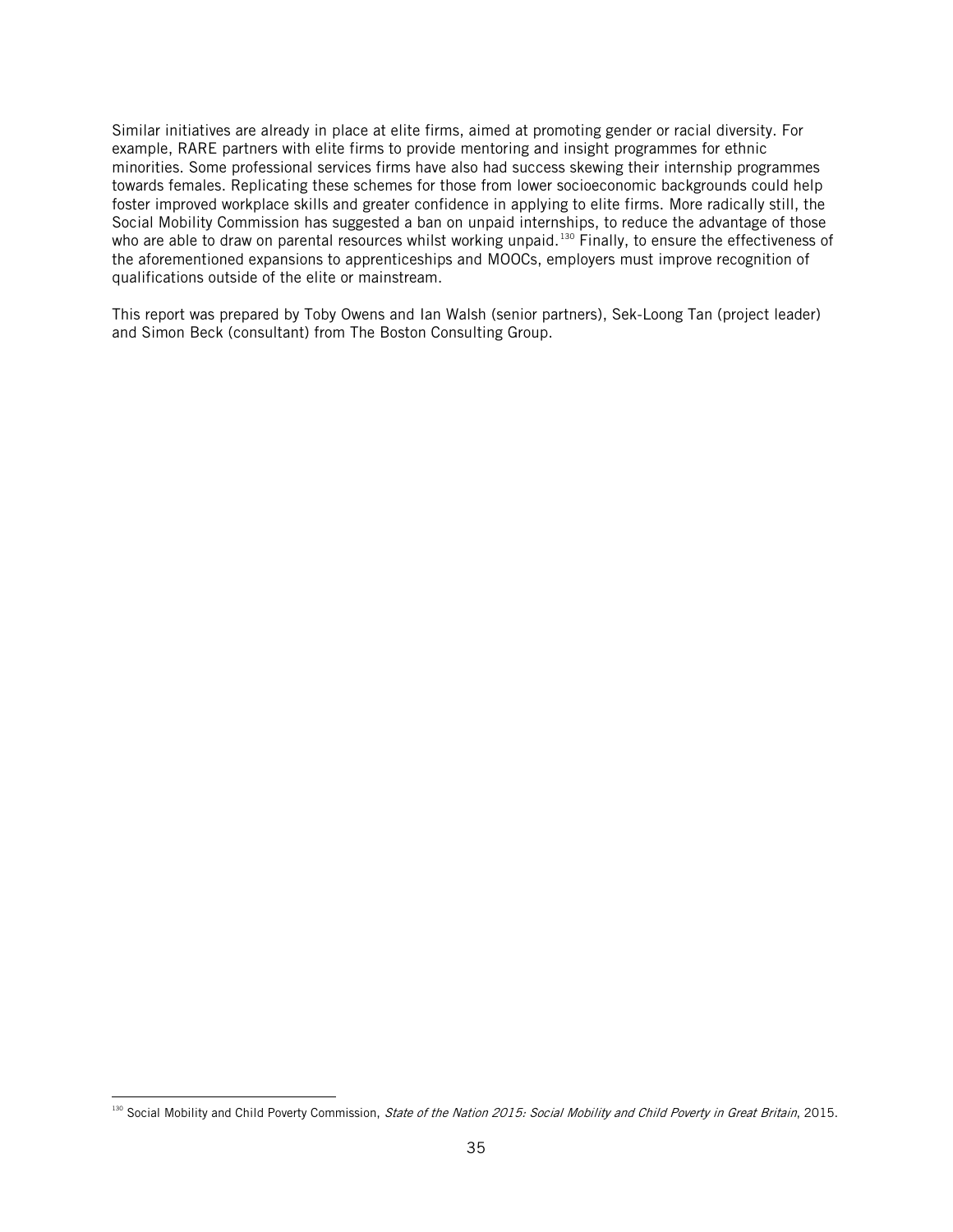# **6. Bibliography**

Adachi, Gretczko and Pelster, Human Capital Trends 2013: Leading Indicators, 2013. Alexander and Arday (Runnymede Trust), Aiming higher: Race, Inequality and Diversity in the Academy, 2015. Allen and Elliott (The Guardian), UK Joins Greece at the bottom of wage growth league, 27 July 2016 (access: 27 July 2016); Analysis by the Trade Union Congress. Andre et al., Labour Market, Welfare Reform and Inequality in the United Kingdom, 2013. Andrew Haldane, Labour's Share. Speech given to the Trades Union Congress, 2015. Ashley and Empson, Understanding Social Exclusion in Elite Professional Service Firms: Field Level Dynamics and the 'Professional Project', 2015. Autor, Why Are There Still So Many Jobs?, 2015. Avanade, Global Survey: Is Big Data Producing Big Returns?, 2012. Azmat, Gender gaps in the UK labour market, 2015. Bauer, Patel, and Veira, The Internet of Things: Sizing up the opportunity, McKinsey, 2014. Blanden and Machin, *Educational inequality and the expansion of UK higher education*, 2004. Blanden and Machin, Recent changes in intergenerational mobility, 2007. Blanden and Macmillan, *Education and intergenerational mobility: Help or hindrance?*, 2014. Blanden et al., Intergenerational mobility in Europe and North America, 2005. Blanden et al., How much can we learn from International Comparisons of Social Mobility, 2008. Blanden et al., Accounting for intergenerational income persistence, 2007. Blanden et al., Intergenerational mobility in the United States and Great Britain, 2014. Blanden et al., Intergenerational Persistence in Income and Social Class: The Impact of Within-Group Inequality, 2013. Blanden et al., Understanding the improved performance of disadvantaged pupils in London, 2015. Bolton, Oxbridge 'elitism', 2014. Bosworth, , UK Skill Levels and International Competitiveness, 2013. Britten et al., UK graduate earnings by gender, institution attended, subject and socio-economic background, 2016. Brown and Smetherham, The changing graduate market, 2006. Brynjolfsson and Mcafee, The Second Machine Age, 2014. Bukodi et al., The mobility problem in Britain: new findings from the analysis of birth cohort data, 2015. Burns (BBC), Outstanding schools take too few poor pupils, 2 August 2016 (accessed online: 5 August 2016). Cabinet Office, Socio-economic Diversity in the Fast Stream, 2016. Cabinet Office, The impact of non-cognitive skills on outcomes for your people, literature review, 2013. Carneiro et al., Which skills matter?, 2006. Cedefop, Jobs in Europe to Become More Knowledge- and Skills-intensive, 2010b. Citation TBC – will be published in AERA Open in next few weeks by Waldfogel Citi Group research, Technology at work v2.0, The Future is not what it used to be, 2016. Codiroli, Inequalities in students' choice of STEM subjects, 2015. Conger et al., Economic stress, coercive family process, and developmental problems of adolescents, 1994. Cooper et al., The effects of summer vacation on achievement test scores, 1996. Cooper et al., The Effects of Summer Vacation on Achievement Test Scores: A Narrative and Meta-Analytic Review, 1996. Corak, Income Inequality, Equality of Opportunity, and Intergenerational Mobility, 2013. Corak, Public policies for equality and social mobility in Canada, 2013. Council of Europe, *Fostering social mobility as a contribution to social cohesion*, 2012. Crawford et al., *Higher Education, Career Opportunities and Intergenerational Inequality*, 2016. Crawford, Socio-economic gaps in HE participation: how have they changed over time?, 2012.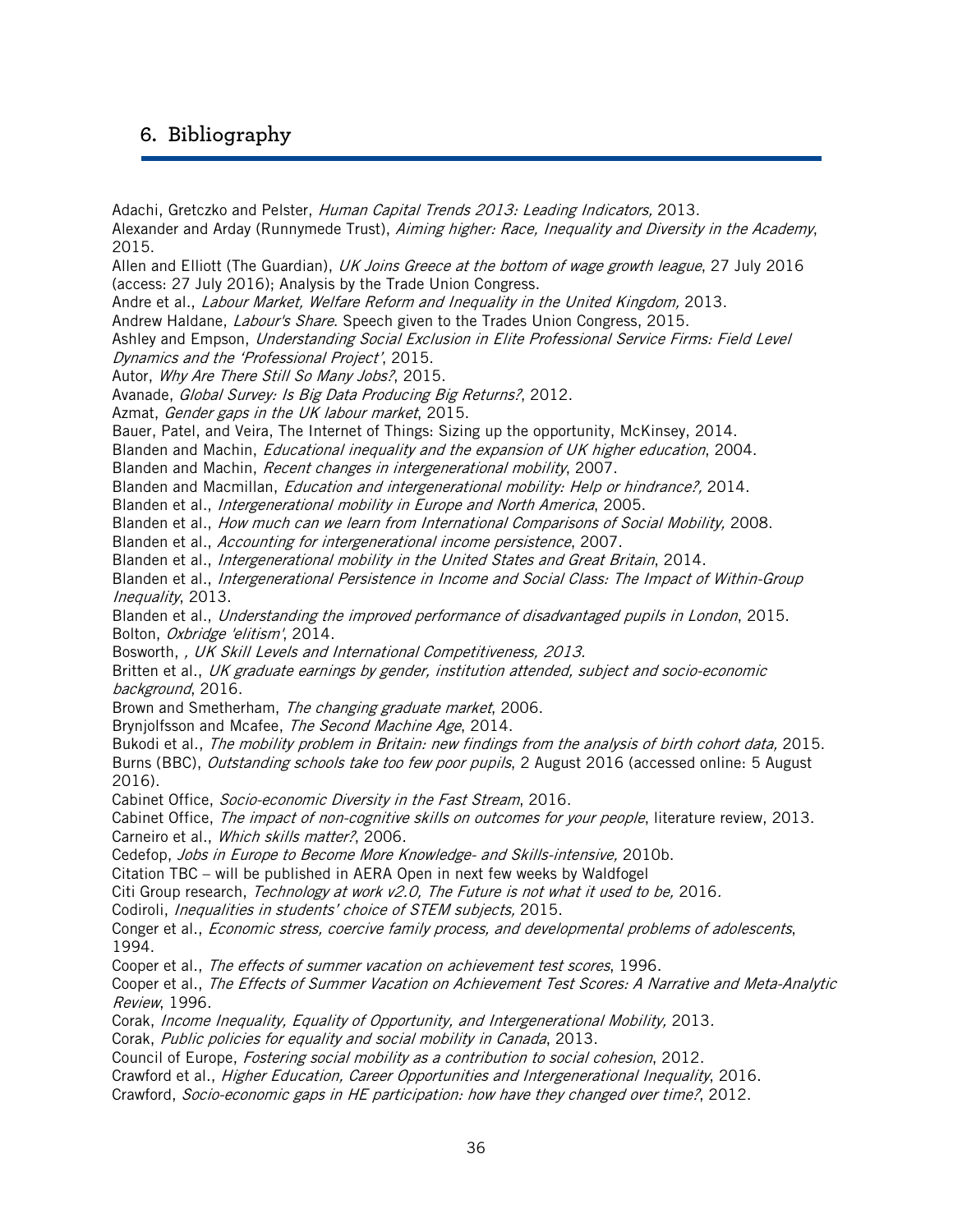Daly, 80 Percent of MOOC Students Already Have a College Degree, Edtech magazine, 2013.

De Vries and Rentfrow (Sutton Trust), A winning personality: The effects of background on personality and earnings, 2016.

Department for Education, EYFSP Attainment by Pupil Characteristics 2013 to 2014, National and Local Authority tables

Department for Education, GCSE and Equivalent Attainment by Pupil Characteristics: 2014, 2015. Department for Education, Government Evidence to the STRB, 2014.

Department for Education, The Economic Value of Key Intermediate Qualifications: Estimating the Returns and Lifetime Productivity Gains to GCSEs, A levels and Apprenticeships, 2014.

Downey et al., Are schools the great equalizer? Cognitive inequality during the summer months and the school year, 2004.

Duckworth. et al., Horizon Scanning and Scenario Building: Scenarios for Skills 2020, 2010. Duraton and Monastiriotis, Mind the gap, 2001.

Economic and Social Research Council, *Health inequalities continue to undermine social mobility* Equality Trust, How has inequality changed?, accessed online 26 Aug. 2016

Erikson and Goldthorpe, Has Social Mobility in Britain Decreased? Reconciling Divergent Findings on Income and Class Mobility, 2010.

Erikson & Jonsson, Can education be equalised? 1998.

EY, Outsourcing in Europe An in-depth review of drivers, risks and trends in the European outsourcing market, 2013.

Farrell (The Guardian), UK workers on zero-hours contracts rise above 800,000, 9 March 2016 (accessed: 2 Aug. 2016).

Financial Times, Theresa May shifts focus from 'Northern Powerhouse', August 2nd 2016.

Financial Times, UK's north-south divide widens, 9 December 2015; The Guardian, North-south divide is far from being redesigned to history, 15 April 2015.

Frey and Osborne, The Future of employment: How susceptible are jobs to computerisation?, 2013.

Frey and Osborne, The Future of employment: How susceptible are jobs to computerisation, 2013. Fung, Fung and Wind, Competing in a Flat World, 2008.

Gardiner and Corlett (Resolution Foundation), Looking through the hourglass: Hollowing out of the UK job market pre- and post-crisis, 2015.

Garratt et al. (Social Mobility Commission), The childhood origins of social mobility, 2016.

Goldthorpe, Social class mobility in modern Britain: changing structure, constant process, 2016.

Goldthorpe, Understanding – and Misunderstanding – Social Mobility in Britain, 2012.

Goldthrope and Mills, *Trends in intergenerational class mobility in Britain*, 2008.

Goodman and Gregg, Poorer children's educational attainment: how important are attitudes and behaviour?, 2010.

Goodman et al (Early Intervention Foundation)., Social and emotional skills in childhood and their longterm effects on adult life, 2015.

Gov.uk: New measures announced to improve social mobility in the workplace, 24 March 2016 Grant Thompson, Women in Business, 2016.

Hay Group, Tackling the Gender Pay Gap, 2015.

Heath & Payne, Twentieth Century Trends in Social Mobility, 1999.

Heckman et al., The effects of cognitive and noncognitive abilities on labour market outcomes and social behaviour, 2006.

Heckman, Hard evidence on soft skills, 2012.

Higher Education Statistics Agency, Student Introduction 2012/2013.

Hollingworth and Harvey-Price, Technology and Skills in the Digital Industries, 2013.

Holmes et al., Mobility and the changing structure of occupations, 2011.

Holmes, The Route out of the Routine: Where do the displaced routine workers go, 2011.

IMF, Gender Diversity in Senior Positions and Firm Performance, 2016.

Independent Commission on Social Mobility, Report from the Independent Commission on Social Mobility, 2009

Iniesta-Martinez & Evans (Department for Education), Pupils not claiming free school meals, 2012 IPSE, Exploring the UK Freelance workforce in 2015, 2016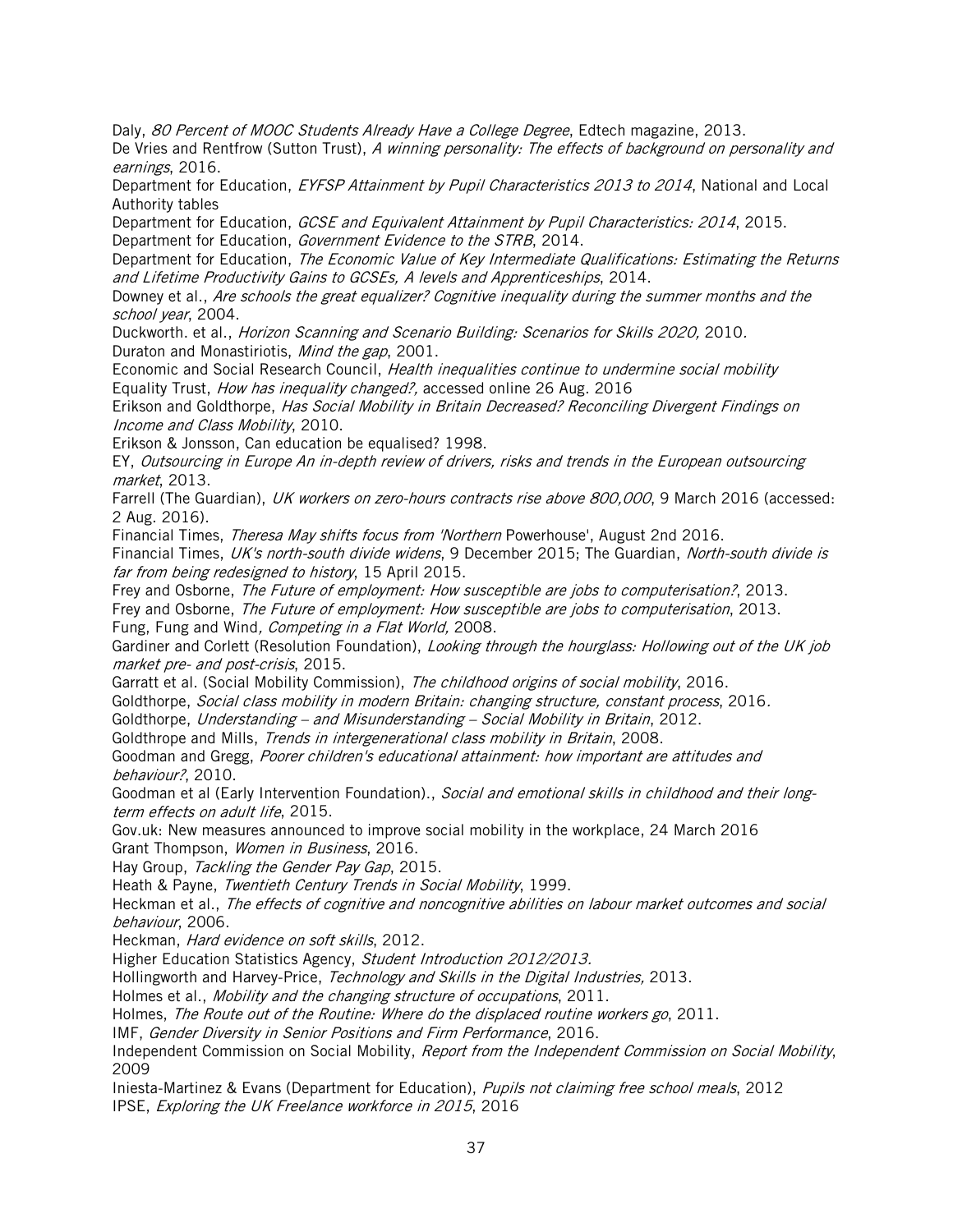Jantti et al., American exceptionalism in new light, 2006.

Jerrim (The Sutton Trust), Family background and access to 'high status' universities, 2013.

Jerrim et al., Socioeconomic inequality in access to high-status colleges, 2015.

Jerrim, The Socio-Economic Gradient in Teenagers' Reading Skills: How Does England Compare with Other Countries?, 2012.

Karabarbounis and Neiman, The Decline of the Global Labor Share , 2013

Khazan, Here's why other countries beat the U.S. in reading and math, Washington Post, 2012.

Kirby (The Sutton Trust), Leading People 2016: The educational backgrounds of the UK professional elite, 2016.

Kirby (The Sutton Trust), Levels of Success, 2015

Lindley and Machin, The rising post-college wage premium in America and Britain, 2014.

Livesayand Thompson, Making at Home, Owning Abroad. A Strategic Outlook for the UK's Mid-Sized Manufacturers, 2013

Liyanagunawardena, MOOCs: A Systematic Study of the Published Literature 2008-2012, 2013. Macmillian, Social mobility and the professions, 2009.

Macrcenaro-Gutierrez et al., Social mobility, parental help, and the importance of networks, 2015. McIntosh, Hollowing out and the future of the labour market, 2013.

McKnight (The Social Mobility & Child Poverty Commission), *Downward mobility, opportunity hoarding and* the 'glass floor', 2015.

National Intelligence Council, Washington DC., Global Trends 2030: Alternative Worlds, 2012. Neuman, Park and Panek, *Tracking the Flow of Information into the Home*, International Journal of Communication, 2012

OECD, Education at a Glance 2015, 2015.

OECD, Employment outlook 2016, 2016.

OECD, Going for Growth; A Family Affair- Intergenerational Social Mobility across OECD countries, 2010 OECD, In it together, 2015.

OECD, OECD Employment Outlook (Table N), 2016.

ONS, Migration Assumptions, 2012-Based National Population Projections, 2013.

ONS, Economic Activity for 16-64 year olds, accessed online 22/08/2016.

ONS, Job census England and Wales, 2011.

ONS, National Population Projections: 2014-based Statistical Bulletin, 2015.

ONS, Statistical Bulletin: Annual Survey of Hours and Earnings, 2012 Provisional Results, 2012c.

ONS, What is the Gender Pay Gap?, accessed online 22/08/2016.

Ouye, Five Trends that Are Dramatically Changing Work and the Workplace, 2011.

Pezzini, 'An Emerging Middle-Class', in OECD Observer, 2012.

Reardon, The Widening Academic Achievement Gap Between the Rich and Poor, 2011.

REL West, Measuring resilience and youth development, 2007.

Resolution Foundation, Stagnation Generation, 2016.

Sabates and Dex, The impact of multiple risk factors on young children's cognitive and behavioural development, 2013.

Social Mobility & Child Poverty Commission, A qualitative evaluation of non-educational barriers to the elite professions, 2015.

Socioeconomic status measured by a combination of parental occupation, parental education and Free School Meal status

Solon, A model of intergenerational mobility variation over time and place, 2004.

Sullivan et al., Social Class and Inequalities in Early Cognitive Scores, 2013

Summers, Economic Possibilities for our Children ,2013.,

Sutton Trust, Oxbridge admissions, 2016.

Taris et al., All day and all of the night: The relative contribution of two dimensions of workaholism to wellbeing in self-employed workers, 2008.

Tech Women UK, The Women in Technology Project Research Report 2015, 2015.

The Atlantic, A World Without Work, 2015.

The Boston Consulting Group, [https://www.bcg.com/expertise/industries/automotive/autonomous-vehicle](https://www.bcg.com/expertise/industries/automotive/autonomous-vehicle-adoption-study.aspx)[adoption-study.aspx](https://www.bcg.com/expertise/industries/automotive/autonomous-vehicle-adoption-study.aspx), 2016.